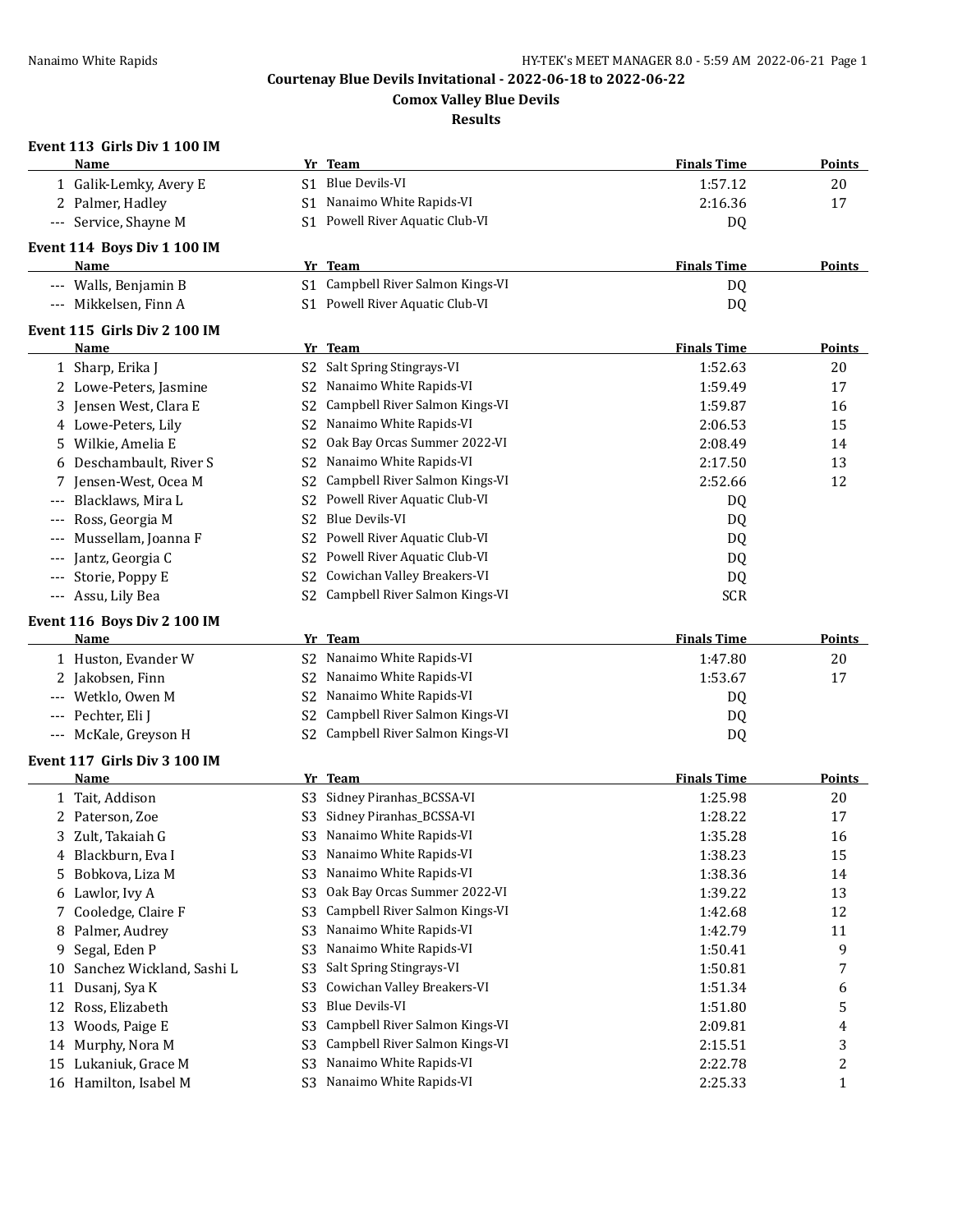**Comox Valley Blue Devils**

## **Results**

## **(Event 117 Girls Div 3 100 IM)**

|       | (EVEIL 117 GIFTS DIV 3 TOO IM)<br><u>Name</u> |                | Yr Team                           | <b>Finals Time</b> | <b>Points</b> |
|-------|-----------------------------------------------|----------------|-----------------------------------|--------------------|---------------|
|       | --- Cocksedge-hamilton, Tilly G               | S3             | Powell River Aquatic Club-VI      | DQ                 |               |
|       | --- Murphy, Claire E                          | S <sub>3</sub> | Campbell River Salmon Kings-VI    | DQ                 |               |
|       | Martin, Liberty G                             | S <sub>3</sub> | Campbell River Salmon Kings-VI    | DQ                 |               |
| $---$ | Thibault, Tessa K                             | S <sub>3</sub> | Nanaimo White Rapids-VI           | <b>SCR</b>         |               |
|       | Event 118 Boys Div 3 100 IM                   |                |                                   |                    |               |
|       | Name                                          |                | Yr Team                           | <b>Finals Time</b> | <b>Points</b> |
|       | 1 Walls, Matthew I                            | S3             | Campbell River Salmon Kings-VI    | 1:38.40            | 20            |
|       | 2 Boulding, James H                           | S <sub>3</sub> | Nanaimo White Rapids-VI           | 1:42.93            | 17            |
| 3     | Herschler, Oskar W                            | S <sub>3</sub> | Campbell River Salmon Kings-VI    | 1:43.89            | 16            |
| 4     | Mills, Adrien P                               | S <sub>3</sub> | Juan de Fuca Royals-VI            | 1:48.10            | 15            |
| 5     | Johnston, Jamie A                             | S3             | Oak Bay Orcas Summer 2022-VI      | 1:48.49            | 14            |
|       | Guenther, Preston J                           | S3             | Campbell River Salmon Kings-VI    | 1:57.01            | 13            |
| 7     | Parker, Piers K                               | S <sub>3</sub> | <b>Blue Devils-VI</b>             | 2:00.47            | 12            |
| 8     | Beaton, Xavier J                              | S <sub>3</sub> | Juan de Fuca Royals-VI            | 2:01.09            | 11            |
| 9     | Goerzen, Chase                                | S <sub>3</sub> | Nanaimo White Rapids-VI           | 2:14.84            | 9             |
|       | Deibert, Jude C                               | S <sub>3</sub> | Nanaimo White Rapids-VI           | DQ                 |               |
|       | Mikkelsen, Kai I                              | S3             | Powell River Aquatic Club-VI      | DQ                 |               |
|       |                                               |                |                                   |                    |               |
|       | Event 119 Girls "O" Cat 1 100 IM              |                |                                   |                    |               |
|       | <u>Name</u>                                   |                | Yr Team                           | <b>Finals Time</b> | <b>Points</b> |
|       | 1 Weeks, Claire L                             |                | 01 Campbell River Salmon Kings-VI | 1:33.67            | 20            |
| 2     | Bignell, Kate L                               |                | 01 Campbell River Salmon Kings-VI | 1:36.38            | 17            |
| 3     | Christensen, Charlotte T                      |                | 01 Nanaimo White Rapids-VI        | 1:52.92            | 16            |
|       | Event 121 Girls Div 4 200 IM                  |                |                                   |                    |               |
|       | Name                                          |                | Yr Team                           | <b>Finals Time</b> | <b>Points</b> |
|       | 1 Postlethwaite, Kate                         | S4             | Sidney Piranhas_BCSSA-VI          | 2:53.07            | 20            |
|       | 2 Hogan, Anden L                              | S4             | Cowichan Valley Breakers-VI       | 3:09.60            | 17            |
| 3     | Deschambault, Raine T                         | S4             | Nanaimo White Rapids-VI           | 3:15.13            | 16            |
| 4     | Herschler, Ava                                | S4             | Campbell River Salmon Kings-VI    | 3:18.35            | 15            |
| 5     | Freund, Amy M                                 | S4             | Campbell River Salmon Kings-VI    | 3:20.44            | 14            |
|       | Cocksedge-hamilton, Adianta M                 | S4             | Powell River Aquatic Club-VI      | 3:22.66            | 13            |
| 7     | MacKenzie, Norah H                            | S4             | Campbell River Salmon Kings-VI    | 3:43.61            | 12            |
| 8     | Murphy, Faye R                                | S4             | Campbell River Salmon Kings-VI    | 4:15.71            | 11            |
|       | 9 Wallace, Rachel                             | S4             | Sidney Piranhas_BCSSA-VI          | 4:25.45            | 9             |
|       | Higgins, Cara E                               |                | S4 Sidney Piranhas_BCSSA-VI       | <b>SCR</b>         |               |
|       | Telfer, Faith L                               |                | S4 Nanaimo White Rapids-VI        | <b>SCR</b>         |               |
|       | Event 122 Boys Div 4 200 IM                   |                |                                   |                    |               |
|       | <b>Name</b>                                   |                | Yr Team                           | <b>Finals Time</b> | <b>Points</b> |
|       | 1 Palmer, Hudson                              | S4             | Nanaimo White Rapids-VI           | 3:05.75            | $20\,$        |
|       | 2 Hopkins, Torsten                            | S4             | Sidney Piranhas_BCSSA-VI          | 3:06.61            | 17            |
| 3     | O'donnell, Russell M                          | S4             | Powell River Aquatic Club-VI      | 3:15.45            | 16            |
| 4     | Labuschagne, Juandre                          | S4             | Nanaimo White Rapids-VI           | 3:22.99            | 15            |
| 5     | Mussellam, Gabriel B                          | S4             | Powell River Aquatic Club-VI      | 3:41.83            | 14            |
| 6     | Lowe-Peters, Finley                           | S4             | Nanaimo White Rapids-VI           | 3:44.39            | 13            |
| 7     | Bignell, Matthew J                            | S <sub>4</sub> | Campbell River Salmon Kings-VI    | 4:03.44            | 12            |
| 8     | Pechter, Benjamin D                           | S4             | Campbell River Salmon Kings-VI    | 4:14.49            | 11            |
| 9     | McKale, Hudson F                              | S4             | Campbell River Salmon Kings-VI    | 4:17.27            | 9             |
| $---$ | Krieger, Gray R                               | S4             | Sidney Piranhas_BCSSA-VI          | DQ                 |               |
| $---$ | Chewka-Suttie, Hudson M                       | S4             | Oak Bay Orcas Summer 2022-VI      | <b>DQ</b>          |               |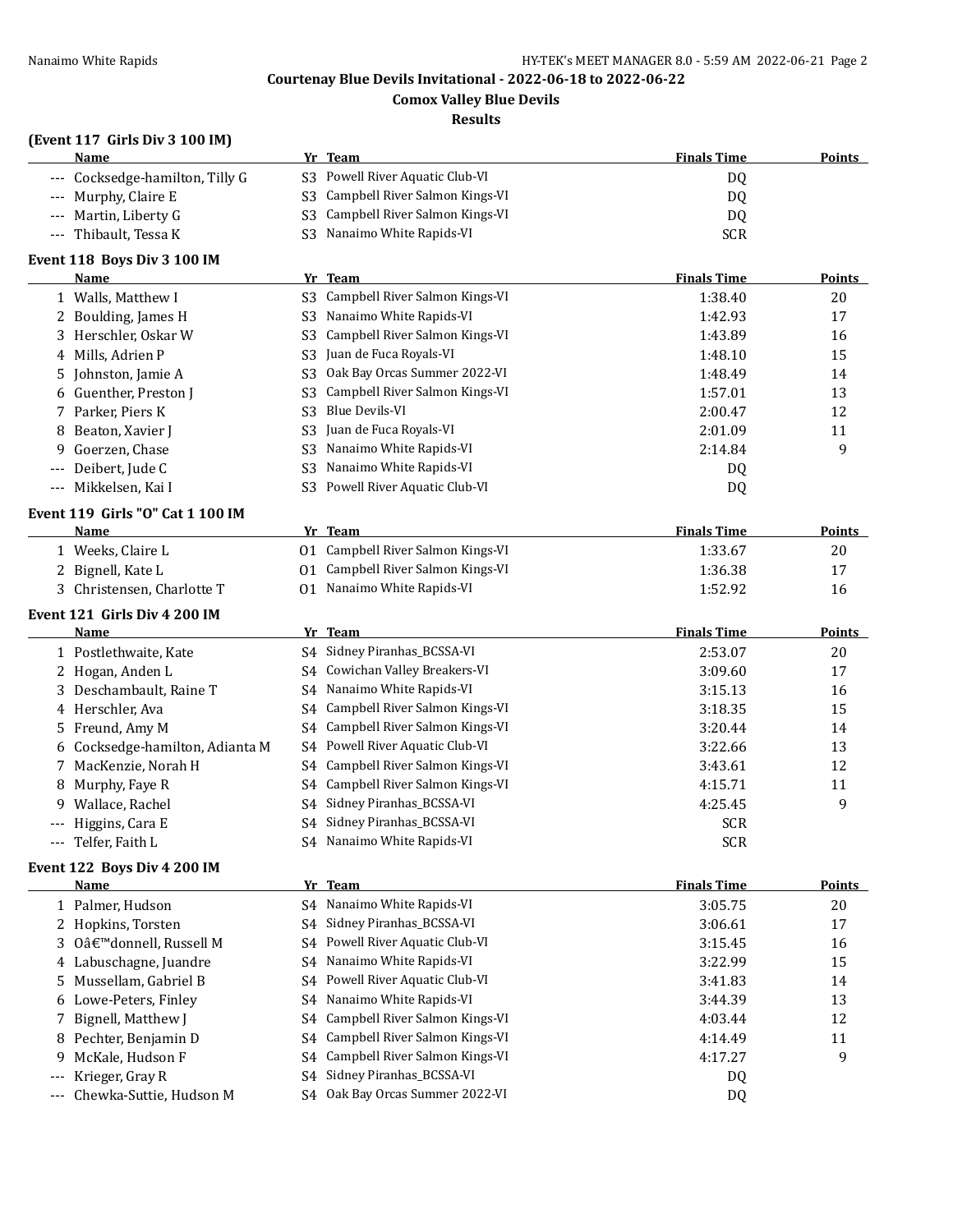**Comox Valley Blue Devils**

**Results**

## **Event 123 Girls Div 5 200 IM**

|       | Name                                   |                | Yr Team                         | <b>Finals Time</b> | <b>Points</b> |
|-------|----------------------------------------|----------------|---------------------------------|--------------------|---------------|
|       | 1 Hagen, Sarah                         | S5.            | Cowichan Valley Breakers-VI     | 2:51.95            | 20            |
|       | 2 Bennett, Alyvia P                    | S <sub>5</sub> | <b>Blue Devils-VI</b>           | 2:52.20            | 17            |
| 3     | Sanchez Wickland, Zoe K                | S5             | Salt Spring Stingrays-VI        | 2:55.83            | 16            |
| 4     | Blasco, Callie N                       | S5             | <b>Blue Devils-VI</b>           | 3:02.58            | 15            |
| 5.    | Duffell, Hannah E                      | S <sub>5</sub> | Nanaimo White Rapids-VI         | 3:08.67            | 14            |
| 6     | Zult, Amariah S                        | S5             | Nanaimo White Rapids-VI         | 3:17.40            | 13            |
| 7     | Lawlor, Rowan E                        | S5             | Oak Bay Orcas Summer 2022-VI    | 3:18.82            | 12            |
| 8     | Marshall, Indigo S                     | S5             | Salt Spring Stingrays-VI        | 3:24.49            | 11            |
| 9     | Beaton, Ariana                         | S5             | Juan de Fuca Royals-VI          | 3:30.86            | 9             |
| 10    | Black, Claire K                        | S5             | Oak Bay Orcas Summer 2022-VI    | 3:49.48            | 7             |
| $---$ | Salter, Irelyn                         | S5             | <b>Blue Devils-VI</b>           | DQ                 |               |
| $---$ | Byrne, Daya M                          |                | S5 Powell River Aquatic Club-VI | DQ                 |               |
|       | Event 124 Boys Div 5 200 IM            |                |                                 |                    |               |
|       | Name                                   | Yr             | <b>Team</b>                     | <b>Finals Time</b> | Points        |
|       | 1 Gauthier, Mitchell N                 | S <sub>5</sub> | Nanaimo White Rapids-VI         | 2:46.51            | 20            |
|       | 2 Duffell, Drew C                      | S5             | Nanaimo White Rapids-VI         | 2:46.60            | 17            |
| 3     | Tait, Eliot                            | S5             | Sidney Piranhas_BCSSA-VI        | 2:47.30            | 16            |
|       | Dickman, Oliver R                      | S5             | <b>Blue Devils-VI</b>           | 2:57.66            | 15            |
| 4     | Goerzen, Connor                        | S5             | Nanaimo White Rapids-VI         | 3:00.40            | 14            |
| 5     |                                        | S5             | Nanaimo White Rapids-VI         |                    |               |
| 6     | Blackburn, Connor J<br>Gadsby, Quinn O |                |                                 | 3:04.55            | 13            |
| 7.    |                                        | S5             | Nanaimo White Rapids-VI         | 3:04.67            | 12            |
| 8     | Miyagi, Kai T                          | S5             | Campbell River Salmon Kings-VI  | 3:18.47            | 11            |
| $---$ | Schandl, Ethan A                       | S5             | Sidney Piranhas_BCSSA-VI        | DQ                 |               |
| $---$ | Jensen-west, Kai G                     | S5             | Campbell River Salmon Kings-VI  | DQ                 |               |
|       | --- Storie, Jack                       | S5.            | Cowichan Valley Breakers-VI     | <b>SCR</b>         |               |
|       | Event 125 Girls Div 6 200 IM           |                |                                 |                    |               |
|       | Name                                   | Yr             | Team                            | <b>Finals Time</b> | <b>Points</b> |
|       | 1 Revoy, Kate-Lynn T                   | S6             | Campbell River Salmon Kings-VI  | 2:44.69            | 20            |
|       | 2 Deschambault, Reese I                | S6             | Nanaimo White Rapids-VI         | 2:55.05            | 17            |
|       | 3 Hopkins, Linnea                      | S6             | Sidney Piranhas_BCSSA-VI        | 2:58.15            | 16            |
|       | 4 Walsh, Elyse I                       | S6             | Salt Spring Stingrays-VI        | 3:11.47            | 15            |
| 5     | Dodd, Avari L                          | S6             | Nanaimo White Rapids-VI         | 3:15.31            | 14            |
| 6     | Blaseckie, Siena J                     | S6             | Campbell River Salmon Kings-VI  | 3:15.41            | 13            |
| 7     | Herschler, Hannah M                    | S6             | Campbell River Salmon Kings-VI  | 3:18.49            | 12            |
| 8     | Scholefield, Charlotte E               | S6             | Juan de Fuca Royals-VI          | 3:35.48            | 11            |
|       | --- Gunther, Ayva D                    |                | 02 Powell River Aquatic Club-VI | <b>SCR</b>         |               |
|       | Event 126 Boys Div 6 200 IM            |                |                                 |                    |               |
|       | <b>Name</b>                            |                | Yr Team                         | <b>Finals Time</b> | <b>Points</b> |
|       | 1 Elzinga, Lukas                       | S6.            | Nanaimo White Rapids-VI         | 2:35.55            | 20            |
|       | 2 Mace, Jack                           | S6             | Nanaimo White Rapids-VI         | 2:44.54            | 17            |
|       | 3 Holland, Henry J                     | S6             | Blue Devils-VI                  | 2:45.87            | 16            |
|       | 4 Baker, Joel J                        |                | S6 Blue Devils-VI               | 2:46.97            | 15            |
|       | Event 127 Girls Div 7 200 IM           |                |                                 |                    |               |
|       | Name                                   |                | Yr Team                         | <b>Finals Time</b> | <b>Points</b> |
|       | 1 Johnson, Zoey M                      | S7             | Salt Spring Stingrays-VI        | 2:48.07            | 20            |
| 2     | Weir, Johanna S                        | S7             | Oak Bay Orcas Summer 2022-VI    | 2:49.75            | 17            |
|       | 3 Percevault, Sydney D                 | S7             | Campbell River Salmon Kings-VI  | 3:06.51            | 16            |
|       |                                        |                |                                 |                    |               |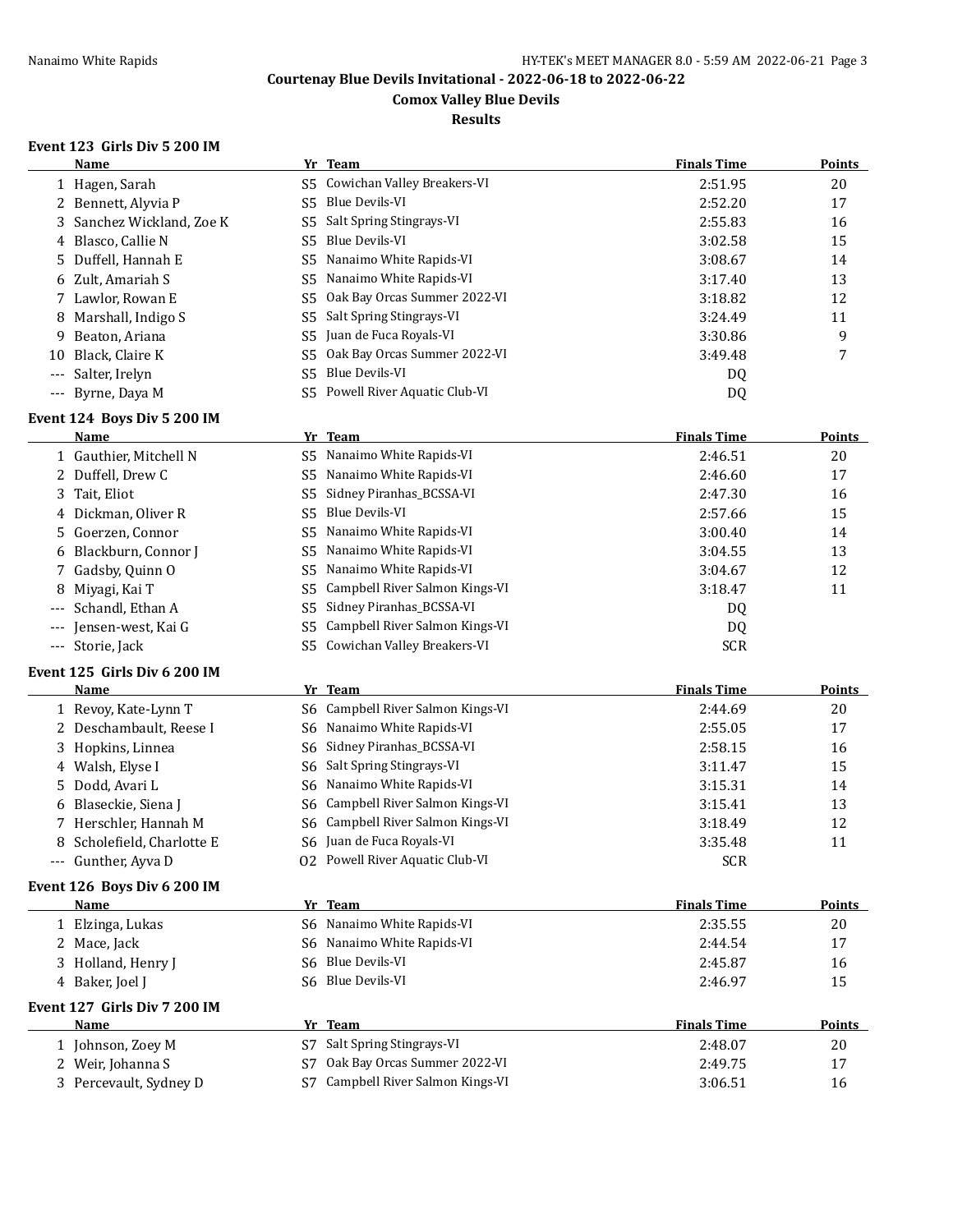**Comox Valley Blue Devils**

**Results**

## **Event 128 Boys Div 7 200 IM**

|       | <b>Name</b>                          |                | Yr Team                           | <b>Finals Time</b> | <b>Points</b> |
|-------|--------------------------------------|----------------|-----------------------------------|--------------------|---------------|
|       | 1 Bennett, Tristan N                 |                | S7 Blue Devils-VI                 | 2:18.77            | 20            |
|       | 2 Miyagi, Finn S                     |                | S7 Campbell River Salmon Kings-VI | 2:37.89            | 17            |
|       | --- Morwood, Reeve B                 |                | 08 Powell River Aquatic Club-VI   | <b>SCR</b>         |               |
|       | Event 129 Girls "O" Cat Div 8 200 IM |                |                                   |                    |               |
|       | <b>Name</b>                          |                | Yr Team                           | <b>Finals Time</b> | Points        |
|       | 1 Hampton, Allison J                 |                | 08 Oak Bay Orcas Summer 2022-VI   | 2:51.90            | 20            |
|       | Event 130 Boys "O" Cat Div 8 200 IM  |                |                                   |                    |               |
|       | Name                                 |                | Yr Team                           | <b>Finals Time</b> | Points        |
|       | 1 Laturnus, Cameron P                |                | 08 Nanaimo White Rapids-VI        | 2:25.27            | 20            |
|       | 2 Morwood, Reeve B                   |                | 08 Powell River Aquatic Club-VI   | 2:37.75            | 17            |
|       | Event 131 Girls "O" Cat 2 200 IM     |                |                                   |                    |               |
|       | Name                                 |                | Yr Team                           | <b>Finals Time</b> | Points        |
|       | 1 Gunther, Ayva D                    |                | 02 Powell River Aquatic Club-VI   | 2:37.42            | 20            |
|       | 2 Mcarthur, Kenzie E                 |                | 02 Campbell River Salmon Kings-VI | 3:00.13            | 17            |
|       | 3 Trevena, Maggie R                  |                | 02 Campbell River Salmon Kings-VI | 3:46.66            | 16            |
|       | --- Dion, Teegan                     |                | 02 Campbell River Salmon Kings-VI | <b>SCR</b>         |               |
|       | --- McPherson, Taylor R              |                | 02 Nanaimo White Rapids-VI        | <b>SCR</b>         |               |
|       | Event 132 Boys "O" Cat 2 200 IM      |                |                                   |                    |               |
|       | Name                                 |                | Yr Team                           | <b>Finals Time</b> | Points        |
|       | 1 Wigger, Liam B                     |                | 02 Blue Devils-VI                 | 2:29.95            | 20            |
|       | --- Wright, Grayson D                |                | 02 Campbell River Salmon Kings-VI | DQ.                |               |
|       | --- Wigger, Logan C                  |                | 02 Blue Devils-VI                 | DQ                 |               |
|       | Event 133 Girls Div 1 50 Freestyle   |                |                                   |                    |               |
|       | Name                                 |                | Yr Team                           | <b>Finals Time</b> | Points        |
|       | 1 Galik-Lemky, Avery E               | S1.            | Blue Devils-VI                    | 48.29              | 20            |
|       | 2 Palmer, Hadley                     | S1             | Nanaimo White Rapids-VI           | 55.22              | 17            |
| 3     | Paterson, Ivy                        | S1             | Sidney Piranhas_BCSSA-VI          | 59.35              | 16            |
|       | 4 Barber, Joan K                     | S1             | Nanaimo White Rapids-VI           | 1:08.13            | 15            |
| 5     | Service, Shayne M                    | S1             | Powell River Aquatic Club-VI      | 1:20.15            | 14            |
| 6     | Mussellam, Georgia O                 | S1             | Powell River Aquatic Club-VI      | 1:34.83            | 13            |
| 7     | Tench-Cocksedge, Piper D             | S1             | Powell River Aquatic Club-VI      | 1:52.74            | 12            |
| $---$ | Deibert, Piper O                     | S1             | Nanaimo White Rapids-VI           | DQ                 |               |
|       | --- Rajchert, Miia A                 |                | S1 Nanaimo White Rapids-VI        | <b>SCR</b>         |               |
|       | Event 134 Boys Div 1 50 Freestyle    |                |                                   |                    |               |
|       | <b>Name</b>                          |                | Yr Team                           | <b>Finals Time</b> | Points        |
|       | 1 Walls, Benjamin B                  | S <sub>1</sub> | Campbell River Salmon Kings-VI    | 55.10              | 20            |
| 2     | Buhr, Emerson T                      | S1             | Nanaimo White Rapids-VI           | 1:08.87            | 17            |
| 3     | Sinotte, Hayden P                    | S1             | Powell River Aquatic Club-VI      | 1:09.24            | 16            |
| 4     | Mikkelsen, Finn A                    | S1             | Powell River Aquatic Club-VI      | 1:19.97            | 15            |
| 5     | Barber, Arthur I                     | S1             | Nanaimo White Rapids-VI           | 1:27.77            | 14            |
| 6     | Vodola, Nico D                       | S1             | Powell River Aquatic Club-VI      | 1:55.36            | 13            |
|       | --- Gerhart, Luke K                  | S1             | Powell River Aquatic Club-VI      | DQ                 |               |
|       | Event 135 Girls Div 2 50 Freestyle   |                |                                   |                    |               |
|       | Name                                 |                | Yr Team                           | <b>Finals Time</b> | <b>Points</b> |
|       | 1 Lowe-Peters, Jasmine               |                | S2 Nanaimo White Rapids-VI        | 42.73              | 20            |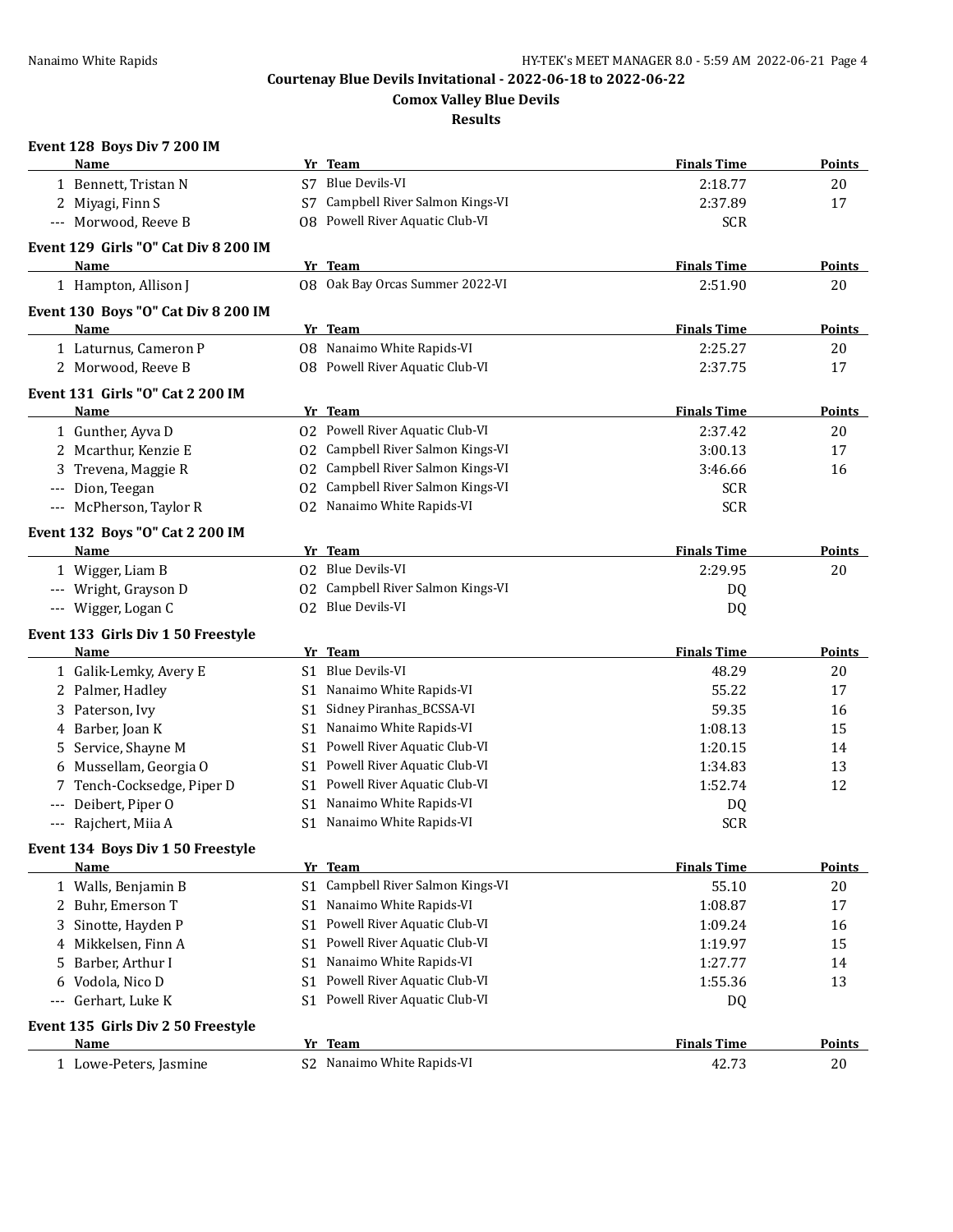## **Comox Valley Blue Devils**

## **Results**

# **(Event 135 Girls Div 2 50 Freestyle)**

|                   | <b>Name</b>                               |                | Yr Team                                                   | <b>Finals Time</b> | <b>Points</b>  |
|-------------------|-------------------------------------------|----------------|-----------------------------------------------------------|--------------------|----------------|
|                   | 2 Sharp, Erika J                          | S <sub>2</sub> | Salt Spring Stingrays-VI                                  | 42.99              | 17             |
|                   | 3 Jensen West, Clara E                    | S <sub>2</sub> | Campbell River Salmon Kings-VI                            | 46.69              | 16             |
| 4                 | Deschambault, River S                     | S <sub>2</sub> | Nanaimo White Rapids-VI                                   | 46.97              | 15             |
| 5.                | Wilkie, Amelia E                          | S <sub>2</sub> | Oak Bay Orcas Summer 2022-VI                              | 47.57              | 14             |
| 6                 | Lowe-Peters, Lily                         | S <sub>2</sub> | Nanaimo White Rapids-VI                                   | 47.91              | 13             |
| 7                 | Mussellam, Joanna F                       | S <sub>2</sub> | Powell River Aquatic Club-VI                              | 50.05              | 12             |
| 8                 | Storie, Poppy E                           | S2             | Cowichan Valley Breakers-VI                               | 56.67              | 11             |
| 9                 | O'donnell, Isla B                         | S <sub>2</sub> | Powell River Aquatic Club-VI                              | 56.78              | 9              |
| 10                | Blacklaws, Mira L                         | S <sub>2</sub> | Powell River Aquatic Club-VI                              | 57.36              | 7              |
|                   | 11 Jantz, Georgia C                       | S <sub>2</sub> | Powell River Aquatic Club-VI                              | 59.38              | 6              |
|                   | 12 Silver, Anika M                        | S <sub>2</sub> | Nanaimo White Rapids-VI                                   | 1:01.44            | 5              |
|                   | 13 Jensen-West, Ocea M                    | S <sub>2</sub> | Campbell River Salmon Kings-VI                            | 1:07.06            | 4              |
|                   | 14 White, Freya A                         | S <sub>2</sub> | <b>Blue Devils-VI</b>                                     | 1:08.24            | 3              |
| 15                | Dhillon, Aurora                           | S <sub>2</sub> | Nanaimo White Rapids-VI                                   | 1:08.28            | $\overline{c}$ |
| 16                | Assu, Lily Bea                            | S <sub>2</sub> | Campbell River Salmon Kings-VI                            | 1:17.30            | 1              |
| 17                | Cathers, Carmen C                         | S <sub>2</sub> | Nanaimo White Rapids-VI                                   | 1:42.94            |                |
|                   | Ross, Georgia M                           | S <sub>2</sub> | <b>Blue Devils-VI</b>                                     | DQ                 |                |
|                   | Cotter, Georgie H                         | S <sub>2</sub> | <b>Blue Devils-VI</b>                                     | DQ                 |                |
| ---               | Balatti, Cora L                           | S2             | Nanaimo White Rapids-VI                                   | <b>SCR</b>         |                |
| $---$             | Bjermeland, Alex E                        | S2             | Nanaimo White Rapids-VI                                   | <b>SCR</b>         |                |
|                   |                                           |                |                                                           |                    |                |
|                   | Event 136 Boys Div 2 50 Freestyle<br>Name |                | Yr Team                                                   | <b>Finals Time</b> | <b>Points</b>  |
|                   |                                           |                | Nanaimo White Rapids-VI                                   |                    |                |
|                   | 1 Huston, Evander W                       | S <sub>2</sub> |                                                           | 42.78              | 20             |
| 2                 | Jakobsen, Finn                            | S <sub>2</sub> | Nanaimo White Rapids-VI<br>Campbell River Salmon Kings-VI | 44.17              | 17             |
| 3.                | Pechter, Eli J                            | S <sub>2</sub> |                                                           | 47.12              | 16             |
| 4                 | McKale, Greyson H                         | S <sub>2</sub> | Campbell River Salmon Kings-VI                            | 49.81              | 15             |
| 5                 | Wetklo, Owen M                            | S <sub>2</sub> | Nanaimo White Rapids-VI                                   | 53.55              | 14             |
| 6                 | Vodola, Levi V                            | S <sub>2</sub> | Powell River Aquatic Club-VI                              | 1:05.49            | 13             |
|                   | Yates, Oliver D                           | S <sub>2</sub> | Juan de Fuca Royals-VI                                    | 1:05.66            | 12             |
| $\qquad \qquad -$ | Gadsby, Maximus O                         | S <sub>2</sub> | Nanaimo White Rapids-VI                                   | DQ                 |                |
|                   | Event 137 Girls Div 3 50 Freestyle        |                |                                                           |                    |                |
|                   | Name                                      |                | Yr Team                                                   | <b>Finals Time</b> | <b>Points</b>  |
|                   | 1 Tait, Addison                           | S <sub>3</sub> | Sidney Piranhas_BCSSA-VI                                  | 34.75              | 20             |
| 2                 | Paterson, Zoe                             | S <sub>3</sub> | Sidney Piranhas_BCSSA-VI                                  | 34.84              | 17             |
|                   | 3 Zult, Takaiah G                         | S3             | Nanaimo White Rapids-VI                                   | 37.39              | 16             |
| 4                 | Blackburn, Eva I                          | S3             | Nanaimo White Rapids-VI                                   | 38.25              | 15             |
| 5                 | Bobkova, Liza M                           | S <sub>3</sub> | Nanaimo White Rapids-VI                                   | 38.66              | 14             |
| 6                 | Cocksedge-hamilton, Tilly G               | S <sub>3</sub> | Powell River Aquatic Club-VI                              | 38.99              | 13             |
| 7                 | Cooledge, Claire F                        | S <sub>3</sub> | Campbell River Salmon Kings-VI                            | 39.20              | 12             |
| 8                 | Palmer, Audrey                            | S <sub>3</sub> | Nanaimo White Rapids-VI                                   | 39.36              | 11             |
| 9                 | Sanchez Wickland, Sashi L                 | S3             | Salt Spring Stingrays-VI                                  | 40.06              | 9              |
| 10                | Lawlor, Ivy A                             | S <sub>3</sub> | Oak Bay Orcas Summer 2022-VI                              | 40.10              | 7              |
| 11                | Ross, Elizabeth                           | S <sub>3</sub> | <b>Blue Devils-VI</b>                                     | 42.43              | 6              |
| 12                | Dusanj, Sya K                             | S <sub>3</sub> | Cowichan Valley Breakers-VI                               | 43.43              | 5              |
| 13                | Segal, Eden P                             | S3             | Nanaimo White Rapids-VI                                   | 43.71              | 4              |
| 14                | Mather, Aili M                            | S <sub>3</sub> | <b>Blue Devils-VI</b>                                     | 44.05              | 3              |
| 15                | Murphy, Claire E                          | S3             | Campbell River Salmon Kings-VI                            | 45.08              | 2              |
| 16                | Martin, Liberty G                         | S <sub>3</sub> | Campbell River Salmon Kings-VI                            | 45.79              | $\mathbf{1}$   |
|                   | 17 Woods, Paige E                         | S <sub>3</sub> | Campbell River Salmon Kings-VI                            | 50.33              |                |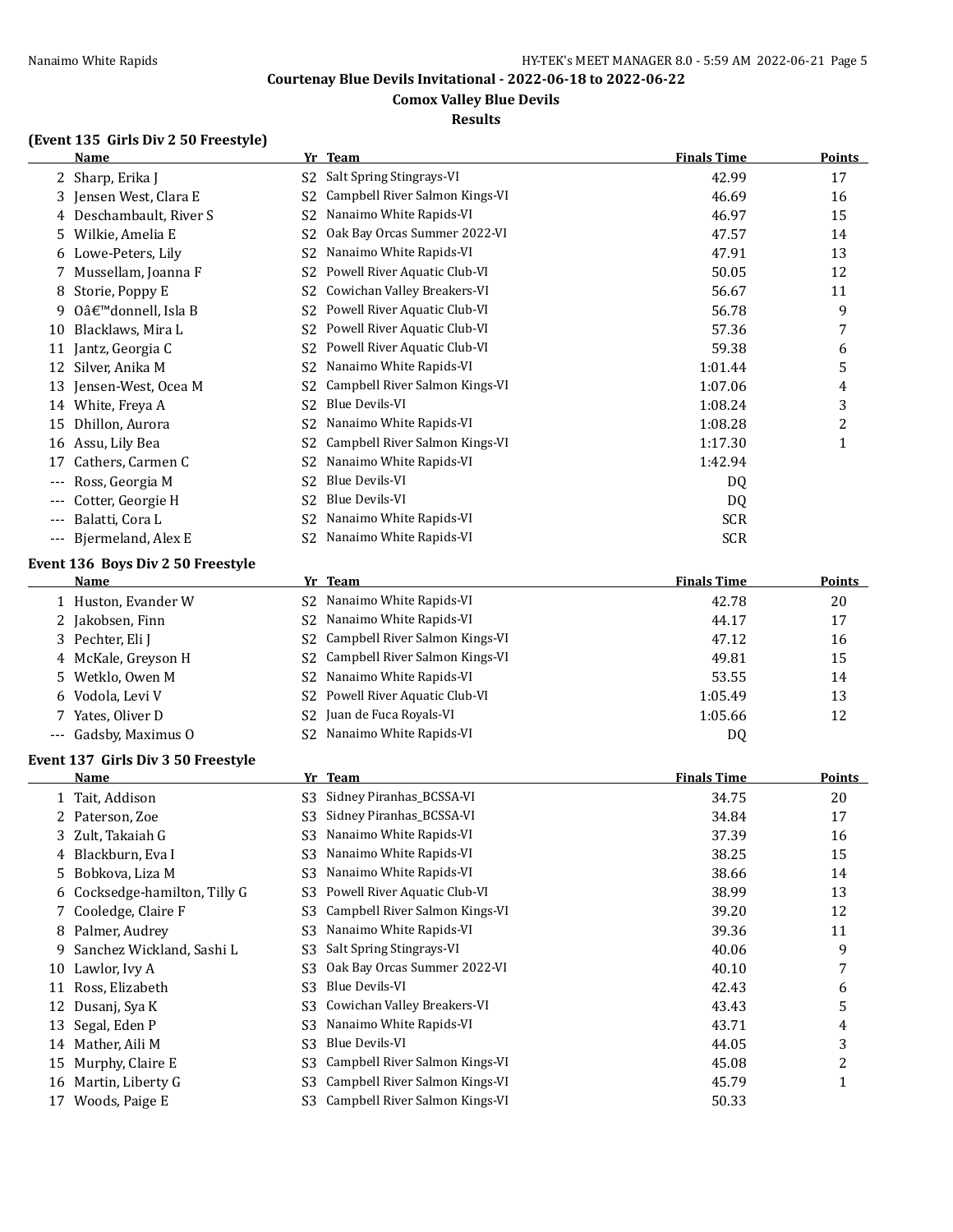**Comox Valley Blue Devils**

#### **Results**

## **(Event 137 Girls Div 3 50 Freestyle)**

|       | <b>Name</b>                            |                | Yr Team                                     | <b>Finals Time</b> | <b>Points</b>  |
|-------|----------------------------------------|----------------|---------------------------------------------|--------------------|----------------|
|       | 18 Lukaniuk, Grace M                   | S3             | Nanaimo White Rapids-VI                     | 51.02              |                |
| 19    | Murphy, Nora M                         | S <sub>3</sub> | Campbell River Salmon Kings-VI              | 51.12              |                |
| 20    | Mullen, Masiy J                        | S <sub>3</sub> | <b>Blue Devils-VI</b>                       | 54.95              |                |
| 21    | Hamilton, Isabel M                     | S <sub>3</sub> | Nanaimo White Rapids-VI                     | 58.05              |                |
| ---   | Cotter, Coco A                         | S <sub>3</sub> | <b>Blue Devils-VI</b>                       | D <sub>0</sub>     |                |
| ---   | Thibault, Tessa K                      | S <sub>3</sub> | Nanaimo White Rapids-VI                     | <b>SCR</b>         |                |
|       | Event 138 Boys Div 3 50 Freestyle      |                |                                             |                    |                |
|       | <b>Name</b>                            |                | Yr Team                                     | <b>Finals Time</b> | <b>Points</b>  |
|       | 1 Walls, Matthew I                     | S <sub>3</sub> | Campbell River Salmon Kings-VI              | 38.00              | 20             |
|       | 2 Herschler, Oskar W                   | S <sub>3</sub> | Campbell River Salmon Kings-VI              | 39.67              | 17             |
| 3     | Deibert, Jude C                        | S <sub>3</sub> | Nanaimo White Rapids-VI                     | 40.26              | 16             |
| 4     | Parker, Piers K                        | S <sub>3</sub> | <b>Blue Devils-VI</b>                       | 40.56              | 15             |
| 5     | Johnston, Jamie A                      | S <sub>3</sub> | Oak Bay Orcas Summer 2022-VI                | 40.66              | 14             |
| 6     | Boulding, James H                      | S <sub>3</sub> | Nanaimo White Rapids-VI                     | 42.94              | 13             |
|       | Gerhart, Mac L                         | S <sub>3</sub> | Powell River Aquatic Club-VI                | 44.85              | 12             |
| 8     | Stehura, Oscar                         | S <sub>3</sub> | <b>Blue Devils-VI</b>                       | 45.07              | 11             |
| 9     | Guenther, Preston J                    | S <sub>3</sub> | Campbell River Salmon Kings-VI              | 47.57              | 9              |
| 10    | Mikkelsen, Kai I                       | S <sub>3</sub> | Powell River Aquatic Club-VI                | 47.89              | 7              |
| 11    | Howarth, Sam A                         | S <sub>3</sub> | <b>Blue Devils-VI</b>                       | 48.80              | 6              |
| 12    | Beaton, Xavier J                       | S <sub>3</sub> | Juan de Fuca Royals-VI                      | 52.16              | 5              |
| $---$ | Goerzen, Chase                         | S <sub>3</sub> | Nanaimo White Rapids-VI                     | DQ                 |                |
|       | --- Mills, Adrien P                    | S <sub>3</sub> | Juan de Fuca Royals-VI                      | DQ                 |                |
|       | Event 139 Girls "O" Cat 1 50 Freestyle |                |                                             |                    |                |
|       | Name                                   |                | Yr Team                                     | <b>Finals Time</b> | Points         |
|       | 1 Bignell, Kate L                      | 01             | Campbell River Salmon Kings-VI              | 36.13              | 20             |
|       | 2 Weeks, Claire L                      |                | 01 Campbell River Salmon Kings-VI           | 36.61              | 17             |
|       | 3 Christensen, Charlotte T             |                | 01 Nanaimo White Rapids-VI                  | 42.49              | 16             |
|       | Event 141 Girls Div 4 50 Freestyle     |                |                                             |                    |                |
|       | Name                                   |                | Yr Team                                     | <b>Finals Time</b> | Points         |
|       | 1 Herschler, Ava                       |                | S4 Campbell River Salmon Kings-VI           | 33.40              | 20             |
|       | 2.11111                                |                | C <sub>4</sub> Courighan Valley Dreakang VI | 247                | $\overline{ }$ |

|                     | Name                                     |    | Yr Team                            | <b>Finals Time</b> | Points |
|---------------------|------------------------------------------|----|------------------------------------|--------------------|--------|
|                     | <b>Event 142 Boys Div 4 50 Freestyle</b> |    |                                    |                    |        |
|                     | --- Telfer, Faith L                      | S4 | Nanaimo White Rapids-VI            | <b>SCR</b>         |        |
| $\qquad \qquad - -$ | Higgins, Cara E                          | S4 | Sidney Piranhas_BCSSA-VI           | <b>SCR</b>         |        |
| 14                  | White, Rosemary G                        | S4 | Blue Devils-VI                     | 1:00.48            | 3      |
| 13                  | Wallace, Rachel                          | S4 | Sidney Piranhas_BCSSA-VI           | 50.10              | 4      |
| 12                  | Moore, Alexandra J                       | S4 | Blue Devils-VI                     | 47.91              | 5      |
| 11                  | Murphy, Faye R                           | S4 | Campbell River Salmon Kings-VI     | 47.83              | 6      |
| 10                  | MacKenzie, Norah H                       | S4 | Campbell River Salmon Kings-VI     | 40.67              |        |
| 9                   | Spence, Paige D                          |    | S4 Powell River Aquatic Club-VI    | 40.63              | 9      |
| 8                   | Eldridge-Holland, Adelina                | S4 | Sidney Piranhas BCSSA-VI           | 39.69              | 11     |
|                     | 7 Mitchell, Saphire F                    |    | S4 Powell River Aquatic Club-VI    | 37.11              | 12     |
|                     | 6 Lott, Addison L                        | S4 | Sidney Piranhas_BCSSA-VI           | 35.78              | 13     |
|                     | 5 Freund, Amy M                          |    | S4 Campbell River Salmon Kings-VI  | 35.32              | 14     |
|                     | 4 Cocksedge-hamilton, Adianta M          |    | S4 Powell River Aquatic Club-VI    | 34.91              | 15     |
|                     | 3 Deschambault, Raine T                  |    | S4 Nanaimo White Rapids-VI         | 34.42              | 16     |
|                     | 2 Hogan, Anden L                         |    | S4 Cowichan Valley Breakers-VI     | 34.17              | 17     |
|                     | Herschler, Ava                           |    | \$4 Campbell River Salmon Kings-VI | 33.40              | ZU     |

1 Hopkins, Torsten S4 Sidney Piranhas\_BCSSA-VI 32.72 32.72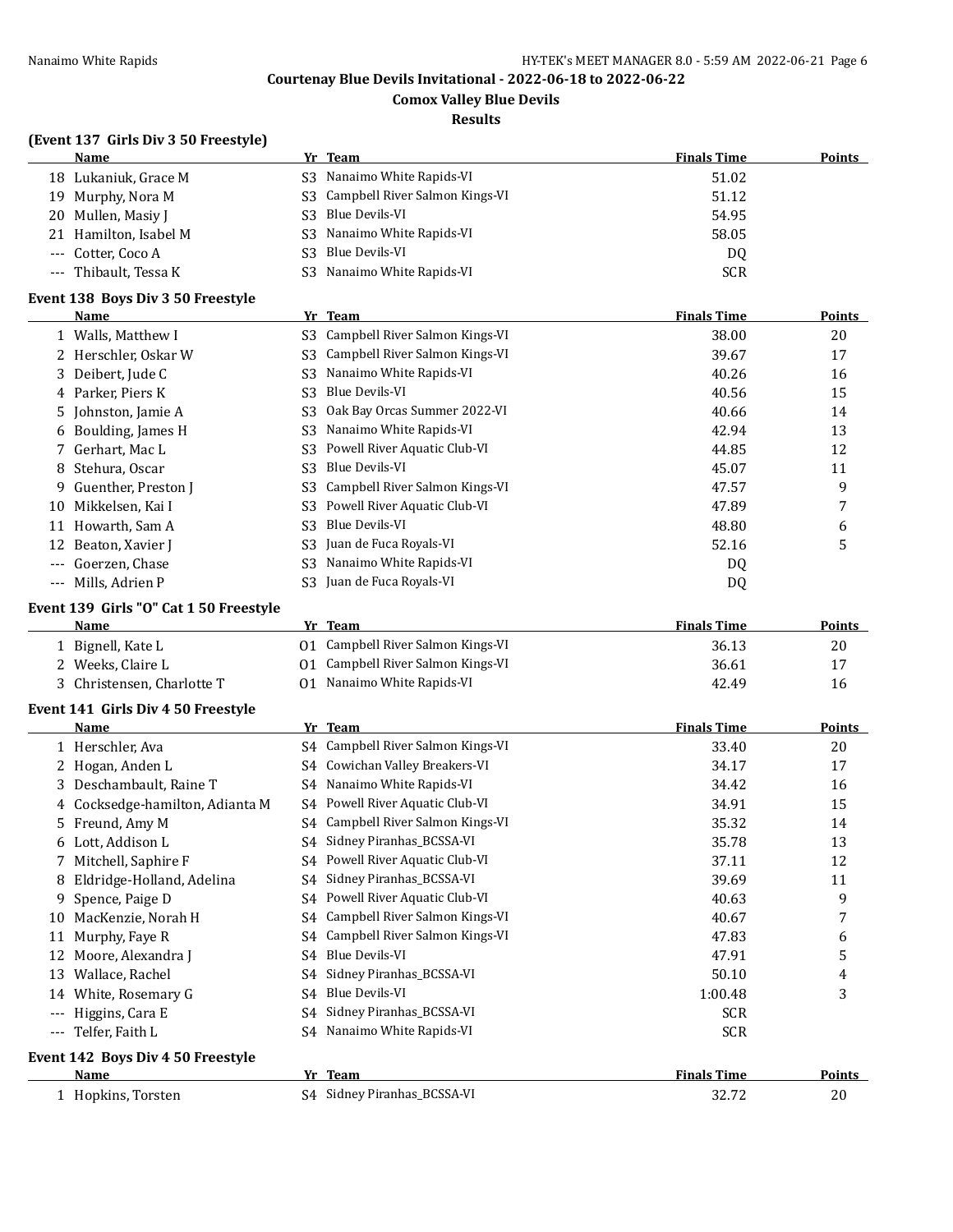## **Comox Valley Blue Devils**

## **Results**

## **(Event 142 Boys Div 4 50 Freestyle)**

|       | Name                       |      | Yr Team                           | <b>Finals Time</b> | <b>Points</b> |
|-------|----------------------------|------|-----------------------------------|--------------------|---------------|
|       | 2 Labuschagne, Juandre     |      | S4 Nanaimo White Rapids-VI        | 33.54              | 17            |
|       | 3 O'donnell. Russell M     | S4   | Powell River Aquatic Club-VI      | 33.90              | 16            |
|       | 4 Palmer, Hudson           |      | S4 Nanaimo White Rapids-VI        | 34.29              | 15            |
|       | 5 Lowe-Peters, Finley      | S4   | Nanaimo White Rapids-VI           | 36.69              | 14            |
|       | 6 Krieger, Gray R          |      | S4 Sidney Piranhas BCSSA-VI       | 37.10              | 13            |
|       | 7 Bignell, Matthew J       | S4 - | Campbell River Salmon Kings-VI    | 37.14              | 12            |
|       | 8 Pechter, Benjamin D      | S4 - | Campbell River Salmon Kings-VI    | 38.12              | 11            |
| 9.    | Kinnear, LuoYuan           |      | S4 Sidney Piranhas_BCSSA-VI       | 40.84              | 9             |
|       | 10 Chewka-Suttie, Hudson M | S4 - | Oak Bay Orcas Summer 2022-VI      | 42.27              | 7             |
| 11    | McKale, Hudson F           |      | S4 Campbell River Salmon Kings-VI | 44.20              | 6             |
| 12    | Brunette, Brage K          |      | S4 Nanaimo White Rapids-VI        | 49.80              | 5             |
| 13    | Orr, Graham R              | S4   | Blue Devils-VI                    | 58.25              | 4             |
| $---$ | Sauter, Maxwell K          |      | S4 Campbell River Salmon Kings-VI | DQ                 |               |
| $---$ | Mussellam, Gabriel B       | S4   | Powell River Aquatic Club-VI      | DQ                 |               |
| $---$ | Deibert, Gavin R           |      | S4 Nanaimo White Rapids-VI        | D <sub>0</sub>     |               |

#### **Event 143 Girls Div 5 50 Freestyle**

|    | Name                      |     | Yr Team                         | <b>Finals Time</b> | <b>Points</b> |
|----|---------------------------|-----|---------------------------------|--------------------|---------------|
|    | 1 Hagen, Sarah            |     | S5 Cowichan Valley Breakers-VI  | 31.15              | 20            |
|    | 2 Blasco, Callie N        | S5. | Blue Devils-VI                  | 31.26              | 17            |
|    | 3 Bennett, Alyvia P       | S5. | Blue Devils-VI                  | 31.58              | 16            |
|    | 4 Sanchez Wickland, Zoe K | S5  | Salt Spring Stingrays-VI        | 31.86              | 15            |
|    | 5 Duffell, Hannah E       | S5  | Nanaimo White Rapids-VI         | 32.15              | 14            |
|    | 6 Salter, Irelyn          | S5. | Blue Devils-VI                  | 33.01              | 13            |
|    | 7 Dusanj, Avaya K         |     | S5 Cowichan Valley Breakers-VI  | 34.89              | 12            |
|    | 8 Zult, Amariah S         | S5. | Nanaimo White Rapids-VI         | 35.66              | 11            |
| 9  | Marshall, Indigo S        |     | S5 Salt Spring Stingrays-VI     | 36.07              | 9             |
| 10 | Lawlor, Rowan E           | S5. | Oak Bay Orcas Summer 2022-VI    | 36.75              | 7             |
| 11 | Barber, Namiye V          | S5. | Nanaimo White Rapids-VI         | 37.73              | 6             |
|    | 12 Byrne, Daya M          |     | S5 Powell River Aquatic Club-VI | 38.61              | 5             |
| 13 | Black, Claire K           | S5. | Oak Bay Orcas Summer 2022-VI    | 39.45              | 4             |
| 14 | Beaton, Ariana            |     | S5 Juan de Fuca Royals-VI       | 39.59              | 3             |
|    |                           |     |                                 |                    |               |

#### **Event 144 Boys Div 5 50 Freestyle**

|    | <b>Name</b>            |     | Yr Team                           | <b>Finals Time</b> | <b>Points</b> |
|----|------------------------|-----|-----------------------------------|--------------------|---------------|
|    | 1 Tait, Eliot          |     | S5 Sidney Piranhas_BCSSA-VI       | 26.81              | 20            |
|    | 2 Gauthier, Mitchell N |     | S5 Nanaimo White Rapids-VI        | 27.83              | 17            |
|    | 3 Duffell, Drew C      |     | S5 Nanaimo White Rapids-VI        | 28.74              | 16            |
|    | 4 Hogan, Marcus O      |     | S5 Cowichan Valley Breakers-VI    | 29.27              | 15            |
|    | 5 Dickman, Oliver R    | S5. | Blue Devils-VI                    | 31.11              | 14            |
|    | 6 Blackburn, Connor J  |     | S5 Nanaimo White Rapids-VI        | 31.60              | 13            |
|    | 7 Goerzen, Connor      |     | S5 Nanaimo White Rapids-VI        | 31.76              | 12            |
|    | 8 Gadsby, Quinn O      |     | S5 Nanaimo White Rapids-VI        | 32.18              | 11            |
| 9. | Miyagi, Kai T          |     | S5 Campbell River Salmon Kings-VI | 33.17              | 9             |
| 10 | Jensen-west, Kai G     |     | S5 Campbell River Salmon Kings-VI | 36.30              |               |
|    | 11 Orr, Damian J       | S5  | Blue Devils-VI                    | 37.61              | 6             |
|    | 12 Schandl, Ethan A    |     | S5 Sidney Piranhas BCSSA-VI       | 38.65              | 5             |
|    | --- Storie, Jack       |     | S5 Cowichan Valley Breakers-VI    | <b>SCR</b>         |               |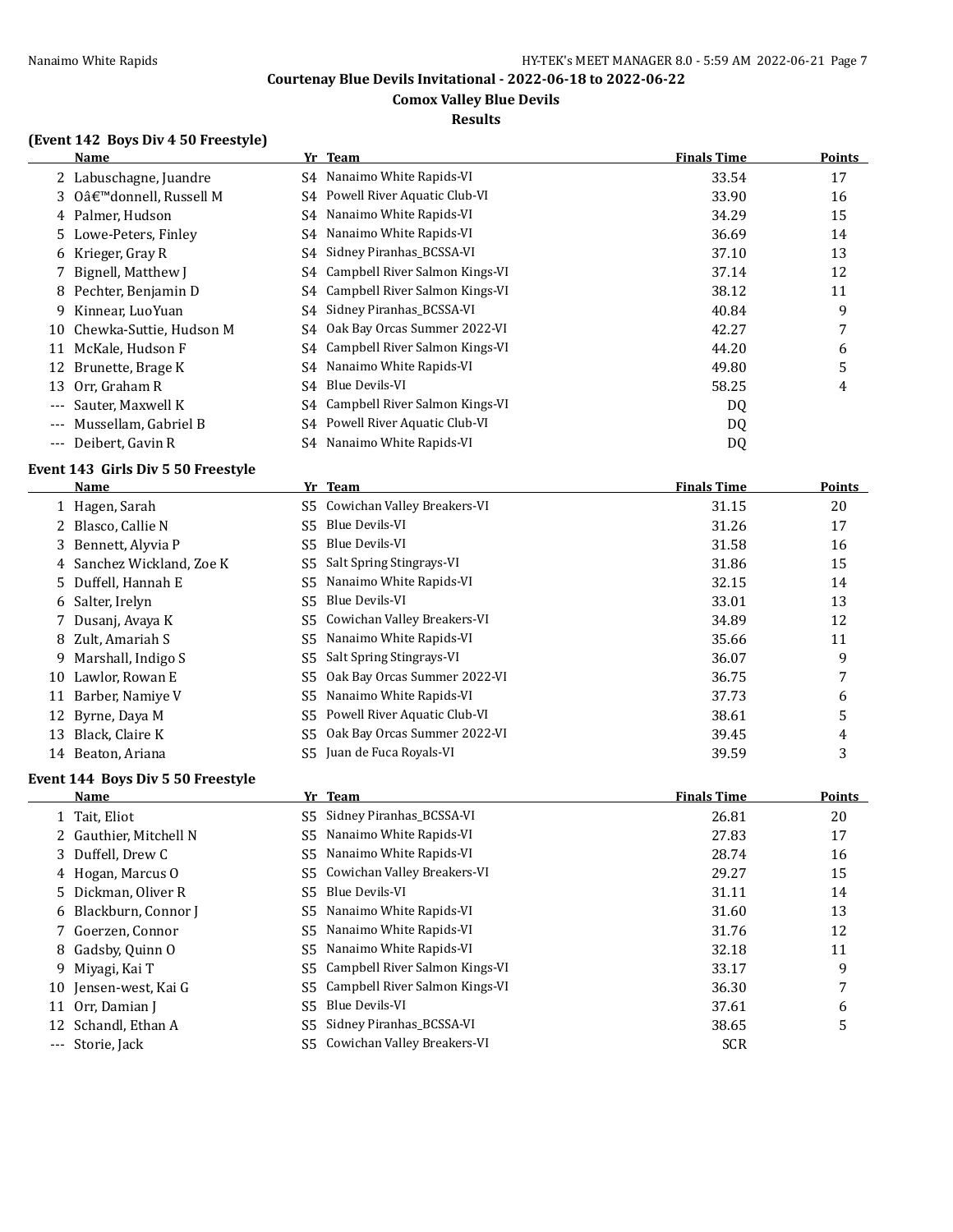## **Comox Valley Blue Devils**

## **Results**

## **Event 145 Girls Div 6 50 Freestyle**

|    | <b>Name</b>                                |                | Yr Team                           | <b>Finals Time</b> | <b>Points</b> |
|----|--------------------------------------------|----------------|-----------------------------------|--------------------|---------------|
|    | 1 Revoy, Kate-Lynn T<br>S6                 |                | Campbell River Salmon Kings-VI    | 29.22              | 20            |
|    | 2 Hopkins, Linnea<br>S6                    |                | Sidney Piranhas_BCSSA-VI          | 30.65              | 17            |
| 3  | Herschler, Hannah M<br>S6                  |                | Campbell River Salmon Kings-VI    | 31.53              | 16            |
| 4  | Deschambault, Reese I<br>S6                |                | Nanaimo White Rapids-VI           | 31.65              | 15            |
| 5  | Walsh, Elyse I<br>S6                       |                | Salt Spring Stingrays-VI          | 32.86              | 14            |
| 6  | Dusanj, Iyshana K<br>S6                    |                | Cowichan Valley Breakers-VI       | 33.85              | 13            |
| 7  | Dodd, Avari L<br>S6                        |                | Nanaimo White Rapids-VI           | 33.97              | 12            |
| 8  | Blaseckie, Siena J<br>S6                   |                | Campbell River Salmon Kings-VI    | 35.72              | 11            |
| 9  | Scholefield, Charlotte E<br>S6             |                | Juan de Fuca Royals-VI            | 35.92              | 9             |
| 10 | Segal, Aia N<br>S6                         |                | Nanaimo White Rapids-VI           | 36.06              | 7             |
|    | 11 Mace, Laura<br>S6                       |                | Nanaimo White Rapids-VI           | 37.37              | 6             |
|    | --- Gunther, Ayva D                        |                | 02 Powell River Aquatic Club-VI   | <b>SCR</b>         |               |
|    | Event 146 Boys Div 6 50 Freestyle          |                |                                   |                    |               |
|    | Name                                       |                | Yr Team                           | <b>Finals Time</b> | <b>Points</b> |
|    | 1 Elzinga, Lukas                           |                | S6 Nanaimo White Rapids-VI        | 27.77              | 20            |
|    | 2 Holland, Henry J<br>S6                   |                | Blue Devils-VI                    | 28.28              | 17            |
| 3  | Baker, Joel J<br>S6                        |                | <b>Blue Devils-VI</b>             | 29.03              | 16            |
|    | 4 Mace, Jack<br>S6                         |                | Nanaimo White Rapids-VI           | 29.36              | 15            |
|    | Event 147 Girls Div 7 50 Freestyle         |                |                                   |                    |               |
|    | <b>Name</b>                                |                | Yr Team                           | <b>Finals Time</b> | <b>Points</b> |
|    | 1 McDowell, Abby M                         | S <sub>7</sub> | <b>Blue Devils-VI</b>             | 29.91              | 20            |
|    | 2 Weir, Johanna S<br>S7                    |                | Oak Bay Orcas Summer 2022-VI      | 30.74              | 17            |
| 3  | Coogan, Brynna C<br>S7                     |                | Cowichan Valley Breakers-VI       | 32.15              | 16            |
| 4  | Johnson, Zoey M<br>S7                      |                | Salt Spring Stingrays-VI          | 32.76              | 15            |
| 5  | Percevault, Sydney D<br>S7                 |                | Campbell River Salmon Kings-VI    | 32.82              | 14            |
|    | 6 Armstrong, Lily R<br>S7                  |                | Salt Spring Stingrays-VI          | 33.94              | 13            |
|    | Event 148 Boys Div 7 50 Freestyle          |                |                                   |                    |               |
|    | <b>Name</b>                                |                | Yr Team                           | <b>Finals Time</b> | <b>Points</b> |
|    | 1 Bennett, Tristan N                       |                | S7 Blue Devils-VI                 | 24.82              | 20            |
|    | 2 Miyagi, Finn S<br>S7                     |                | Campbell River Salmon Kings-VI    | 27.45              | 17            |
|    | 3 Blasco, eli S<br>S7                      |                | <b>Blue Devils-VI</b>             | 28.07              | 16            |
| 4  | Rithaler, William E<br>S7                  |                | Salt Spring Stingrays-VI          | 31.66              | 15            |
|    | Morwood, Reeve B                           |                | 08 Powell River Aquatic Club-VI   | <b>SCR</b>         |               |
|    | Event 149 Girls "O" Cat Div 8 50 Freestyle |                |                                   |                    |               |
|    | Name                                       |                | Yr Team                           | <b>Finals Time</b> | <b>Points</b> |
|    | 1 Hampton, Allison J                       |                | 08 Oak Bay Orcas Summer 2022-VI   | 31.15              | 20            |
|    | 2 Boyle, Sydney G<br>08                    |                | Campbell River Salmon Kings-VI    | 32.21              | 17            |
|    | 3 Beauregard, Paige M                      |                | 08 Campbell River Salmon Kings-VI | 32.51              | 16            |
|    | Event 150 Boys "O" Cat Div 8 50 Freestyle  |                |                                   |                    |               |
|    | Name                                       |                | Yr Team                           | <b>Finals Time</b> | <b>Points</b> |
|    | 1 Millns, Ricky T                          |                | 08 Campbell River Salmon Kings-VI | 25.18              | 20            |
| 2  | Laturnus, Cameron P<br>08                  |                | Nanaimo White Rapids-VI           | 26.47              | 17            |
| 3  | Phillips, Ethan J<br>08                    |                | Sidney Piranhas_BCSSA-VI          | 27.22              | 16            |
| 4  | Bodnar, Finn<br>08                         |                | Nanaimo White Rapids-VI           | 28.19              | 15            |
| 5. | Morwood, Reeve B                           |                | 08 Powell River Aquatic Club-VI   | 28.23              | 14            |
|    |                                            |                |                                   |                    |               |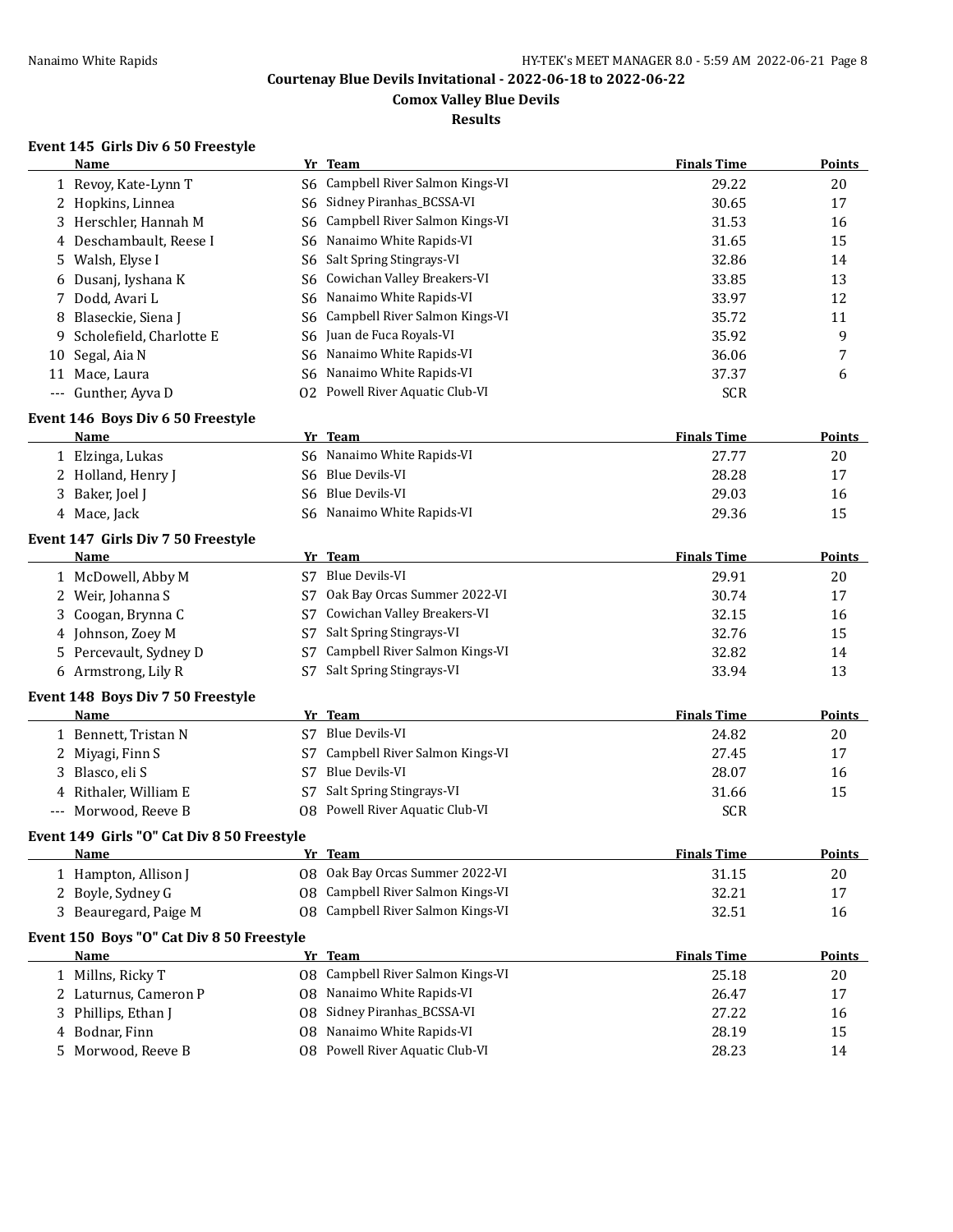**Comox Valley Blue Devils**

**Results**

## **Event 151 Girls "O" Cat 2 50 Freestyle**

|     | <b>Name</b>                           |                | Yr Team                           | <b>Finals Time</b> | <b>Points</b> |
|-----|---------------------------------------|----------------|-----------------------------------|--------------------|---------------|
|     | 1 Gunther, Ayva D                     |                | 02 Powell River Aquatic Club-VI   | 29.78              | 20            |
|     | 2 Mcarthur, Kenzie E                  |                | 02 Campbell River Salmon Kings-VI | 32.21              | 17            |
|     | Trevena, Maggie R                     | 02             | Campbell River Salmon Kings-VI    | DQ                 |               |
|     | Dion, Teegan                          | 02             | Campbell River Salmon Kings-VI    | <b>SCR</b>         |               |
|     | McPherson, Taylor R                   | 02             | Nanaimo White Rapids-VI           | <b>SCR</b>         |               |
|     | Event 152 Boys "O" Cat 2 50 Freestyle |                |                                   |                    |               |
|     | <b>Name</b>                           |                | Yr Team                           | <b>Finals Time</b> | <b>Points</b> |
|     | 1 Wigger, Liam B                      |                | 02 Blue Devils-VI                 | 30.16              | 20            |
|     | 2 Wigger, Logan C                     |                | 02 Blue Devils-VI                 | 32.72              | 17            |
|     | 3 Wright, Grayson D                   |                | 02 Campbell River Salmon Kings-VI | 38.06              | 16            |
|     | Event 153 Girls Div 1 50 Butterfly    |                |                                   |                    |               |
|     | <b>Name</b>                           |                | Yr Team                           | <b>Finals Time</b> | <b>Points</b> |
|     | 1 Galik-Lemky, Avery E                |                | S1 Blue Devils-VI                 | 1:03.58            | 20            |
|     | 2 Palmer, Hadley                      |                | S1 Nanaimo White Rapids-VI        | 1:10.57            | 17            |
|     | Event 154 Boys Div 1 50 Butterfly     |                |                                   |                    |               |
|     | Name                                  |                | Yr Team                           | <b>Finals Time</b> | <b>Points</b> |
|     | 1 Walls, Benjamin B                   |                | S1 Campbell River Salmon Kings-VI | 1:37.30            | 20            |
|     | --- Buhr, Emerson T                   |                | S1 Nanaimo White Rapids-VI        | DQ                 |               |
|     | Gerhart, Luke K                       |                | S1 Powell River Aquatic Club-VI   | DQ                 |               |
| --- | Sinotte, Hayden P                     |                | S1 Powell River Aquatic Club-VI   | DQ                 |               |
|     | Event 155 Girls Div 2 50 Butterfly    |                |                                   |                    |               |
|     | Name                                  |                | Yr Team                           | <b>Finals Time</b> | Points        |
|     | 1 Sharp, Erika J                      | S2             | Salt Spring Stingrays-VI          | 56.52              | 20            |
|     | 2 Lowe-Peters, Jasmine                | S2             | Nanaimo White Rapids-VI           | 1:02.94            | 17            |
|     | 3 Lowe-Peters, Lily                   | S <sub>2</sub> | Nanaimo White Rapids-VI           | 1:04.36            | 16            |
|     | 4 Storie, Poppy E                     | S2             | Cowichan Valley Breakers-VI       | 1:04.48            | 15            |
| 5.  | O'donnell, Isla B                     | S <sub>2</sub> | Powell River Aquatic Club-VI      | 1:08.06            | 14            |
|     | 6 Jantz, Georgia C                    | S2             | Powell River Aquatic Club-VI      | 1:12.14            | 13            |
|     | Deschambault, River S                 | S2             | Nanaimo White Rapids-VI           | 1:12.18            | 12            |
|     | 8 Blacklaws, Mira L                   | S2             | Powell River Aquatic Club-VI      | 1:13.75            | 11            |
| 9.  | Jensen-West, Ocea M                   | S2             | Campbell River Salmon Kings-VI    | 1:30.29            | 9             |
|     | 10 Ross, Georgia M                    | S <sub>2</sub> | <b>Blue Devils-VI</b>             | 1:30.61            | 7             |
|     | Mussellam, Joanna F                   | S2             | Powell River Aquatic Club-VI      | DQ                 |               |
|     | --- Jensen West, Clara E              | S2             | Campbell River Salmon Kings-VI    | DQ                 |               |
|     | Event 156 Boys Div 2 50 Butterfly     |                |                                   |                    |               |
|     | <b>Name</b>                           |                | Yr Team                           | <b>Finals Time</b> | <b>Points</b> |
|     | 1 Wetklo, Owen M                      | S <sub>2</sub> | Nanaimo White Rapids-VI           | 1:03.03            | 20            |
|     | 2 Gadsby, Maximus O                   | S2             | Nanaimo White Rapids-VI           | 1:15.64            | 17            |
| 3   | Vodola, Levi V                        | S <sub>2</sub> | Powell River Aquatic Club-VI      | 1:28.19            | 16            |
| --- | Jakobsen, Finn                        | S <sub>2</sub> | Nanaimo White Rapids-VI           | DQ                 |               |
|     | Huston, Evander W                     | S <sub>2</sub> | Nanaimo White Rapids-VI           | DQ                 |               |
|     | McKale, Greyson H                     | S <sub>2</sub> | Campbell River Salmon Kings-VI    | DQ                 |               |
|     | Pechter, Eli J                        | S <sub>2</sub> | Campbell River Salmon Kings-VI    | DQ                 |               |
| --- | Yates, Oliver D                       |                | S2 Juan de Fuca Royals-VI         | <b>DQ</b>          |               |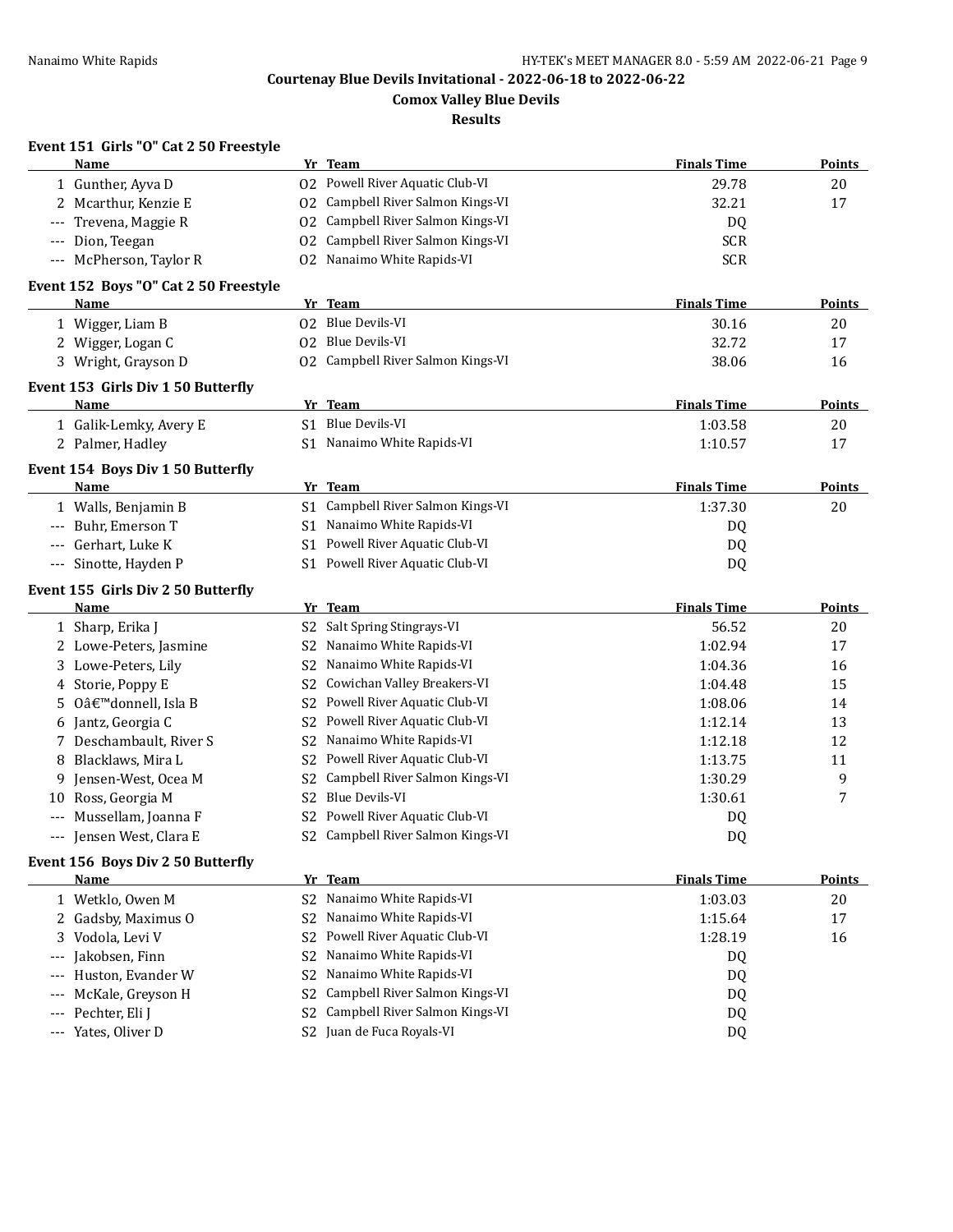## **Comox Valley Blue Devils**

## **Results**

## **Event 157 Girls Div 3 50 Butterfly**

|          | <b>Name</b>                       | Yr             | <b>Team</b>                    | <b>Finals Time</b> | <b>Points</b> |
|----------|-----------------------------------|----------------|--------------------------------|--------------------|---------------|
|          | 1 Paterson, Zoe                   | S <sub>3</sub> | Sidney Piranhas_BCSSA-VI       | 39.08              | 20            |
| 2        | Tait, Addison                     | S3             | Sidney Piranhas BCSSA-VI       | 39.13              | 17            |
| 3.       | Zult, Takaiah G                   | S3             | Nanaimo White Rapids-VI        | 43.06              | 16            |
| 4        | Lawlor, Ivy A                     | S3             | Oak Bay Orcas Summer 2022-VI   | 47.87              | 15            |
| 5.       | Segal, Eden P                     | S <sub>3</sub> | Nanaimo White Rapids-VI        | 48.07              | 14            |
| 6        | Blackburn, Eva I                  | S3             | Nanaimo White Rapids-VI        | 48.52              | 13            |
| 7        | Palmer, Audrey                    | S3             | Nanaimo White Rapids-VI        | 49.99              | 12            |
| 8        | Sanchez Wickland, Sashi L         | S3             | Salt Spring Stingrays-VI       | 51.19              | 11            |
| 9        | Cooledge, Claire F                | S3             | Campbell River Salmon Kings-VI | 51.33              | 9             |
| 10       | Bobkova, Liza M                   | S3             | Nanaimo White Rapids-VI        | 52.73              | 7             |
| 11       | Woods, Paige E                    | S3             | Campbell River Salmon Kings-VI | 1:00.87            | 6             |
| 12       | Hamilton, Isabel M                | S3             | Nanaimo White Rapids-VI        | 1:05.47            | 5             |
| 13       | Murphy, Nora M                    | S <sub>3</sub> | Campbell River Salmon Kings-VI | 1:05.63            | 4             |
| 14       | Martin, Liberty G                 | S3             | Campbell River Salmon Kings-VI | 1:06.06            | 3             |
| 15       | Murphy, Claire E                  | S3             | Campbell River Salmon Kings-VI | 1:09.35            | 2             |
| 16       | Lukaniuk, Grace M                 | S3             | Nanaimo White Rapids-VI        | 1:21.44            | 1             |
| ---      | Ross, Elizabeth                   | S3             | Blue Devils-VI                 | DQ                 |               |
| ---      | Mather, Aili M                    | S3             | <b>Blue Devils-VI</b>          | <b>SCR</b>         |               |
|          | Cotter, Coco A                    | S3             | <b>Blue Devils-VI</b>          | <b>SCR</b>         |               |
| $\cdots$ | Thibault, Tessa K                 | S <sub>3</sub> | Nanaimo White Rapids-VI        | <b>SCR</b>         |               |
|          | Event 158 Boys Div 3 50 Butterfly |                |                                |                    |               |
|          | Name                              | Yr             | <b>Team</b>                    | <b>Finals Time</b> | <b>Points</b> |
|          | 1 Walls, Matthew I                | S3             | Campbell River Salmon Kings-VI | 47.86              | 20            |
| 2        | Johnston, Jamie A                 | S <sub>3</sub> | Oak Bay Orcas Summer 2022-VI   | 52.69              | 17            |
| 3        | Guenther, Preston J               | S3             | Campbell River Salmon Kings-VI | 56.28              | 16            |
|          | 4 Mikkelsen, Kai I                | S <sub>3</sub> | Powell River Aquatic Club-VI   | 57.09              | 15            |
|          |                                   |                |                                |                    |               |

| 5 Beaton, Xavier J     | S3 Juan de Fuca Royals-VI             | 58.25      | 14 |
|------------------------|---------------------------------------|------------|----|
| 6 Boulding, James H    | S3 Nanaimo White Rapids-VI            | 58.46      | 13 |
| 7 Parker, Piers K      | S3 Blue Devils-VI                     | 1:00.79    | 12 |
| 8 Gerhart, Mac L       | S3 Powell River Aquatic Club-VI       | 1:02.38    | 11 |
| 9 Deibert, Jude C      | S3 Nanaimo White Rapids-VI            | 1:08.32    | Q  |
| 10 Goerzen, Chase      | S3 Nanaimo White Rapids-VI            | 1:09.87    |    |
| --- Herschler, Oskar W | S3 Campbell River Salmon Kings-VI     | DO.        |    |
| --- Mills. Adrien P    | S <sub>3</sub> Juan de Fuca Royals-VI | DQ         |    |
| --- Howarth, Sam A     | S3 Blue Devils-VI                     | <b>SCR</b> |    |

## **Event 159 Girls Div 4 50 Butterfly**

|       | <b>Name</b>                     | Yr Team                           | <b>Finals Time</b> | Points |
|-------|---------------------------------|-----------------------------------|--------------------|--------|
|       | 1 Postlethwaite, Kate           | S4 Sidney Piranhas_BCSSA-VI       | 34.92              | 20     |
|       | 2 Herschler, Ava                | S4 Campbell River Salmon Kings-VI | 40.93              | 17     |
|       | 3 Deschambault, Raine T         | S4 Nanaimo White Rapids-VI        | 41.84              | 16     |
|       | 4 Eldridge-Holland, Adelina     | S4 Sidney Piranhas_BCSSA-VI       | 46.17              | 15     |
|       | 5 MacKenzie, Norah H            | S4 Campbell River Salmon Kings-VI | 46.58              | 14     |
|       | 6 Cocksedge-hamilton, Adianta M | S4 Powell River Aquatic Club-VI   | 47.62              | 13     |
|       | 7 Lott, Addison L               | S4 Sidney Piranhas_BCSSA-VI       | 48.82              | 12     |
|       | *8 Spence, Paige D              | S4 Powell River Aquatic Club-VI   | 54.52              | 10     |
|       | *8 Murphy, Faye R               | S4 Campbell River Salmon Kings-VI | 54.52              | 10     |
| 10    | Wallace, Rachel                 | S4 Sidney Piranhas_BCSSA-VI       | 58.93              |        |
| $---$ | Freund, Amy M                   | S4 Campbell River Salmon Kings-VI | DQ                 |        |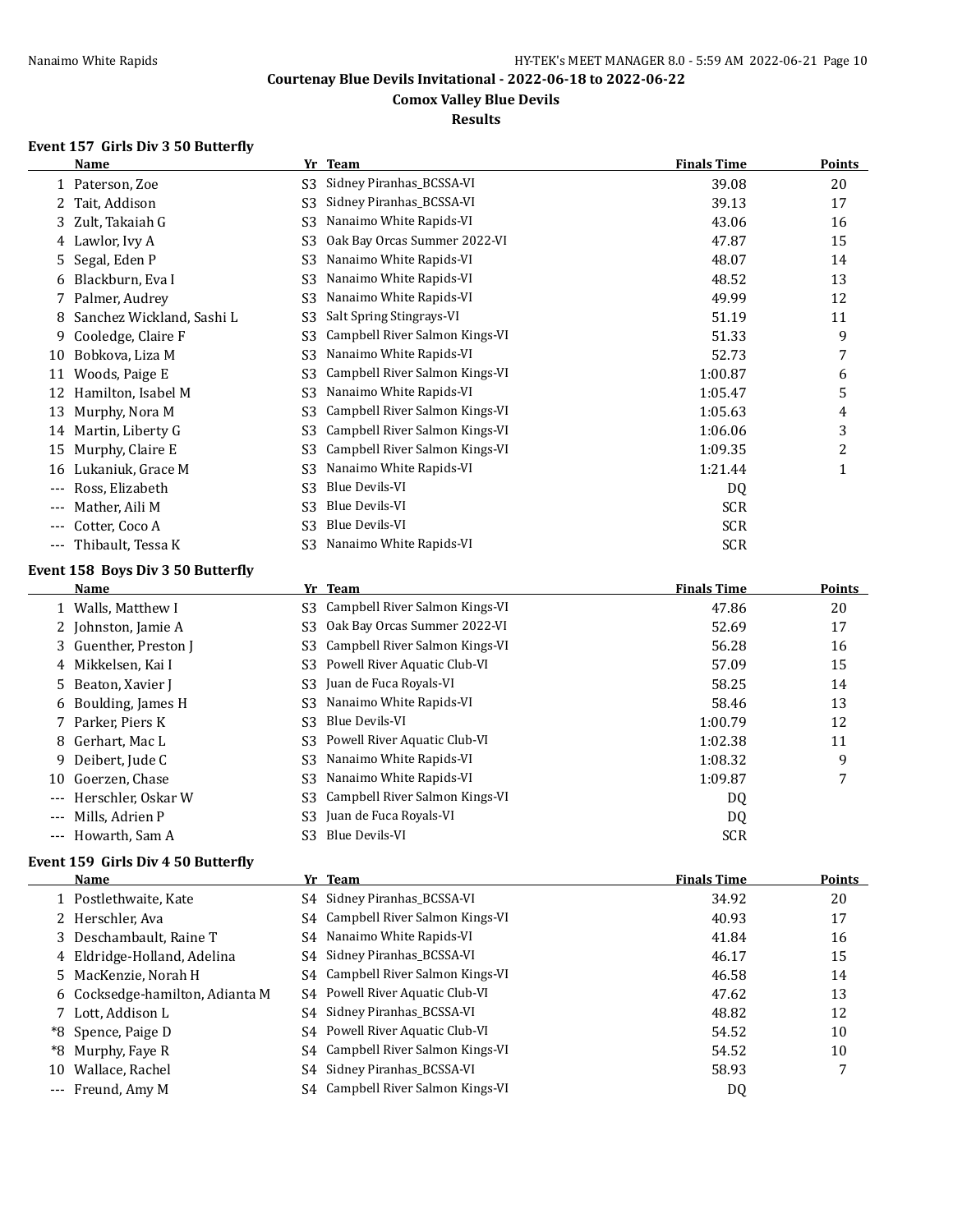**Comox Valley Blue Devils**

#### **Results**

## **(Event 159 Girls Div 4 50 Butterfly)**

|                                          | <u>Name</u>                                    |    | Yr Team                           | <b>Finals Time</b> | <b>Points</b> |
|------------------------------------------|------------------------------------------------|----|-----------------------------------|--------------------|---------------|
|                                          | Higgins, Cara E                                |    | S4 Sidney Piranhas_BCSSA-VI       | <b>SCR</b>         |               |
|                                          | Telfer, Faith L                                |    | S4 Nanaimo White Rapids-VI        | <b>SCR</b>         |               |
| $\hspace{0.05cm} \ldots \hspace{0.05cm}$ | Moore, Alexandra J                             |    | S4 Blue Devils-VI                 | <b>SCR</b>         |               |
|                                          | Event 160 Boys Div 4 50 Butterfly              |    |                                   |                    |               |
|                                          | Name                                           |    | Yr Team                           | <b>Finals Time</b> | Points        |
|                                          | 1 Deibert, Gavin R                             |    | S4 Nanaimo White Rapids-VI        | 38.33              | 20            |
|                                          | 2 Hopkins, Torsten                             |    | S4 Sidney Piranhas_BCSSA-VI       | 38.36              | 17            |
|                                          | 3 Palmer, Hudson                               |    | S4 Nanaimo White Rapids-VI        | 40.64              | 16            |
|                                          | 4 O'donnell, Russell M                         |    | S4 Powell River Aquatic Club-VI   | 44.00              | 15            |
| 5                                        | Sauter, Maxwell K                              |    | S4 Campbell River Salmon Kings-VI | 51.07              | 14            |
| 6                                        | Bignell, Matthew J                             |    | S4 Campbell River Salmon Kings-VI | 51.78              | 13            |
|                                          | 7 Mussellam, Gabriel B                         |    | S4 Powell River Aquatic Club-VI   | 53.34              | 12            |
| 8                                        | Pechter, Benjamin D                            |    | S4 Campbell River Salmon Kings-VI | 57.26              | 11            |
| 9                                        | McKale, Hudson F                               |    | S4 Campbell River Salmon Kings-VI | 57.69              | 9             |
| 10                                       | Lowe-Peters, Finley                            | S4 | Nanaimo White Rapids-VI           | 59.18              | 7             |
| $---$                                    | Kinnear, LuoYuan                               | S4 | Sidney Piranhas_BCSSA-VI          | DQ                 |               |
|                                          | Brunette, Brage K                              | S4 | Nanaimo White Rapids-VI           | DQ                 |               |
| $---$                                    | Labuschagne, Juandre                           |    | S4 Nanaimo White Rapids-VI        | DQ                 |               |
|                                          |                                                |    |                                   |                    |               |
|                                          | Event 161 Girls "O" Cat 1 50 Butterfly<br>Name |    | Yr Team                           | <b>Finals Time</b> | <b>Points</b> |
|                                          | 1 Bignell, Kate L                              |    | 01 Campbell River Salmon Kings-VI | 42.16              | 20            |
|                                          | 2 Weeks, Claire L                              |    | 01 Campbell River Salmon Kings-VI | 44.60              | 17            |
|                                          | 3 Christensen, Charlotte T                     |    | 01 Nanaimo White Rapids-VI        | 57.01              | 16            |
|                                          |                                                |    |                                   |                    |               |
|                                          | Event 163 Girls Div 5 100 Butterfly<br>Name    |    | Yr Team                           | <b>Finals Time</b> | <b>Points</b> |
|                                          | 1 Sanchez Wickland, Zoe K                      |    | S5 Salt Spring Stingrays-VI       | 1:23.38            | 20            |
|                                          | 2 Salter, Irelyn                               | S5 | <b>Blue Devils-VI</b>             | 1:26.45            | 17            |
|                                          | 3 Duffell, Hannah E                            | S5 | Nanaimo White Rapids-VI           | 1:29.79            | 16            |
|                                          | 4 Bennett, Alyvia P                            | S5 | Blue Devils-VI                    | 1:32.85            | 15            |
|                                          | 5 Zult, Amariah S                              | S5 | Nanaimo White Rapids-VI           | 1:36.93            | 14            |
|                                          | 6 Lawlor, Rowan E                              | S5 | Oak Bay Orcas Summer 2022-VI      | 1:39.63            | 13            |
|                                          | 7 Marshall, Indigo S                           | S5 | Salt Spring Stingrays-VI          | 1:42.58            | 12            |
| 8                                        | Beaton, Ariana                                 | S5 | Juan de Fuca Royals-VI            | 1:47.51            | 11            |
| 9.                                       | Black, Claire K                                |    | S5 Oak Bay Orcas Summer 2022-VI   | 1:52.94            | 9             |
|                                          | Blasco, Callie N                               |    | S5 Blue Devils-VI                 | DQ                 |               |
|                                          |                                                |    |                                   |                    |               |
|                                          | Event 164 Boys Div 5 100 Butterfly<br>Name     |    | Yr Team                           | <b>Finals Time</b> | <b>Points</b> |
|                                          | 1 Duffell, Drew C                              |    | S5 Nanaimo White Rapids-VI        | 1:18.69            | 20            |
|                                          | 2 Gauthier, Mitchell N                         |    | S5 Nanaimo White Rapids-VI        |                    |               |
|                                          |                                                |    | Nanaimo White Rapids-VI           | 1:18.93            | 17            |
|                                          | 3 Gadsby, Quinn O                              | S5 | S5 Nanaimo White Rapids-VI        | 1:22.77            | 16            |
|                                          | 4 Blackburn, Connor J                          |    |                                   | 1:32.41            | 15            |
| 5                                        | Jensen-west, Kai G                             | S5 | Campbell River Salmon Kings-VI    | 2:05.84            | 14            |
|                                          | Miyagi, Kai T                                  |    | S5 Campbell River Salmon Kings-VI | DQ                 |               |
| $---$                                    | Storie, Jack                                   |    | S5 Cowichan Valley Breakers-VI    | <b>SCR</b>         |               |
|                                          | Event 165 Girls Div 6 100 Butterfly            |    |                                   |                    |               |
|                                          | <b>Name</b>                                    |    | Yr Team                           | <b>Finals Time</b> | <b>Points</b> |
|                                          | 1 Revoy, Kate-Lynn T                           |    | S6 Campbell River Salmon Kings-VI | 1:13.99            | 20            |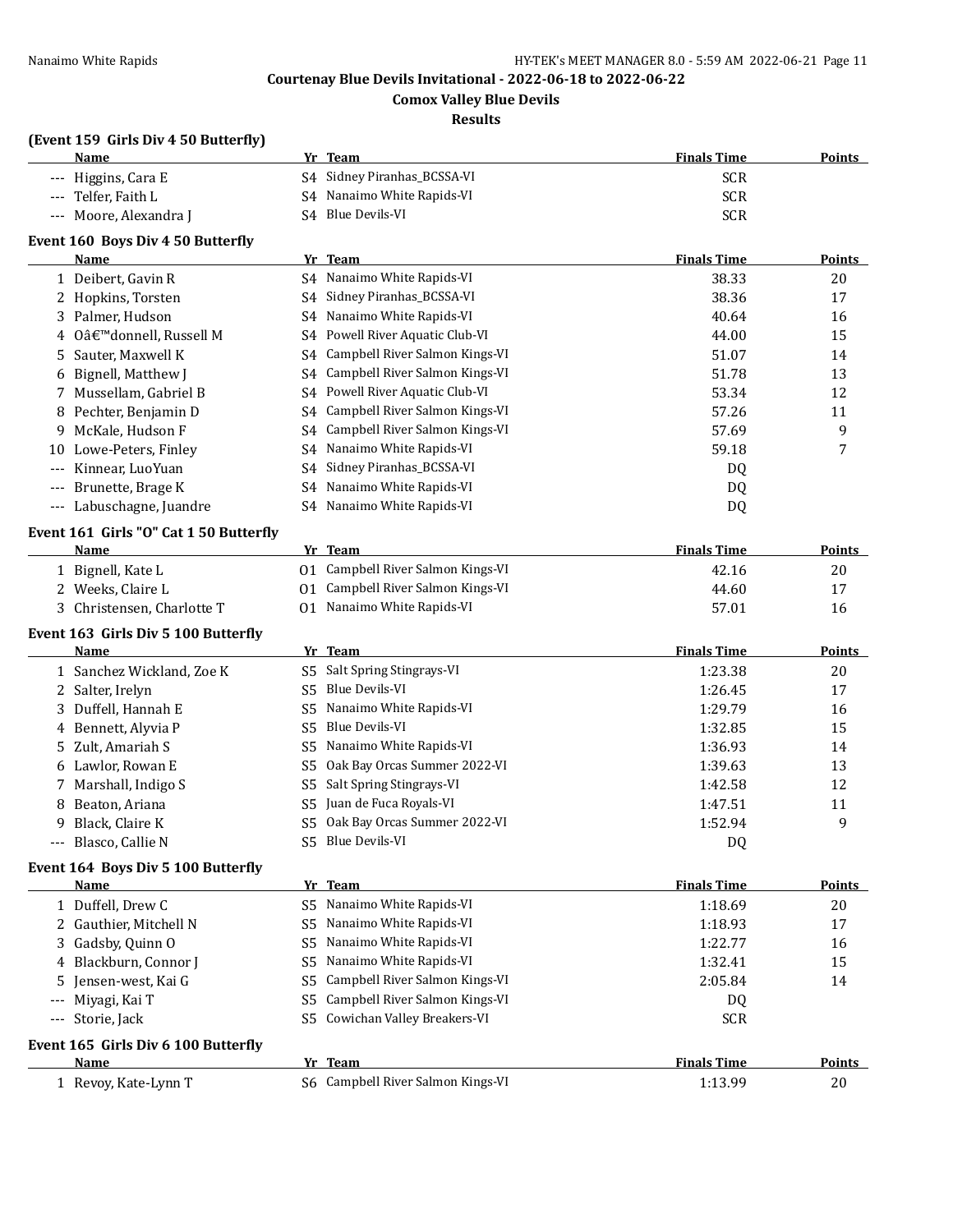**Comox Valley Blue Devils**

**Results**

### **(Event 165 Girls Div 6 100 Butterfly)**

|                     | <b>Name</b>                                          |    | Yr Team                           |                           | <b>Finals Time</b>                      | <b>Points</b>                  |
|---------------------|------------------------------------------------------|----|-----------------------------------|---------------------------|-----------------------------------------|--------------------------------|
|                     | 2 Deschambault, Reese I                              |    | S6 Nanaimo White Rapids-VI        |                           | 1:18.83                                 | 17                             |
|                     | 3 Herschler, Hannah M                                | S6 | Campbell River Salmon Kings-VI    |                           | 1:31.06                                 | 16                             |
|                     | 4 Blaseckie, Siena J                                 | S6 | Campbell River Salmon Kings-VI    |                           | 1:34.87                                 | 15                             |
| 5                   | Walsh, Elyse I                                       | S6 | Salt Spring Stingrays-VI          |                           | 1:40.15                                 | 14                             |
| $---$               | Gunther, Ayva D                                      | 02 | Powell River Aquatic Club-VI      |                           | <b>SCR</b>                              |                                |
| $\qquad \qquad - -$ | Dodd, Avari L                                        |    | S6 Nanaimo White Rapids-VI        |                           | <b>SCR</b>                              |                                |
|                     | Event 166 Boys Div 6 100 Butterfly                   |    |                                   |                           |                                         |                                |
|                     | Name                                                 |    | Yr Team                           |                           | <b>Finals Time</b>                      | <b>Points</b>                  |
|                     | 1 Elzinga, Lukas                                     |    | S6 Nanaimo White Rapids-VI        |                           | 1:11.80                                 | 20                             |
|                     | 2 Baker, Joel J                                      | S6 | Blue Devils-VI                    |                           | 1:12.39                                 | 17                             |
|                     | 3 Holland, Henry J                                   |    | S6 Blue Devils-VI                 |                           | 1:13.62                                 | 16                             |
|                     |                                                      |    |                                   |                           |                                         |                                |
|                     | Event 167 Girls Div 7 100 Butterfly<br>Name          |    | Yr Team                           |                           | <b>Finals Time</b>                      | Points                         |
|                     |                                                      |    | S7 Oak Bay Orcas Summer 2022-VI   |                           |                                         |                                |
|                     | 1 Weir, Johanna S                                    |    |                                   |                           | 1:18.34                                 | 20                             |
|                     | 2 Percevault, Sydney D                               |    | S7 Campbell River Salmon Kings-VI |                           | 1:29.32                                 | 17                             |
|                     | Event 168 Boys Div 7 100 Butterfly                   |    |                                   |                           |                                         |                                |
|                     | Name                                                 |    | Yr Team                           |                           | <b>Finals Time</b>                      | Points                         |
|                     | 1 Bennett, Tristan N                                 | S7 | Blue Devils-VI                    |                           | 1:04.06                                 | 20                             |
|                     | 2 Miyagi, Finn S                                     | S7 | Campbell River Salmon Kings-VI    |                           | 1:12.81                                 | 17                             |
|                     | 3 Rithaler, William E                                | S7 | Salt Spring Stingrays-VI          |                           | 1:34.65                                 | 16                             |
|                     | --- Morwood, Reeve B                                 | 08 | Powell River Aquatic Club-VI      |                           | <b>SCR</b>                              |                                |
|                     | Event 170 Boys "O" Cat Div 8 100 Butterfly           |    |                                   |                           |                                         |                                |
|                     | <b>Name</b>                                          |    | Yr Team                           |                           | <b>Finals Time</b>                      | <b>Points</b>                  |
|                     | 1 Phillips, Ethan J                                  | 08 | Sidney Piranhas_BCSSA-VI          |                           | 1:02.87                                 | 20                             |
|                     | 2 Laturnus, Cameron P                                | 08 | Nanaimo White Rapids-VI           |                           | 1:05.70                                 | 17                             |
|                     | 3 Morwood, Reeve B                                   |    | 08 Powell River Aquatic Club-VI   |                           | 1:10.84                                 | 16                             |
|                     | Event 171 Girls "O" Cat 2 100 Butterfly              |    |                                   |                           |                                         |                                |
|                     | Name                                                 |    | Yr Team                           |                           | <b>Finals Time</b>                      | Points                         |
|                     | 1 Gunther, Ayva D                                    |    | 02 Powell River Aquatic Club-VI   |                           | 1:13.91                                 | 20                             |
|                     | 2 Mcarthur, Kenzie E                                 |    | 02 Campbell River Salmon Kings-VI |                           | 1:38.02                                 | 17                             |
| 3                   | Trevena, Maggie R                                    |    | 02 Campbell River Salmon Kings-VI |                           | 1:53.01                                 | 16                             |
|                     | McPherson, Taylor R                                  |    | 02 Nanaimo White Rapids-VI        |                           | <b>SCR</b>                              |                                |
|                     | --- Dion, Teegan                                     |    | 02 Campbell River Salmon Kings-VI |                           | <b>SCR</b>                              |                                |
|                     | Event 172 Boys "O" Cat 2 100 Butterfly               |    |                                   |                           |                                         |                                |
|                     | <u>Name</u>                                          |    | Yr Team                           |                           | <b>Finals Time</b>                      | <b>Points</b>                  |
|                     | 1 Wigger, Liam B                                     |    | 02 Blue Devils-VI                 |                           | 1:09.08                                 | 20                             |
|                     | --- Wigger, Logan C                                  |    | 02 Blue Devils-VI                 |                           | DQ                                      |                                |
|                     |                                                      |    |                                   |                           |                                         |                                |
|                     | Event 175 Girls Div 2 200 Medley Relay<br>Team       |    | <u>Relav</u>                      |                           | <b>Finals Time</b>                      | <b>Points</b>                  |
|                     | 1 Campbell River Salmon Kings-VI                     |    | A                                 |                           | 3:55.48                                 | 40                             |
|                     |                                                      |    | 2) Jensen-West, Ocea M S2         |                           | 4) Assu, Lily Bea S2                    |                                |
|                     |                                                      |    | A                                 |                           |                                         |                                |
|                     | --- Nanaimo White Rapids-VI<br>1) Dhillon, Aurora S2 |    | 2) Lowe-Peters, Jasmine S2        | 3) Lowe-Peters, Lily S2   | X4:02.96<br>4) Deschambault, River S S2 |                                |
|                     | --- Powell River Aquatic Club-VI                     |    | A                                 |                           |                                         |                                |
|                     | 1) Mussellam, Georgia O S1                           |    | 2) Service, Shayne M S1           | 3) Mussellam, Joanna F S2 | DQ                                      | 4) Tench-Cocksedge, Piper D S1 |
|                     | --- Nanaimo White Rapids-VI                          |    | B                                 |                           | <b>SCR</b>                              |                                |
|                     |                                                      |    |                                   |                           |                                         |                                |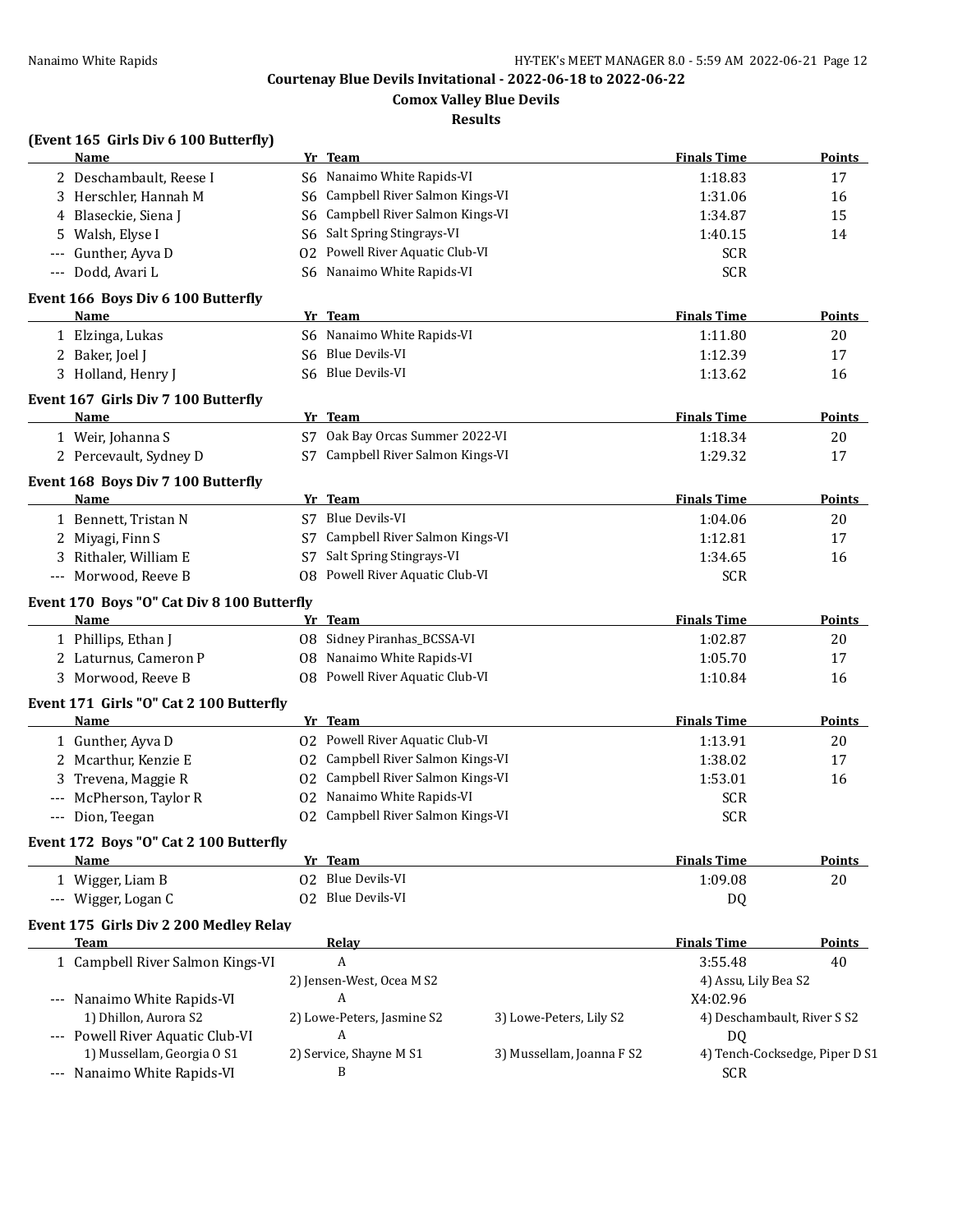**Comox Valley Blue Devils**

## **Results**

| Event 176 Boys Div 2 200 Medley Relay  |                             |                                 |                                   |               |
|----------------------------------------|-----------------------------|---------------------------------|-----------------------------------|---------------|
| <b>Team</b>                            | Relay                       |                                 | <b>Finals Time</b>                | <b>Points</b> |
| --- Nanaimo White Rapids-VI            | A                           |                                 | DQ                                |               |
| 1) Buhr, Emerson T S1                  | 2) Jakobsen, Finn S2        | 3) Gadsby, Maximus O S2         | 4) Wetklo, Owen M S2              |               |
| --- Campbell River Salmon Kings-VI     | A                           |                                 | <b>SCR</b>                        |               |
| Event 177 Girls Div 3 200 Medley Relay |                             |                                 |                                   |               |
| Team                                   | Relay                       |                                 | <b>Finals Time</b>                | <b>Points</b> |
| 1 Nanaimo White Rapids-VI              | $\mathbf{A}$                |                                 | 3:08.38                           | 40            |
| 1) Palmer, Audrey S3                   | 2) Bobkova, Liza M S3       | 3) Blackburn, Eva I S3          | 4) Zult, Takaiah G S3             |               |
| 2 Sidney Piranhas_BCSSA-VI             | A                           |                                 | 3:29.57                           | 34            |
| 1) Nelson, Everly A S1                 | 2) Paterson, Ivy S1         | 3) Paterson, Zoe S3             | 4) Tait, Addison S3               |               |
| 3 Powell River Aquatic Club-VI         | A                           |                                 | 4:01.59                           | 32            |
|                                        | 2) Blacklaws, Mira L S2     | 3) Jantz, Georgia C S2          | 4) Cocksedge-hamilton, Tilly G S3 |               |
| 4 Nanaimo White Rapids-VI              | B                           |                                 | 4:06.45                           | 30            |
| 1) Palmer, Hadley S1                   |                             | 3) Segal, Eden P S3             | 4) Lukaniuk, Grace M S3           |               |
| --- Campbell River Salmon Kings-VI     | A                           |                                 | DQ                                |               |
| 1) Murphy, Nora M S3                   | 2) Jensen West, Clara E S2  | 3) Woods, Paige E S3            | 4) Martin, Liberty G S3           |               |
| --- Blue Devils-VI                     | A                           |                                 | DQ                                |               |
| 1) Ross, Georgia M S2                  | 2) Cotter, Coco A S3        | 3) Galik-Lemky, Avery E S1      | 4) Mullen, Masiy J S3             |               |
| Event 178 Boys Div 3 200 Medley Relay  |                             |                                 |                                   |               |
| Team                                   | Relay                       |                                 | <b>Finals Time</b>                | <b>Points</b> |
| 1 Nanaimo White Rapids-VI              | A                           |                                 | 3:27.59                           | 40            |
| 1) Goerzen, Chase S3                   | 2) Boulding, James H S3     | 3) Huston, Evander W S2         | 4) Deibert, Jude C S3             |               |
| --- Campbell River Salmon Kings-VI     | A                           |                                 | <b>DQ</b>                         |               |
| 1) Guenther, Preston J S3              | 2) McKale, Greyson H S2     | 3) Walls, Benjamin B S1         | 4) Pechter, Eli J S2              |               |
|                                        |                             |                                 |                                   |               |
| Event 179 Girls Div 4 200 Medley Relay |                             |                                 |                                   |               |
| <b>Team</b>                            | Relay                       |                                 | <b>Finals Time</b>                | Points        |
| 1 Campbell River Salmon Kings-VI       | A                           |                                 | 2:48.62                           | 40            |
| 1) Freund, Amy M S4                    | 2) Mcarthur, Kenzie E O2    | 3) Herschler, Ava S4            | 4) Cooledge, Claire F S3          |               |
| 2 Sidney Piranhas_BCSSA-VI             | A                           |                                 | 2:57.98                           | 34            |
| 1) Postlethwaite, Kate S4              | 2) Lott, Addison L S4       | 3) Eldridge-Holland, Adelina S4 | 4) Higgins, Cara E S4             |               |
| --- Blue Devils-VI                     | A                           |                                 | DQ                                |               |
| 1) Mather, Aili M S3                   | 2) Moore, Alexandra J S4    | 3) Ross, Elizabeth S3           | 4) White, Freya A S2              |               |
| --- Campbell River Salmon Kings-VI     | B                           |                                 | DQ                                |               |
| 1) MacKenzie, Norah H S4               | 2) Murphy, Claire E S3      |                                 | 4) Murphy, Faye R S4              |               |
| Event 180 Boys Div 4 200 Medley Relay  |                             |                                 |                                   |               |
| <b>Team</b>                            | <b>Relay</b>                |                                 | <b>Finals Time</b>                | <b>Points</b> |
| 1 Blue Devils-VI                       | A                           |                                 | 3:44.71                           | 40            |
| 1) Stehura, Oscar S3                   | 2) Orr, Graham R S4         | 3) Parker, Piers K S3           | 4) Howarth, Sam A S3              |               |
| --- Nanaimo White Rapids-VI            | A                           |                                 | DQ                                |               |
| 1) Brunette, Brage K S4                | 2) Labuschagne, Juandre S4  | 3) Lowe-Peters, Finley S4       | 4) Deibert, Gavin R S4            |               |
| --- Campbell River Salmon Kings-VI     | A                           |                                 | DQ                                |               |
| 1) Walls, Matthew I S3                 | 2) Herschler, Oskar W S3    | 3) Sauter, Maxwell K S4         | 4) Pechter, Benjamin D S4         |               |
| Event 181 Girls Div 5 200 Medley Relay |                             |                                 |                                   |               |
| <b>Team</b>                            | <u>Relav</u>                |                                 | <b>Finals Time</b>                | <b>Points</b> |
| 1 Blue Devils-VI                       | A                           |                                 | 2:58.61                           | 40            |
| 1) Blasco, Callie N S5                 | 2) Bennett, Alyvia P S5     | 3) Salter, Irelyn S5            | 4) White, Rosemary G S4           |               |
| 2 Nanaimo White Rapids-VI              | A                           |                                 | 3:11.87                           | 34            |
| 1) Barber, Namiye V S5                 | 2) Deschambault, Raine T S4 | 3) Zult, Amariah S S5           | 4) Deibert, Piper O S1            |               |
|                                        |                             |                                 |                                   |               |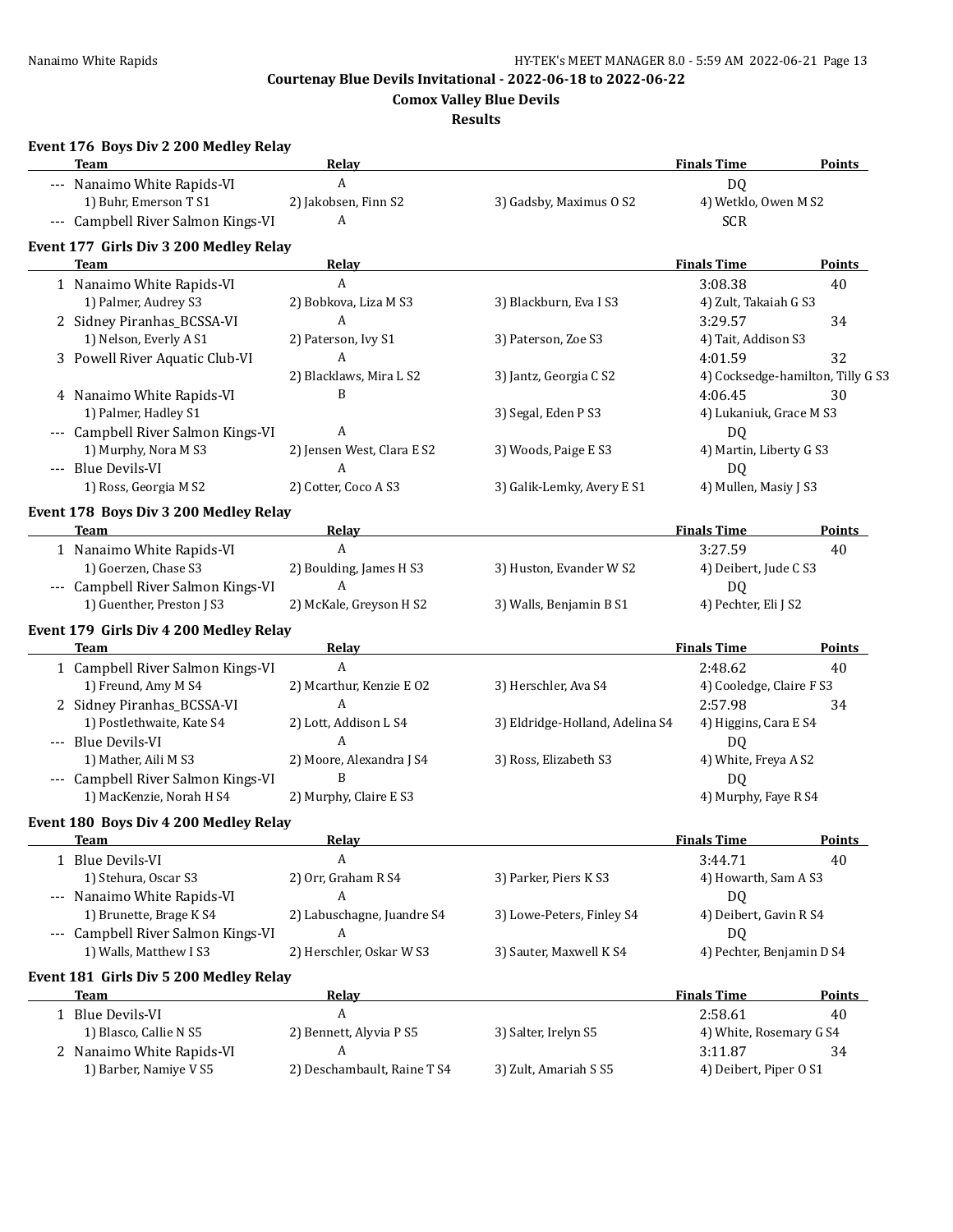**Comox Valley Blue Devils**

**Results**

| (Event 181 Girls Div 5 200 Medley Relay)<br><b>Team</b> | <b>Relay</b>                    |                                                                       | <b>Finals Time</b>                  | <b>Points</b> |
|---------------------------------------------------------|---------------------------------|-----------------------------------------------------------------------|-------------------------------------|---------------|
| 3 Cowichan Valley Breakers-VI                           | A                               |                                                                       | 3:13.45                             | 32            |
| 1) Hogan, Anden L S4                                    | 2) Dusanj, Sya K S3             | 3) Dusanj, Avaya K S5                                                 | 4) Storie, Poppy E S2               |               |
|                                                         |                                 |                                                                       |                                     |               |
| Event 182 Boys Div 5 200 Medley Relay<br>Team           | <u>Relav</u>                    |                                                                       | <b>Finals Time</b>                  | <b>Points</b> |
|                                                         | $\mathbf{A}$                    |                                                                       | 2:27.38                             | 40            |
| 1 Nanaimo White Rapids-VI<br>1) Blackburn, Connor J S5  | 2) Palmer, Hudson S4            |                                                                       |                                     |               |
| 2 Campbell River Salmon Kings-VI                        | A                               | 3) Goerzen, Connor S5                                                 | 4) Gadsby, Quinn O S5               |               |
| 1) McKale, Hudson F S4                                  | 2) Jensen-west, Kai G S5        | 3) Miyagi, Kai T S5                                                   | 3:10.60<br>4) Bignell, Matthew J S4 | 34            |
|                                                         |                                 |                                                                       |                                     |               |
| Event 183 Girls Div 6 200 Medley Relay                  |                                 |                                                                       |                                     |               |
| Team                                                    | <b>Relay</b><br>A               | the control of the control of the control of the control of           | <b>Finals Time</b>                  | Points        |
| 1 Nanaimo White Rapids-VI                               |                                 |                                                                       | 2:34.63                             | 40            |
| 1) Mace, Laura S6                                       | 2) Dodd, Avari L S6<br>A        | 3) Deschambault, Reese I S6                                           | 4) Duffell, Hannah E S5             |               |
| 2 Salt Spring Stingrays-VI                              |                                 |                                                                       | 2:45.55                             | 34            |
| 1) Walsh, Elyse I S6                                    | 2) Sanchez Wickland, Sashi L S3 | 3) Sanchez Wickland, Zoe K S5                                         | 4) Marshall, Indigo S S5            |               |
| Event 184 Boys Div 6 200 Medley Relay                   |                                 |                                                                       |                                     |               |
| Team                                                    | <b>Relay</b>                    | <u> 1989 - Johann Barn, mars an t-Amerikaansk ferstjer op de oars</u> | <b>Finals Time</b>                  | <b>Points</b> |
| 1 Nanaimo White Rapids-VI                               | $\boldsymbol{A}$                |                                                                       | 2:11.30                             | 40            |
| 1) Mace, Jack S6                                        | 2) Elzinga, Lukas S6            | 3) Gauthier, Mitchell N S5                                            | 4) Duffell, Drew C S5               |               |
| 2 Blue Devils-VI                                        | A                               |                                                                       | 2:23.06                             | 34            |
| 1) Baker, Joel J S6                                     | 2) Dickman, Oliver R S5         | 3) Holland, Henry J S6                                                | 4) Orr, Damian J S5                 |               |
| Event 185 Girls Div 7 200 Medley Relay                  |                                 |                                                                       |                                     |               |
| Team                                                    | Relay                           |                                                                       | <b>Finals Time</b>                  | <b>Points</b> |
| 1 Campbell River Salmon Kings-VI                        | A                               |                                                                       | 2:29.51                             | 40            |
| 1) Percevault, Sydney D S7                              | 2) Blaseckie, Siena J S6        | 3) Revoy, Kate-Lynn T S6                                              | 4) Herschler, Hannah M S6           |               |
| 2 Salt Spring Stingrays-VI                              | A                               |                                                                       | 2:56.62                             | 34            |
| 1) Johnson, Zoey M S7                                   | 2) Sanchez Wickland, Sashi L S3 | 3) Armstrong, Lily R S7                                               | 4) Sharp, Erika J S2                |               |
| 3 Oak Bay Orcas Summer 2022-VI                          | A                               |                                                                       | 2:57.41                             | 32            |
| 1) Black, Claire K S5                                   | 2) Lawlor, Rowan E S5           | 3) Weir, Johanna S S7                                                 | 4) Lawlor, Ivy A S3                 |               |
| Event 187 Girls "O" Cat Div 8 200 Medley Relay          |                                 |                                                                       |                                     |               |
| Team                                                    | <b>Relay</b>                    |                                                                       | <b>Finals Time</b>                  | <b>Points</b> |
| 1 Cowichan Valley Breakers-VI                           | $\boldsymbol{A}$                |                                                                       | 2:21.11                             | 40            |
| 1) Dusanj, Iyshana K S6                                 | 2) Hagen, Sarah S5              |                                                                       | 4) Coogan, Brynna C S7              |               |
| 2 Campbell River Salmon Kings-VI                        | A                               |                                                                       | 3:43.22                             | 34            |
| 1) Beauregard, Paige M 08                               | 2) Freund, Amy M S4             | 3) Herschler, Ava S4                                                  | 4) Boyle, Sydney G 08               |               |
| --- Nanaimo White Rapids-VI                             | A                               |                                                                       | <b>XDQ</b>                          |               |
| 1) Hamilton, Isabel M S3                                | 2) Metituk, Emily J 08          | 3) Segal, Aia N S6                                                    | 4) Barber, Joan K S1                |               |
| Event 188 Boys "O" Cat Div 8 200 Medley Relay           |                                 |                                                                       |                                     |               |
| <b>Team</b>                                             | <u>Relay</u>                    |                                                                       | <b>Finals Time</b>                  | <b>Points</b> |
| 1 Blue Devils-VI                                        | A                               |                                                                       | 2:09.65                             | 40            |
|                                                         | 2) Wigger, Liam B 02            | 3) Bennett, Tristan N S7                                              | 4) Wigger, Logan C O2               |               |
| 2 Juan de Fuca Royals-VI                                | A                               |                                                                       | 3:43.22                             | 34            |
|                                                         | 2) Beaton, Xavier J S3          | 3) Mills, Adrien P S3                                                 | 4) Yates, Oliver D S2               |               |
| --- Nanaimo White Rapids-VI                             | A                               |                                                                       | DQ                                  |               |
| 1) Huston, Xavier J S1                                  | 2) Laturnus, Cameron P 08       | 3) Bodnar, Finn 08                                                    | 4) Barber, Arthur I S1              |               |
| Event 210 Boys Div 1 25 Breaststroke                    |                                 |                                                                       |                                     |               |
| Name                                                    | Yr Team                         |                                                                       | <b>Finals Time</b>                  | <b>Points</b> |
| --- Vodola, Nico D                                      | S1 Powell River Aquatic Club-VI |                                                                       | <b>SCR</b>                          |               |
|                                                         |                                 |                                                                       |                                     |               |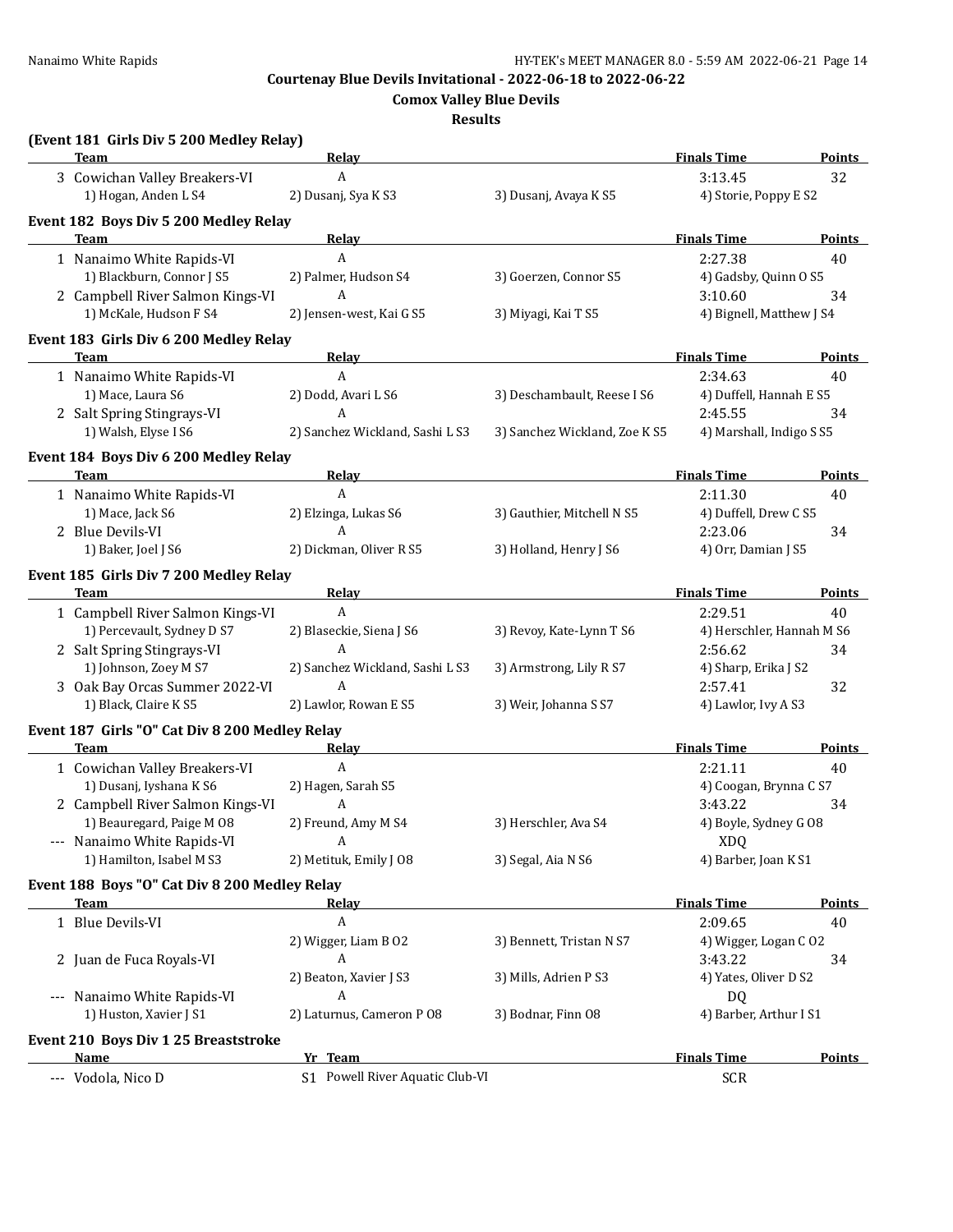**Comox Valley Blue Devils**

## **Results**

## **Event 213 Girls Div 5 50 Butterfly**

|    | Name                      |     | Yr Team                      | <b>Finals Time</b> | <b>Points</b> |
|----|---------------------------|-----|------------------------------|--------------------|---------------|
|    | 1 Blasco, Callie N        | S5. | Blue Devils-VI               | 34.12              | 20            |
|    | 2 Sanchez Wickland, Zoe K |     | S5 Salt Spring Stingrays-VI  | 35.20              | 17            |
|    | 3 Duffell, Hannah E       | S5. | Nanaimo White Rapids-VI      | 36.25              | 16            |
|    | 4 Salter, Irelyn          | S5. | Blue Devils-VI               | 36.87              | 15            |
|    | 5 Bennett, Alyvia P       | S5. | Blue Devils-VI               | 38.51              | 14            |
|    | 6 Zult, Amariah S         |     | S5 Nanaimo White Rapids-VI   | 39.49              | 13            |
|    | 7 Marshall, Indigo S      |     | S5 Salt Spring Stingrays-VI  | 41.00              | 12            |
|    | 8 Lawlor, Rowan E         | S5. | Oak Bay Orcas Summer 2022-VI | 41.68              | 11            |
|    | 9 Romanik, Elsa L         | S5. | Nanaimo White Rapids-VI      | 43.27              | 9             |
| 10 | Beaton, Ariana            |     | S5 Juan de Fuca Royals-VI    | 46.56              |               |
| 11 | Barber, Namiye V          | S5. | Nanaimo White Rapids-VI      | 48.09              | 6             |
|    | 12 Black, Claire K        | S5. | Oak Bay Orcas Summer 2022-VI | 51.18              | 5             |

#### **Event 214 Boys Div 5 50 Butterfly**

| <b>Name</b>            | Yr Team                            | <b>Finals Time</b> | <b>Points</b> |
|------------------------|------------------------------------|--------------------|---------------|
| 1 Gauthier, Mitchell N | Nanaimo White Rapids-VI<br>S5.     | 31.43              | 20            |
| 2 Duffell, Drew C      | Nanaimo White Rapids-VI<br>S5.     | 32.83              | 17            |
| 3 Dickman, Oliver R    | Blue Devils-VI<br>S5.              | 34.14              | 16            |
| 4 Blackburn, Connor J  | Nanaimo White Rapids-VI<br>S5.     | 36.01              | 15            |
| 5 Goerzen, Connor      | S5 Nanaimo White Rapids-VI         | 36.87              | 14            |
| 6 Nakagawa, Nathan N   | Nanaimo White Rapids-VI<br>S5.     | 36.91              | 13            |
| 7 Miyagi, Kai T        | S5 Campbell River Salmon Kings-VI  | 42.17              | 12            |
| 8 Jensen-west, Kai G   | S5 Campbell River Salmon Kings-VI  | 51.51              | 11            |
| --- Schandl, Ethan A   | S5 Sidney Piranhas_BCSSA-VI        | DQ                 |               |
| --- Storie, Jack       | Cowichan Valley Breakers-VI<br>S5. | <b>SCR</b>         |               |
| --- Gadsby, Quinn O    | Nanaimo White Rapids-VI<br>S5.     | <b>SCR</b>         |               |

#### **Event 215 Girls Div 6 50 Butterfly**

| Name                    | Yr Team                           | <b>Finals Time</b> | Points |
|-------------------------|-----------------------------------|--------------------|--------|
| 1 Revoy, Kate-Lynn T    | S6 Campbell River Salmon Kings-VI | 31.73              | 20     |
| 2 Deschambault, Reese I | S6 Nanaimo White Rapids-VI        | 33.06              | 17     |
| 3 Hopkins, Linnea       | S6 Sidney Piranhas_BCSSA-VI       | 33.67              | 16     |
| 4 Blaseckie, Siena J    | S6 Campbell River Salmon Kings-VI | 38.36              | 15     |
| 5 Walsh, Elyse I        | S6 Salt Spring Stingrays-VI       | 38.97              | 14     |
| 6 Dusanj, Iyshana K     | S6 Cowichan Valley Breakers-VI    | 39.41              | 13     |
| 7 Dodd, Avari L         | S6 Nanaimo White Rapids-VI        | 39.44              | 12     |
| 8 Segal, Aia N          | S6 Nanaimo White Rapids-VI        | 42.08              | 11     |
| 9 Mace, Laura           | S6 Nanaimo White Rapids-VI        | 43.95              | 9      |

#### **Event 216 Boys Div 6 50 Butterfly**

| Name               | Team<br>Vr 1               | <b>Finals Time</b> | Points |
|--------------------|----------------------------|--------------------|--------|
| 1 Baker, Joel J    | S6 Blue Devils-VI          | 30.18              | 20     |
| 2 Holland, Henry J | S6 Blue Devils-VI          | 30.32              |        |
| Mace, Jack         | S6 Nanaimo White Rapids-VI | 32.92              | 16     |

#### **Event 217 Girls Div 7 50 Butterfly**

| <b>Name</b>            | Yr Team                               | <b>Finals Time</b> | <b>Points</b> |
|------------------------|---------------------------------------|--------------------|---------------|
| Weir, Johanna S        | Oak Bay Orcas Summer 2022-VI<br>S7    | 34.51              | 20            |
| 2 Coogan, Brynna C     | Cowichan Valley Breakers-VI<br>S7     | 35.24              | 17            |
| 3 Percevault, Sydney D | Campbell River Salmon Kings-VI<br>-S7 | 36.38              | 16            |
| 4 Hamill, Jasmine L    | Cowichan Valley Breakers-VI<br>S7     | 41.84              | 15            |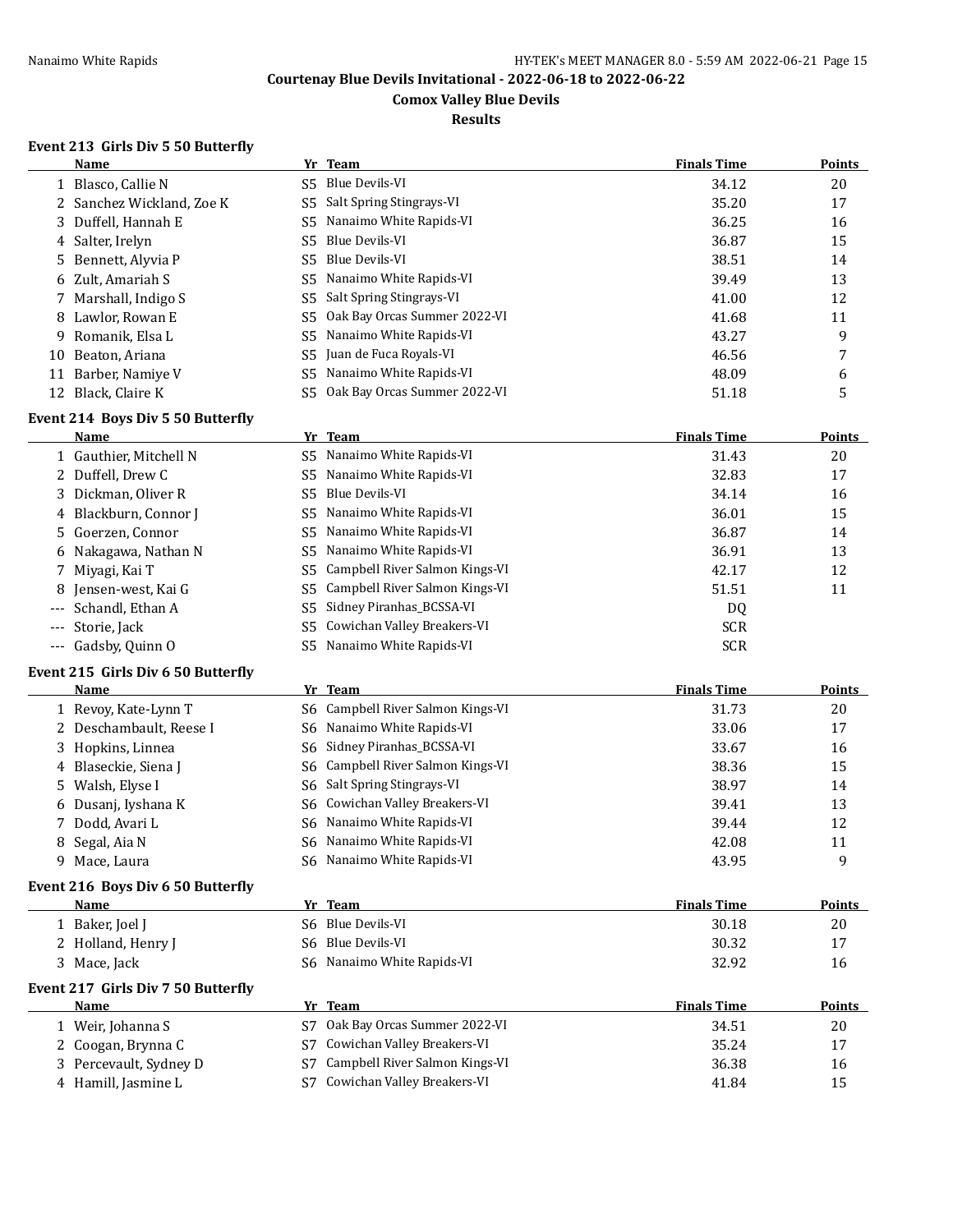**Comox Valley Blue Devils**

#### **Results**

## **Event 218 Boys Div 7 50 Butterfly**

|                      | Name                                       |                | Yr Team                           | <b>Finals Time</b> | <b>Points</b> |
|----------------------|--------------------------------------------|----------------|-----------------------------------|--------------------|---------------|
|                      | 1 Bennett, Tristan N                       |                | S7 Blue Devils-VI                 | 27.77              | 20            |
|                      | 2 Miyagi, Finn S                           | S7             | Campbell River Salmon Kings-VI    | 29.84              | 17            |
|                      | 3 Flett, Mac                               | S7             | Salt Spring Stingrays-VI          | 34.37              | 16            |
|                      | 4 Rithaler, William E                      | S7             | Salt Spring Stingrays-VI          | 36.92              | 15            |
|                      | --- Pendergast, Coen R                     |                | S7 Campbell River Salmon Kings-VI | DQ                 |               |
|                      | Event 219 Girls "O" Cat Div 8 50 Butterfly |                |                                   |                    |               |
|                      | Name                                       |                | Yr Team                           | <b>Finals Time</b> | <b>Points</b> |
|                      | 1 Boyle, Sydney G                          |                | 08 Campbell River Salmon Kings-VI | 35.49              | 20            |
|                      | Event 220 Boys "O" Cat Div 8 50 Butterfly  |                |                                   |                    |               |
|                      | Name                                       |                | Yr Team                           | <b>Finals Time</b> | <b>Points</b> |
|                      | 1 Laturnus, Cameron P                      |                | 08 Nanaimo White Rapids-VI        | 29.00              | 20            |
|                      | 2 Phillips, Ethan J                        |                | 08 Sidney Piranhas_BCSSA-VI       | 29.16              | 17            |
|                      | 3 Bodnar, Finn                             |                | 08 Nanaimo White Rapids-VI        | 30.66              | 16            |
|                      | --- Millns, Ricky T                        |                | 08 Campbell River Salmon Kings-VI | DQ                 |               |
|                      | Event 221 Girls "O" Cat 2 50 Butterfly     |                |                                   |                    |               |
|                      | Name                                       |                | Yr Team                           | <b>Finals Time</b> | <b>Points</b> |
|                      | 1 McPherson, Taylor R                      |                | 02 Nanaimo White Rapids-VI        | 31.70              | 20            |
|                      | 2 Mcarthur, Kenzie E                       |                | 02 Campbell River Salmon Kings-VI | 38.48              | 17            |
|                      | 3 Nelson, Anisa S                          |                | 02 Campbell River Salmon Kings-VI | 40.29              | 16            |
|                      | --- Dion, Teegan                           |                | 02 Campbell River Salmon Kings-VI | <b>SCR</b>         |               |
|                      | Event 222 Boys "O" Cat 2 50 Butterfly      |                |                                   |                    |               |
|                      | Name                                       |                | Yr Team                           | <b>Finals Time</b> | <b>Points</b> |
|                      | 1 Wigger, Liam B                           |                | 02 Blue Devils-VI                 | 32.13              | 20            |
|                      | 2 Wigger, Logan C                          |                | 02 Blue Devils-VI                 | 36.58              | 17            |
|                      | --- Wright, Grayson D                      |                | 02 Campbell River Salmon Kings-VI | DQ                 |               |
|                      | Event 223 Girls Div 1 50 Backstroke        |                |                                   |                    |               |
|                      | Name                                       |                | Yr Team                           | <b>Finals Time</b> | <b>Points</b> |
|                      | 1 Galik-Lemky, Avery E                     |                | S1 Blue Devils-VI                 | 55.74              | 20            |
|                      | 2 Romanik, Laina A                         |                | S1 Nanaimo White Rapids-VI        | 1:01.38            | 17            |
|                      | 3 Nelson, Lua J                            |                | S1 Campbell River Salmon Kings-VI | 1:02.61            | 16            |
|                      | 4 Nelson, Everly A                         | S1             | Sidney Piranhas_BCSSA-VI          | 1:02.95            | 15            |
|                      | 5 Venselaar, Scarlett J                    |                | S1 Powell River Aquatic Club-VI   | 1:07.01            | 14            |
|                      | 6 Paterson, Ivy                            | S1             | Sidney Piranhas_BCSSA-VI          | 1:11.41            | 13            |
|                      | 7 Hagen, Thea                              |                | S1 Cowichan Valley Breakers-VI    | 1:12.34            | 12            |
|                      | 8 Nishi, Kiyomi S                          |                | S1 Oak Bay Orcas Summer 2022-VI   | 1:18.44            | 11            |
| 9.                   | Mussellam, Georgia O                       | S1             | Powell River Aquatic Club-VI      | 1:18.78            | 9             |
| 10                   | O'connell, Mattea A                        | S1             | Campbell River Salmon Kings-VI    | 1:47.77            | 7             |
| 11                   | Tench-Cocksedge, Piper D                   | S1             | Powell River Aquatic Club-VI      | 2:07.63            | 6             |
| $\scriptstyle\cdots$ | Service, Shayne M                          |                | S1 Powell River Aquatic Club-VI   | DQ                 |               |
|                      | Event 224 Boys Div 1 50 Backstroke         |                |                                   |                    |               |
|                      | <u>Name</u>                                |                | Yr Team                           | <b>Finals Time</b> | <b>Points</b> |
|                      | 1 Walls, Benjamin B                        | S1             | Campbell River Salmon Kings-VI    | 1:00.19            | 20            |
|                      | 2 Gerhart, Luke K                          | S1             | Powell River Aquatic Club-VI      | 1:02.16            | 17            |
| 3                    | Fontaine, Edouard                          | S <sub>1</sub> | Nanaimo White Rapids-VI           | 1:05.95            | 16            |
|                      | 4 Huston, Xavier J                         | S <sub>1</sub> | Nanaimo White Rapids-VI           | 1:09.59            | 15            |
|                      | 5 Dillyen, Ryder                           |                | S1 Nanaimo White Rapids-VI        | 1:19.01            | 14            |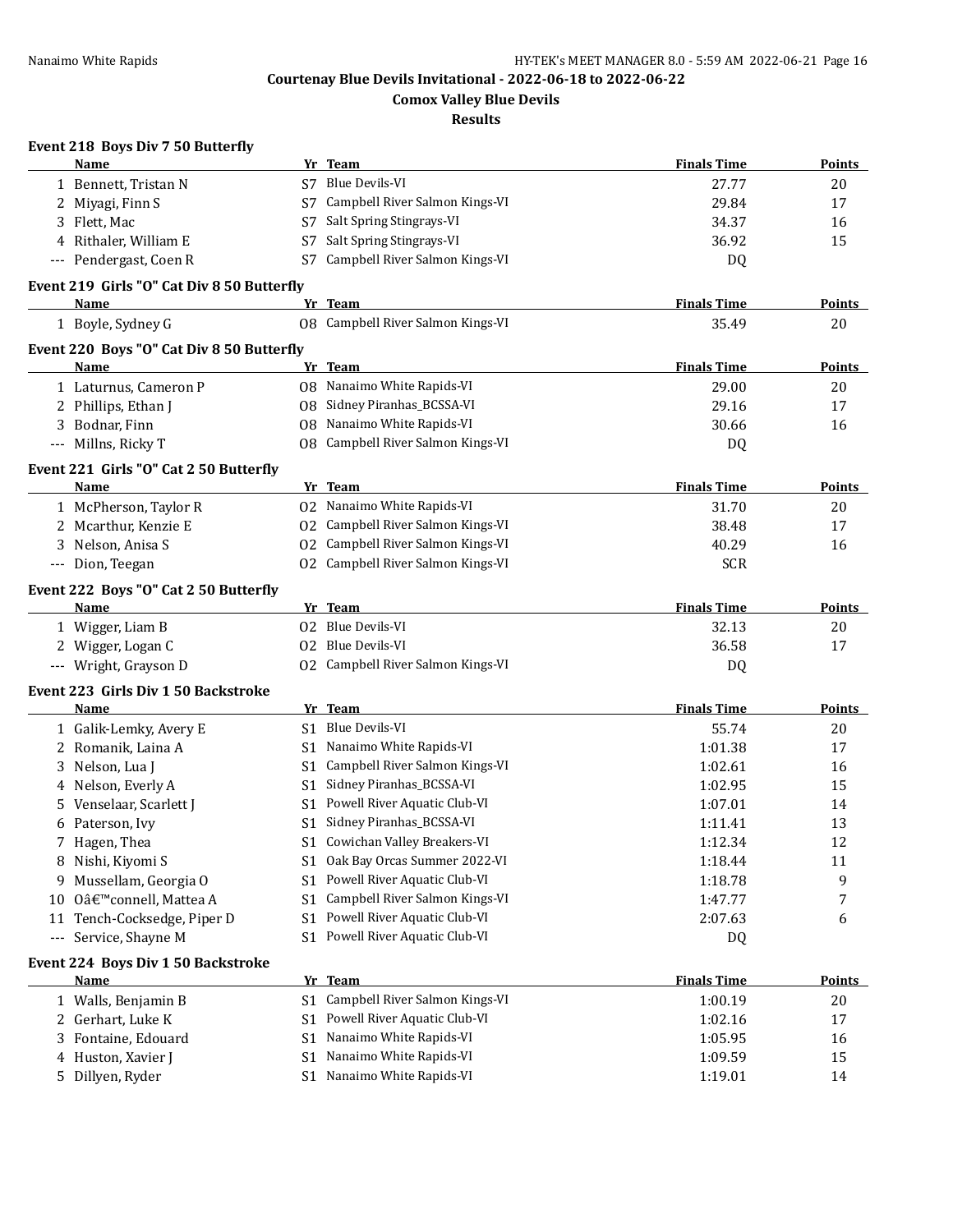**Comox Valley Blue Devils**

#### **Results**

## **(Event 224 Boys Div 1 50 Backstroke)**

| Name                  | Team<br>Vr.                     | <b>Finals Time</b> | Points |
|-----------------------|---------------------------------|--------------------|--------|
| 6 Sinotte, Hayden P   | S1 Powell River Aquatic Club-VI | 1:19.60            |        |
| 7 Vodola. Nico D      | S1 Powell River Aquatic Club-VI | 2:36.44            |        |
| --- Mikkelsen. Finn A | S1 Powell River Aquatic Club-VI | D <sub>0</sub>     |        |

## **Event 225 Girls Div 2 50 Backstroke**

|       | Name                                      | Yr             | <b>Team</b>                    | <b>Finals Time</b> | <b>Points</b> |
|-------|-------------------------------------------|----------------|--------------------------------|--------------------|---------------|
|       | Sharp, Erika J                            | S <sub>2</sub> | Salt Spring Stingrays-VI       | 51.30              | 20            |
| 2     | Lowe-Peters, Jasmine                      | S <sub>2</sub> | Nanaimo White Rapids-VI        | 53.51              | 17            |
| 3     | Lowe-Peters, Lily                         | S <sub>2</sub> | Nanaimo White Rapids-VI        | 54.27              | 16            |
| 4     | Romanik, Kamma M                          | S <sub>2</sub> | Nanaimo White Rapids-VI        | 55.91              | 15            |
| 5.    | Deschambault, River S                     | S <sub>2</sub> | Nanaimo White Rapids-VI        | 56.61              | 14            |
| 6     | Wilkie, Amelia E                          | S <sub>2</sub> | Oak Bay Orcas Summer 2022-VI   | 58.24              | 13            |
| 7     | Jensen West, Clara E                      | S <sub>2</sub> | Campbell River Salmon Kings-VI | 1:00.29            | 12            |
| 8     | Jantz, Georgia C                          | S2             | Powell River Aquatic Club-VI   | 1:01.29            | 11            |
| 9     | Blacklaws, Mira L                         | S <sub>2</sub> | Powell River Aquatic Club-VI   | 1:05.93            | 9             |
| 10    | Boyd, Caleigh H                           | S <sub>2</sub> | Campbell River Salmon Kings-VI | 1:06.99            |               |
| 11    | Mullen, Zoey M                            | S <sub>2</sub> | <b>Blue Devils-VI</b>          | 1:10.54            | 6             |
| 12    | Ross, Georgia M                           | S <sub>2</sub> | <b>Blue Devils-VI</b>          | 1:15.18            | 5             |
| 13    | O'donnell, Isla B                         | S <sub>2</sub> | Powell River Aquatic Club-VI   | 1:15.96            | 4             |
| 14    | Skirrow, Maya S                           | S <sub>2</sub> | Oak Bay Orcas Summer 2022-VI   | 1:18.14            | 3             |
| 15    | Jensen-West, Ocea M                       | S2             | Campbell River Salmon Kings-VI | 1:28.85            | 2             |
| ---   | Mussellam, Joanna F                       | S2             | Powell River Aquatic Club-VI   | D <sub>0</sub>     |               |
| ---   | Dhillon, Aurora                           | S <sub>2</sub> | Nanaimo White Rapids-VI        | DQ                 |               |
| $---$ | Dillyen, Mer                              | S2             | Nanaimo White Rapids-VI        | DQ                 |               |
| ---   | Nishi, Ayami K                            | S <sub>2</sub> | Oak Bay Orcas Summer 2022-VI   | DQ                 |               |
| $---$ | Assu, Lily Bea                            | S <sub>2</sub> | Campbell River Salmon Kings-VI | DQ                 |               |
| $---$ | Storie, Poppy E                           | S2             | Cowichan Valley Breakers-VI    | DQ                 |               |
| $---$ | Balatti, Cora L                           | S <sub>2</sub> | Nanaimo White Rapids-VI        | <b>SCR</b>         |               |
|       | --- Bjermeland, Alex E                    | S2             | Nanaimo White Rapids-VI        | <b>SCR</b>         |               |
|       | <b>Event 226 Boys Div 2 50 Backstroke</b> |                |                                |                    |               |
|       | Name                                      |                | Yr Team                        | <b>Finals Time</b> | <b>Points</b> |

| <b>Name</b>           | rr leam                                       | <b>Finals Time</b> | <b>POINTS</b> |
|-----------------------|-----------------------------------------------|--------------------|---------------|
| 1 Huston, Evander W   | Nanaimo White Rapids-VI<br>S2                 | 50.36              | 20            |
| 2 Yates, Oliver D     | S <sub>2</sub> Juan de Fuca Royals-VI         | 59.72              | 17            |
| 3 Wetklo, Owen M      | Nanaimo White Rapids-VI<br>S2.                | 1:01.78            | 16            |
| 4 Johansen, Logan E   | S2 Powell River Aquatic Club-VI               | 1:02.07            | 15            |
| 5 Smyth, Kyu A        | S <sub>2</sub> Campbell River Salmon Kings-VI | 1:04.13            | 14            |
| 6 Jakobsen, Finn      | S <sub>2</sub> Nanaimo White Rapids-VI        | 1:04.50            | 13            |
| 7 Moore, Asher K      | S <sub>2</sub> Oak Bay Orcas Summer 2022-VI   | 1:15.51            | 12            |
| Vodola, Levi V<br>8.  | S <sub>2</sub> Powell River Aquatic Club-VI   | 1:16.76            | 11            |
| --- McKale, Greyson H | S <sub>2</sub> Campbell River Salmon Kings-VI | DQ                 |               |
| --- Gadsby, Maximus 0 | Nanaimo White Rapids-VI<br>S2                 | <b>SCR</b>         |               |

#### **Event 227 Girls Div 3 50 Backstroke**

| <b>Name</b>                   | Yr Team                         | <b>Finals Time</b> | Points |
|-------------------------------|---------------------------------|--------------------|--------|
| 1 Tait, Addison               | S3 Sidney Piranhas_BCSSA-VI     | 38.31              | 20     |
| 2 Paterson, Zoe               | S3 Sidney Piranhas_BCSSA-VI     | 39.29              | 17     |
| 3 Cocksedge-hamilton, Tilly G | S3 Powell River Aquatic Club-VI | 44.09              | 16     |
| 4 Zult, Takaiah G             | S3 Nanaimo White Rapids-VI      | 45.52              | 15     |
| 5 Sanchez Wickland, Sashi L   | S3 Salt Spring Stingrays-VI     | 47.17              | 14     |
| 6 Bobkova, Liza M             | S3 Nanaimo White Rapids-VI      | 47.43              | 13     |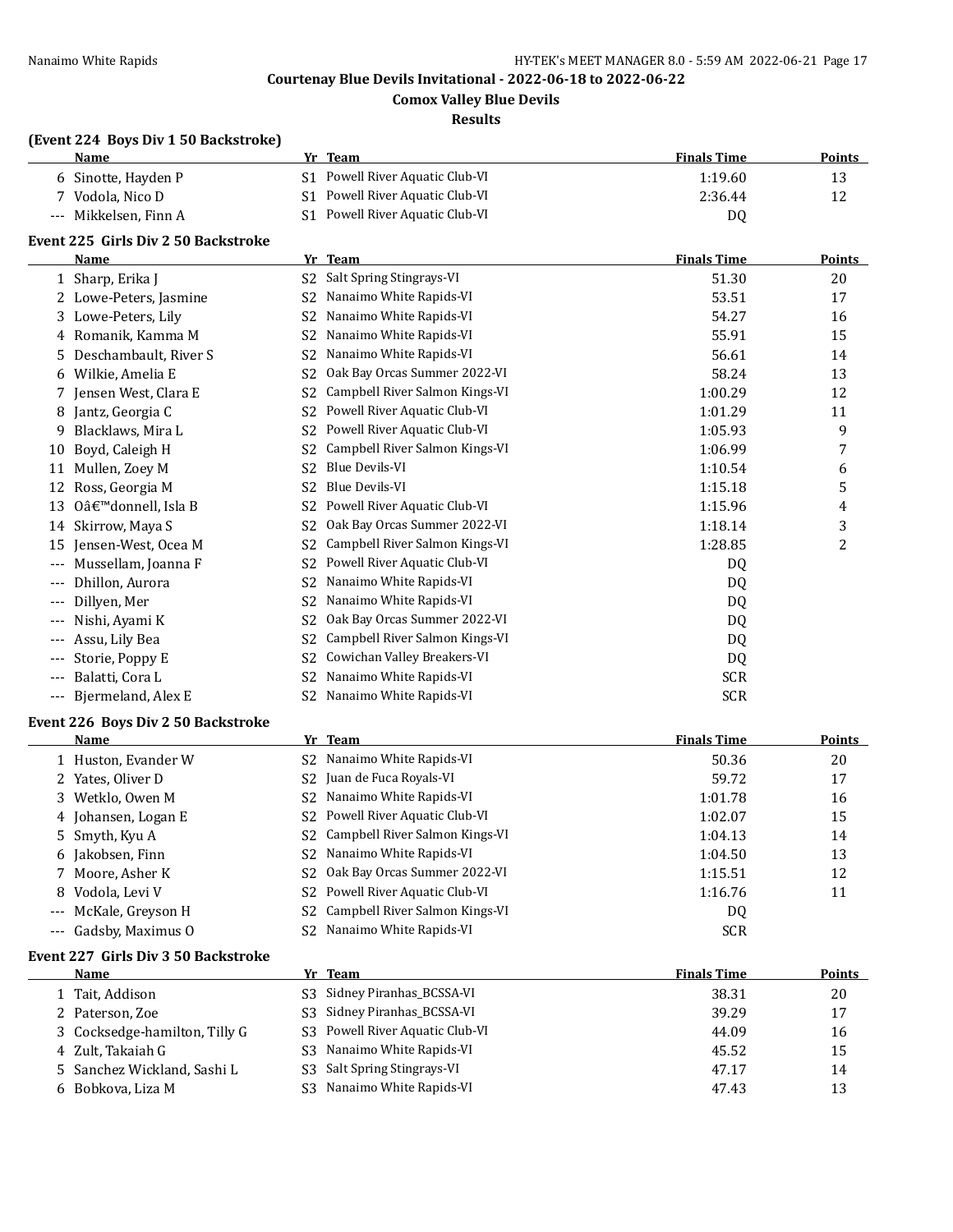#### **Comox Valley Blue Devils**

#### **Results**

#### **(Event 227 Girls Div 3 50 Backstroke)**

|                     | Name                  |                | Yr Team                        | <b>Finals Time</b> | <b>Points</b> |
|---------------------|-----------------------|----------------|--------------------------------|--------------------|---------------|
|                     | 7 Palmer, Audrey      |                | S3 Nanaimo White Rapids-VI     | 48.65              | 12            |
|                     | 8 Lawlor, Ivy A       | S3             | Oak Bay Orcas Summer 2022-VI   | 48.91              | 11            |
| 9.                  | Cooledge, Claire F    | S3             | Campbell River Salmon Kings-VI | 49.18              | 9             |
| 10                  | Blackburn, Eva I      | S3.            | Nanaimo White Rapids-VI        | 49.63              | 7             |
| 11                  | Dusanj, Sya K         |                | S3 Cowichan Valley Breakers-VI | 50.96              | 6             |
| 12                  | Venselaar, Willa D    | S3             | Powell River Aquatic Club-VI   | 52.31              | 5             |
| 13                  | Ross, Elizabeth       | S3.            | Blue Devils-VI                 | 54.41              | 4             |
| 14                  | Mather, Aili M        | S3             | Blue Devils-VI                 | 57.49              | 3             |
| 15                  | Mullen, Masiy J       | S3             | Blue Devils-VI                 | 1:04.86            | 2             |
|                     | 16 Van Horne, Miley V |                | S3 Cowichan Valley Breakers-VI | 1:09.15            |               |
| 17                  | Hamilton, Isabel M    | S3.            | Nanaimo White Rapids-VI        | 1:12.14            |               |
| $---$               | Cotter, Coco A        | S <sub>3</sub> | Blue Devils-VI                 | DQ                 |               |
| $\qquad \qquad - -$ | Behan, Bree E         | S3             | Powell River Aquatic Club-VI   | DQ                 |               |
| $\qquad \qquad -$   | Segal, Eden P         | S3.            | Nanaimo White Rapids-VI        | DQ                 |               |
| $\qquad \qquad - -$ | Woods, Paige E        | S3 -           | Campbell River Salmon Kings-VI | <b>SCR</b>         |               |

#### **Event 228 Boys Div 3 50 Backstroke**

|                     | <b>Name</b>          |     | Yr Team                        | <b>Finals Time</b> | <b>Points</b> |
|---------------------|----------------------|-----|--------------------------------|--------------------|---------------|
|                     | 1 Walls, Matthew I   | S3. | Campbell River Salmon Kings-VI | 44.13              | 20            |
|                     | 2 Herschler, Oskar W | S3. | Campbell River Salmon Kings-VI | 47.34              | 17            |
|                     | 3 Mikkelsen, Kai I   | S3  | Powell River Aquatic Club-VI   | 48.36              | 16            |
|                     | 4 Nakagawa, Daniel N | S3  | Nanaimo White Rapids-VI        | 48.87              | 15            |
|                     | 5 Mills, Adrien P    | S3  | Juan de Fuca Royals-VI         | 49.06              | 14            |
|                     | 6 Boulding, James H  | S3  | Nanaimo White Rapids-VI        | 49.90              | 13            |
|                     | 7 Stehura, Oscar     | S3  | Blue Devils-VI                 | 50.63              | 12            |
| 8                   | Parker, Piers K      | S3  | Blue Devils-VI                 | 50.96              | 11            |
| 9                   | De Bruin, Louis E    | S3  | Campbell River Salmon Kings-VI | 57.14              | 9             |
| 10                  | Guenther, Preston J  | S3  | Campbell River Salmon Kings-VI | 58.65              | 7             |
| 11                  | Beaton, Xavier J     | S3  | Juan de Fuca Royals-VI         | 59.93              | 6             |
| 12                  | Goerzen, Chase       | S3  | Nanaimo White Rapids-VI        | 1:01.12            | 5             |
| 13                  | Gerhart, Mac L       | S3  | Powell River Aquatic Club-VI   | 1:02.87            | 4             |
| $---$               | Howarth, Sam A       | S3  | Blue Devils-VI                 | DQ                 |               |
| $---$               | Meldrum, Owen W      | S3  | Campbell River Salmon Kings-VI | DQ                 |               |
| $\qquad \qquad - -$ | Deibert, Jude C      | S3  | Nanaimo White Rapids-VI        | <b>SCR</b>         |               |

## **Event 229 Girls "O" Cat 1 50 Backstroke**

| <b>Name</b>       | Yr Team                           | <b>Finals Time</b> | <b>Points</b> |
|-------------------|-----------------------------------|--------------------|---------------|
| 1 Bignell, Kate L | 01 Campbell River Salmon Kings-VI | 41.02              | 20            |
| Weeks, Claire L   | 01 Campbell River Salmon Kings-VI | 44.04              |               |

#### **Event 230 Boys "O" Cat 1 50 Backstroke**

| <b>Name</b>         | Team<br>Vr           | <b>Finals Time</b> | <b>Points</b> |
|---------------------|----------------------|--------------------|---------------|
| McQuillin, Connor L | Blue Devils-VI<br>01 | 40.10              | 20            |

## **Event 231 Girls Div 4 100 Backstroke**

| Name                            | Yr Team                           | <b>Finals Time</b> | <b>Points</b> |
|---------------------------------|-----------------------------------|--------------------|---------------|
| 1 Postlethwaite, Kate           | S4 Sidney Piranhas_BCSSA-VI       | 1:21.54            | 20            |
| 2 Hogan, Anden L                | S4 Cowichan Valley Breakers-VI    | 1:27.84            | 17            |
| 3 Cocksedge-hamilton, Adianta M | S4 Powell River Aquatic Club-VI   | 1:29.40            | 16            |
| 4 Smyth, Eloise T               | S4 Campbell River Salmon Kings-VI | 1:34.47            | 15            |
| 5 Komljenovic, Sofia M          | S4 Campbell River Salmon Kings-VI | 1:47.94            | 14            |
| 6 Deschambault, Raine T         | S4 Nanaimo White Rapids-VI        | 1:48.08            | 13            |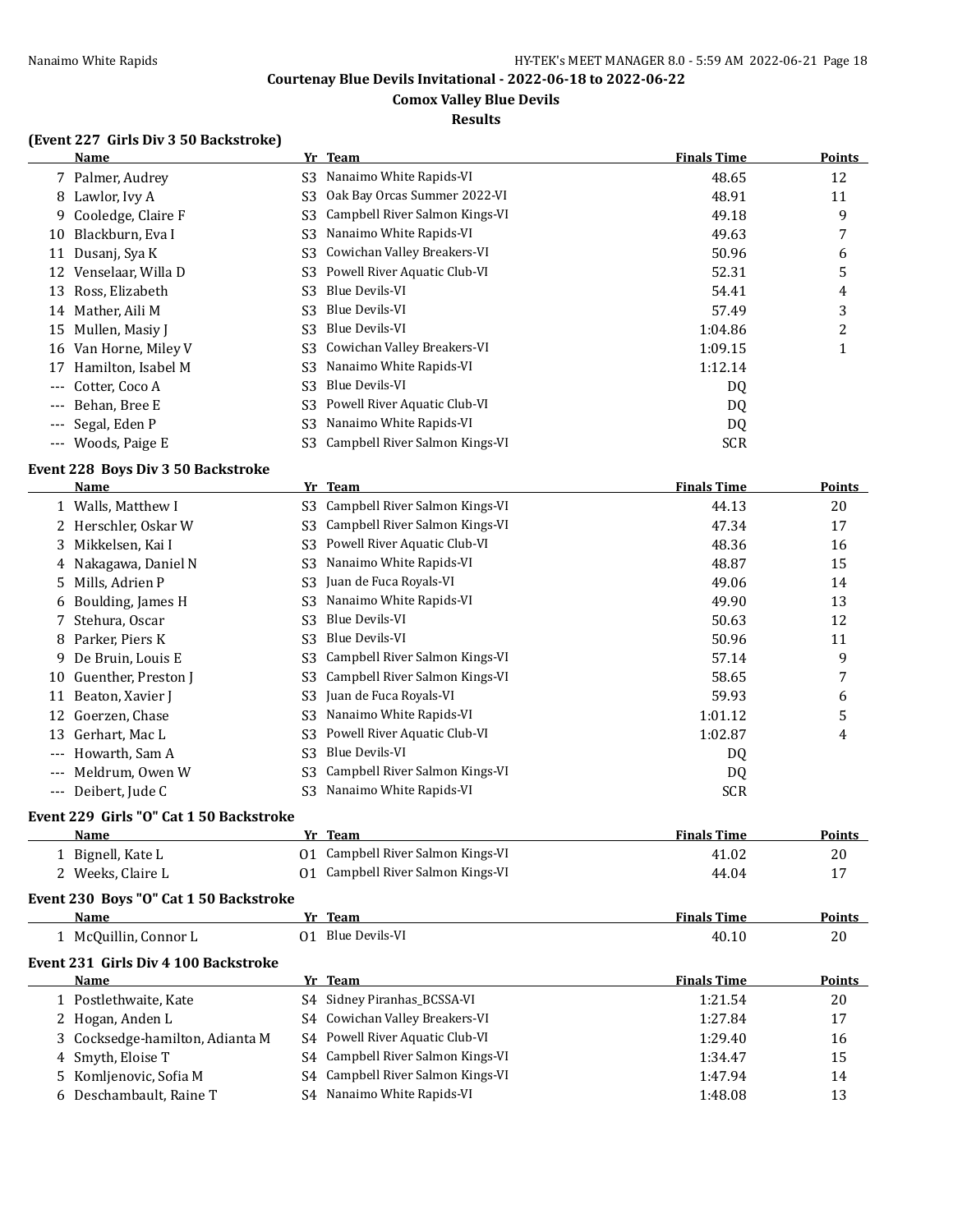**Comox Valley Blue Devils**

#### **Results**

## **(Event 231 Girls Div 4 100 Backstroke)**

| Name                          |    | Yr Team                           | <b>Finals Time</b> | Points |
|-------------------------------|----|-----------------------------------|--------------------|--------|
| 7 Moore, Alexandra J          |    | S <sub>4</sub> Blue Devils-VI     | 2:07.80            | 12     |
| 8 Mikkelsen, Malia R          |    | S4 Powell River Aquatic Club-VI   | 2:08.03            | 11     |
| 9 Wallace, Rachel             |    | S4 Sidney Piranhas BCSSA-VI       | 2:20.72            | q      |
| --- Freund, Amy M             |    | S4 Campbell River Salmon Kings-VI | DO.                |        |
| --- Lott, Addison L           |    | S4 Sidney Piranhas_BCSSA-VI       | DQ                 |        |
| --- Eldridge-Holland, Adelina |    | S4 Sidney Piranhas_BCSSA-VI       | <b>SCR</b>         |        |
| --- Telfer, Faith L           | S4 | Nanaimo White Rapids-VI           | <b>SCR</b>         |        |

## **Event 232 Boys Div 4 100 Backstroke**

| Name                     | Yr Team                           | <b>Finals Time</b> | Points |
|--------------------------|-----------------------------------|--------------------|--------|
| 1 Hopkins, Torsten       | S4 Sidney Piranhas_BCSSA-VI       | 1:21.53            | 20     |
| 2 Palmer, Hudson         | S4 Nanaimo White Rapids-VI        | 1:28.34            | 17     |
| 3 Labuschagne, Juandre   | S4 Nanaimo White Rapids-VI        | 1:29.04            | 16     |
| 4 O'donnell, Russell M   | S4 Powell River Aquatic Club-VI   | 1:31.38            | 15     |
| 5 Krieger, Gray R        | S4 Sidney Piranhas_BCSSA-VI       | 1:34.92            | 14     |
| 6 Lowe-Peters, Finley    | S4 Nanaimo White Rapids-VI        | 1:38.16            | 13     |
| 7 Bignell, Matthew J     | S4 Campbell River Salmon Kings-VI | 1:48.64            | 12     |
| 8 Kinnear, LuoYuan       | S4 Sidney Piranhas_BCSSA-VI       | 1:52.69            | 11     |
| 9 McKale, Hudson F       | S4 Campbell River Salmon Kings-VI | 2:02.15            | 9      |
| --- Mussellam, Gabriel B | S4 Powell River Aquatic Club-VI   | DQ                 |        |
| --- Deibert, Gavin R     | S4 Nanaimo White Rapids-VI        | <b>SCR</b>         |        |

#### **Event 233 Girls Div 5 100 Backstroke**

| Name                      | Yr Team                         | <b>Finals Time</b> | <b>Points</b> |
|---------------------------|---------------------------------|--------------------|---------------|
| 1 Bennett, Alyvia P       | S5 Blue Devils-VI               | 1:20.48            | 20            |
| 2 Hagen, Sarah            | S5 Cowichan Valley Breakers-VI  | 1:21.66            | 17            |
| 3 Sanchez Wickland, Zoe K | S5 Salt Spring Stingrays-VI     | 1:23.10            | 16            |
| 4 Duffell, Hannah E       | S5 Nanaimo White Rapids-VI      | 1:25.95            | 15            |
| 5 Dusanj, Avaya K         | S5 Cowichan Valley Breakers-VI  | 1:27.52            | 14            |
| 6 Lawlor, Rowan E         | S5 Oak Bay Orcas Summer 2022-VI | 1:32.94            | 13            |
| 7 Zult, Amariah S         | S5 Nanaimo White Rapids-VI      | 1:34.00            | 12            |
| 8 Marshall, Indigo S      | S5 Salt Spring Stingrays-VI     | 1:34.90            | 11            |
| 9 Romanik, Elsa L         | S5 Nanaimo White Rapids-VI      | 1:38.69            | 9             |
| 10 Beaton, Ariana         | S5 Juan de Fuca Royals-VI       | 1:45.64            | 7             |
| 11 Black, Claire K        | S5 Oak Bay Orcas Summer 2022-VI | 1:53.49            | 6             |
| --- Barber, Namiye V      | S5 Nanaimo White Rapids-VI      | DQ                 |               |
|                           |                                 |                    |               |

#### **Event 234 Boys Div 5 100 Backstroke**

| <b>Name</b>            | Yr Team                           | <b>Finals Time</b> | <b>Points</b> |
|------------------------|-----------------------------------|--------------------|---------------|
| 1 Tait, Eliot          | S5 Sidney Piranhas_BCSSA-VI       | 1:12.33            | 20            |
| 2 Hogan, Marcus O      | S5 Cowichan Valley Breakers-VI    | 1:13.45            | 17            |
| 3 Nakagawa, Nathan N   | S5 Nanaimo White Rapids-VI        | 1:19.64            | 16            |
| 4 Gauthier, Mitchell N | Nanaimo White Rapids-VI<br>S5.    | 1:22.98            | 15            |
| 5 Blackburn, Connor J  | S5 Nanaimo White Rapids-VI        | 1:23.23            | 14            |
| 6 Duffell, Drew C      | S5 Nanaimo White Rapids-VI        | 1:24.43            | 13            |
| 7 Dickman, Oliver R    | Blue Devils-VI<br>S5 -            | 1:25.76            | 12            |
| 8 Goerzen, Connor      | Nanaimo White Rapids-VI<br>S5.    | 1:26.28            | 11            |
| 9 Miyagi, Kai T        | S5 Campbell River Salmon Kings-VI | 1:51.46            | 9             |
| --- Jensen-west, Kai G | S5 Campbell River Salmon Kings-VI | DQ                 |               |
|                        |                                   |                    |               |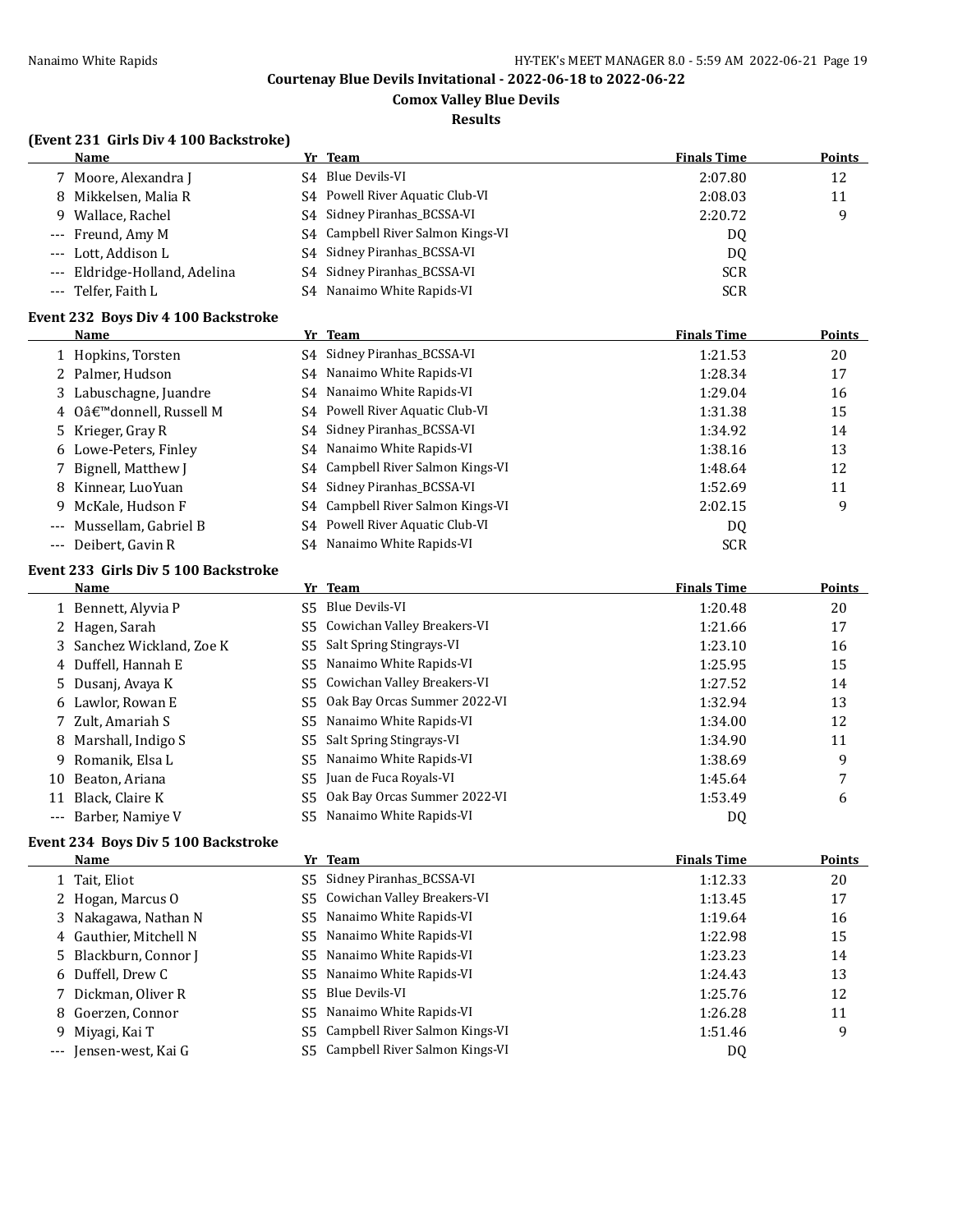**Comox Valley Blue Devils**

**Results**

## **Event 235 Girls Div 6 100 Backstroke**

| Name                                        |     | Yr Team                           | <b>Finals Time</b> | <b>Points</b> |
|---------------------------------------------|-----|-----------------------------------|--------------------|---------------|
| 1 Revoy, Kate-Lynn T                        | S6. | Campbell River Salmon Kings-VI    | 1:14.39            | 20            |
| 2 Deschambault, Reese I                     | S6  | Nanaimo White Rapids-VI           | 1:16.65            | 17            |
| Walsh, Elyse I<br>3                         | S6  | Salt Spring Stingrays-VI          | 1:23.23            | 16            |
| 4 Dusanj, Iyshana K                         | S6  | Cowichan Valley Breakers-VI       | 1:23.76            | 15            |
| Hopkins, Linnea<br>5                        | S6  | Sidney Piranhas_BCSSA-VI          | 1:23.78            | 14            |
| Dodd, Avari L<br>6                          | S6  | Nanaimo White Rapids-VI           | 1:30.80            | 13            |
| Blaseckie, Siena J<br>7                     | S6  | Campbell River Salmon Kings-VI    | 1:31.72            | 12            |
| Mace, Laura<br>8                            | S6  | Nanaimo White Rapids-VI           | 1:33.27            | 11            |
| Segal, Aia N<br>9                           | S6. | Nanaimo White Rapids-VI           | 1:34.47            | 9             |
| Event 236 Boys Div 6 100 Backstroke         |     |                                   |                    |               |
| Name                                        |     | Yr Team                           | <b>Finals Time</b> | <b>Points</b> |
| 1 Holland, Henry J                          |     | S6 Blue Devils-VI                 | 1:16.25            | 20            |
| 2 Baker, Joel J                             | S6. | Blue Devils-VI                    | 1:17.52            | 17            |
| 3 Mace, Jack                                |     | S6 Nanaimo White Rapids-VI        | 1:19.12            | 16            |
| --- Rafiq, Nabhan M                         | S6  | Oak Bay Orcas Summer 2022-VI      | DQ                 |               |
| Event 237 Girls Div 7 100 Backstroke        |     |                                   |                    |               |
| Name                                        |     | Yr Team                           | <b>Finals Time</b> | <b>Points</b> |
| 1 Coogan, Brynna C                          |     | S7 Cowichan Valley Breakers-VI    | 1:22.52            | 20            |
| 2 Percevault, Sydney D                      | S7  | Campbell River Salmon Kings-VI    | 1:23.11            | 17            |
| --- Johnson, Zoey M                         |     | S7 Salt Spring Stingrays-VI       | DQ                 |               |
| Event 238 Boys Div 7 100 Backstroke         |     |                                   |                    |               |
| Name                                        |     | Yr Team                           | <b>Finals Time</b> | <b>Points</b> |
| 1 Bennett, Tristan N                        |     | S7 Blue Devils-VI                 | 1:10.02            | 20            |
| 2 Miyagi, Finn S                            |     | S7 Campbell River Salmon Kings-VI | 1:13.41            | 17            |
| 3 Pendergast, Coen R                        |     | S7 Campbell River Salmon Kings-VI | 1:40.59            | 16            |
| Event 240 Boys "O" Cat Div 8 100 Backstroke |     |                                   |                    |               |
| Name                                        |     | Yr_Team                           | <b>Finals Time</b> | <b>Points</b> |
| 1 Laturnus, Cameron P                       |     | 08 Nanaimo White Rapids-VI        | 1:12.85            | 20            |
| 2 Bodnar, Finn                              |     | 08 Nanaimo White Rapids-VI        | 1:16.83            | 17            |
| Event 241 Girls "O" Cat 2 100 Backstroke    |     |                                   |                    |               |
| Name                                        |     | Yr Team                           | <b>Finals Time</b> | <b>Points</b> |
| 1 McPherson, Taylor R                       |     | 02 Nanaimo White Rapids-VI        | 1:13.24            | 20            |
| 2 Mcarthur, Kenzie E                        | 02  | Campbell River Salmon Kings-VI    | 1:29.34            | 17            |
| --- Nelson, Anisa S                         |     | 02 Campbell River Salmon Kings-VI | DQ                 |               |
| --- Dion, Teegan                            |     | 02 Campbell River Salmon Kings-VI | <b>SCR</b>         |               |
| Event 242 Boys "O" Cat 2 100 Backstroke     |     |                                   |                    |               |
| Name                                        |     | Yr Team                           | <b>Finals Time</b> | <b>Points</b> |
| 1 Wigger, Liam B                            |     | 02 Blue Devils-VI                 | 1:15.88            | 20            |
| 2 Wigger, Logan C                           |     | 02 Blue Devils-VI                 | 1:22.76            | 17            |
| 3 Wright, Grayson D                         |     | 02 Campbell River Salmon Kings-VI | 1:39.15            | 16            |
| Event 243 Girls Div 1 50 Breaststroke       |     |                                   |                    |               |
| Name                                        |     | Yr Team                           | <b>Finals Time</b> | <b>Points</b> |
| 1 Paterson, Ivy                             |     | S1 Sidney Piranhas_BCSSA-VI       | 1:07.39            | 20            |
| 2 Galik-Lemky, Avery E                      |     | S1 Blue Devils-VI                 | 1:07.72            | 17            |
| 3 Hagen, Thea                               |     | S1 Cowichan Valley Breakers-VI    | 1:07.97            | 16            |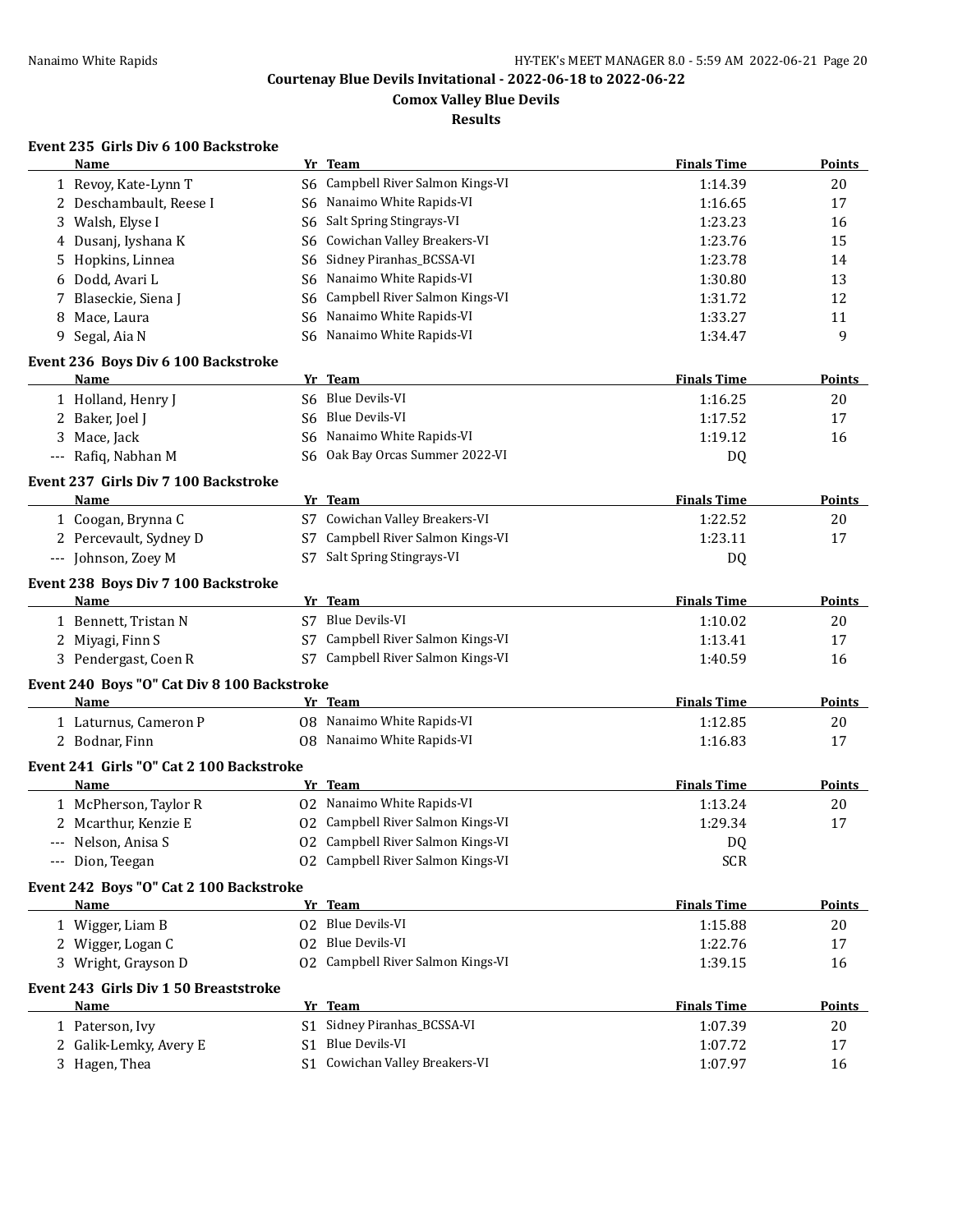**Comox Valley Blue Devils**

#### **Results**

## **(Event 243 Girls Div 1 50 Breaststroke)**

| Name                      | Yr Team                           | <b>Finals Time</b> | <b>Points</b> |
|---------------------------|-----------------------------------|--------------------|---------------|
| 4 Nelson, Lua J           | S1 Campbell River Salmon Kings-VI | 1:08.50            | 15            |
| 5 Romanik, Laina A        | S1 Nanaimo White Rapids-VI        | 1:15.73            | 14            |
| --- Venselaar, Scarlett J | S1 Powell River Aquatic Club-VI   | DO.                |               |
| --- Nelson, Everly A      | S1 Sidney Piranhas_BCSSA-VI       | DO.                |               |
| --- Nishi, Kiyomi S       | Oak Bay Orcas Summer 2022-VI      | DO.                |               |

#### **Event 244 Boys Div 1 50 Breaststroke**

| Name                  | Yr Team                             | <b>Finals Time</b> | Points |
|-----------------------|-------------------------------------|--------------------|--------|
| 1 Huston, Xavier J    | Nanaimo White Rapids-VI<br>S1.      | 1:29.29            | 20     |
| --- Dillyen, Ryder    | Nanaimo White Rapids-VI<br>S1.      | DQ                 |        |
| --- Walls, Benjamin B | S1 Campbell River Salmon Kings-VI   | DQ                 |        |
| --- Fontaine, Edouard | Nanaimo White Rapids-VI<br>S1.      | DQ.                |        |
| --- Sinotte, Hayden P | Powell River Aquatic Club-VI<br>S1. | DQ.                |        |
| --- Gerhart, Luke K   | Powell River Aquatic Club-VI<br>S1. | DQ                 |        |
| --- Mikkelsen, Finn A | Powell River Aquatic Club-VI<br>S1. | DQ                 |        |
|                       |                                     |                    |        |

#### **Event 245 Girls Div 2 50 Breaststroke**

|       | <b>Name</b>           | Yr | <b>Team</b>                    | <b>Finals Time</b> | Points |
|-------|-----------------------|----|--------------------------------|--------------------|--------|
|       | Nishi, Ayami K        | S2 | Oak Bay Orcas Summer 2022-VI   | 50.62              | 20     |
|       | Sharp, Erika J        | S2 | Salt Spring Stingrays-VI       | 57.78              | 17     |
| 3     | Dillyen, Mer          | S2 | Nanaimo White Rapids-VI        | 58.42              | 16     |
| 4     | Romanik, Kamma M      | S2 | Nanaimo White Rapids-VI        | 1:01.34            | 15     |
| 5.    | Wilkie, Amelia E      | S2 | Oak Bay Orcas Summer 2022-VI   | 1:03.17            | 14     |
| 6     | Jantz, Georgia C      | S2 | Powell River Aquatic Club-VI   | 1:06.43            | 13     |
|       | 0'donnell, Isla B     | S2 | Powell River Aquatic Club-VI   | 1:06.69            | 12     |
| 8     | Mussellam, Joanna F   | S2 | Powell River Aquatic Club-VI   | 1:07.20            | 11     |
| 9     | Lowe-Peters, Jasmine  | S2 | Nanaimo White Rapids-VI        | 1:08.38            | 9      |
| 10    | Blacklaws, Mira L     | S2 | Powell River Aquatic Club-VI   | 1:08.98            | 7      |
| 11    | Lowe-Peters, Lily     | S2 | Nanaimo White Rapids-VI        | 1:10.07            | 6      |
| 12    | Boyd, Caleigh H       | S2 | Campbell River Salmon Kings-VI | 1:19.10            | 5      |
| 13    | Skirrow, Maya S       | S2 | Oak Bay Orcas Summer 2022-VI   | 1:20.15            | 4      |
| 14    | Cotter, Georgie H     | S2 | <b>Blue Devils-VI</b>          | 1:21.99            | 3      |
| ---   | Mullen, Zoey M        | S2 | <b>Blue Devils-VI</b>          | DQ                 |        |
| ---   | Dhillon, Aurora       | S2 | Nanaimo White Rapids-VI        | DQ                 |        |
| ---   | Ross, Georgia M       | S2 | <b>Blue Devils-VI</b>          | DQ                 |        |
|       | White, Freya A        | S2 | <b>Blue Devils-VI</b>          | DQ                 |        |
| ---   | Storie, Poppy E       | S2 | Cowichan Valley Breakers-VI    | DQ                 |        |
|       | Deschambault, River S | S2 | Nanaimo White Rapids-VI        | DQ                 |        |
| ---   | Balatti, Cora L       | S2 | Nanaimo White Rapids-VI        | SCR                |        |
| $---$ | Bjermeland, Alex E    | S2 | Nanaimo White Rapids-VI        | <b>SCR</b>         |        |

#### **Event 246 Boys Div 2 50 Breaststroke**

| Name                  | Yr Team                               | <b>Finals Time</b> | <b>Points</b> |
|-----------------------|---------------------------------------|--------------------|---------------|
| 1 Jakobsen, Finn      | S2 Nanaimo White Rapids-VI            | 52.97              | 20            |
| 2 Huston, Evander W   | S2 Nanaimo White Rapids-VI            | 57.11              | 17            |
| --- Yates, Oliver D   | S <sub>2</sub> Juan de Fuca Royals-VI | DQ                 |               |
| --- Moore, Asher K    | Oak Bay Orcas Summer 2022-VI<br>S2.   | DQ                 |               |
| --- Wetklo, Owen M    | S2 Nanaimo White Rapids-VI            | DQ                 |               |
| --- Vodola, Levi V    | S2 Powell River Aquatic Club-VI       | DQ                 |               |
| --- Johansen, Logan E | S2 Powell River Aquatic Club-VI       | DQ                 |               |
| --- Smyth, Kyu A      | Campbell River Salmon Kings-VI<br>S2. | DQ                 |               |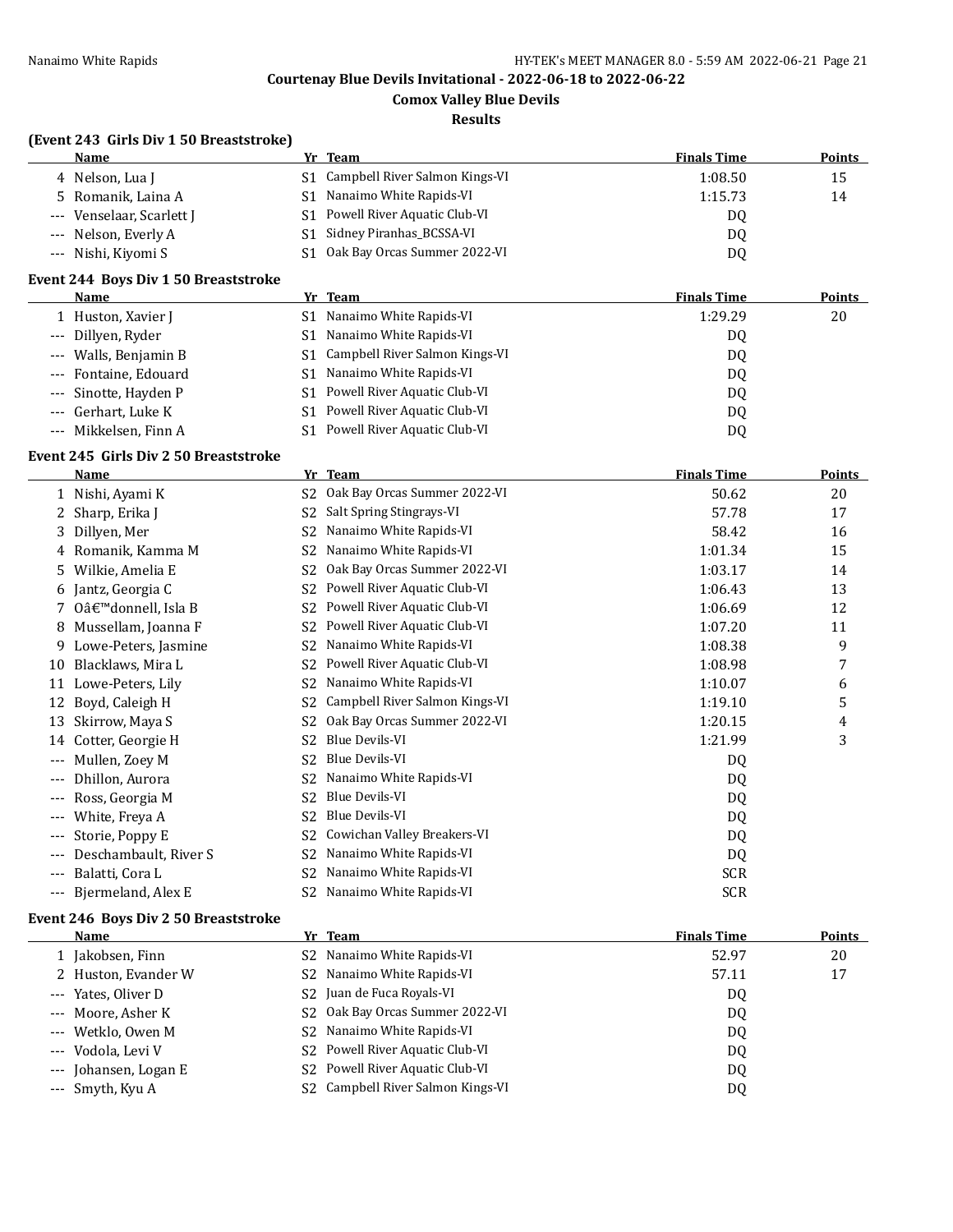**Comox Valley Blue Devils**

#### **Results**

## **(Event 246 Boys Div 2 50 Breaststroke)**

|       | <b>Name</b>                                  | Yr             | <b>Team</b>                    | <b>Finals Time</b> | <b>Points</b>  |
|-------|----------------------------------------------|----------------|--------------------------------|--------------------|----------------|
| ---   | McKale, Greyson H                            | S <sub>2</sub> | Campbell River Salmon Kings-VI | DQ                 |                |
| $---$ | Gadsby, Maximus O                            | S <sub>2</sub> | Nanaimo White Rapids-VI        | <b>SCR</b>         |                |
|       | <b>Event 247 Girls Div 3 50 Breaststroke</b> |                |                                |                    |                |
|       | Name                                         |                | Yr Team                        | <b>Finals Time</b> | <b>Points</b>  |
|       | 1 Tait, Addison                              | S <sub>3</sub> | Sidney Piranhas_BCSSA-VI       | 41.90              | 20             |
| 2     | Bobkova, Liza M                              | S <sub>3</sub> | Nanaimo White Rapids-VI        | 46.91              | 17             |
| 3     | Paterson, Zoe                                | S <sub>3</sub> | Sidney Piranhas_BCSSA-VI       | 47.42              | 16             |
| 4     | Dusanj, Sya K                                | S3             | Cowichan Valley Breakers-VI    | 49.48              | 15             |
| 5     | Cooledge, Claire F                           | S <sub>3</sub> | Campbell River Salmon Kings-VI | 51.24              | 14             |
| 6     | Zult, Takaiah G                              | S <sub>3</sub> | Nanaimo White Rapids-VI        | 51.83              | 13             |
|       | Blackburn, Eva I                             | S3             | Nanaimo White Rapids-VI        | 52.29              | 12             |
| 8     | Lawlor, Ivy A                                | S <sub>3</sub> | Oak Bay Orcas Summer 2022-VI   | 53.40              | 11             |
| 9     | Behan, Bree E                                | S <sub>3</sub> | Powell River Aquatic Club-VI   | 53.95              | 9              |
| 10    | Cocksedge-hamilton, Tilly G                  | S <sub>3</sub> | Powell River Aquatic Club-VI   | 54.75              | 7              |
| 11    | Palmer, Audrey                               | S <sub>3</sub> | Nanaimo White Rapids-VI        | 54.84              | 6              |
| 12    | Venselaar, Willa D                           | S <sub>3</sub> | Powell River Aquatic Club-VI   | 56.92              | 5              |
| 13    | Mullen, Masiy J                              | S <sub>3</sub> | <b>Blue Devils-VI</b>          | 57.95              | 4              |
| 14    | Sanchez Wickland, Sashi L                    | S <sub>3</sub> | Salt Spring Stingrays-VI       | 58.08              | 3              |
| 15    | Segal, Eden P                                | S <sub>3</sub> | Nanaimo White Rapids-VI        | 58.10              | $\overline{c}$ |
| 16    | Cotter, Coco A                               | S3             | <b>Blue Devils-VI</b>          | 1:03.88            | 1              |
| 17    | Ross. Elizabeth                              | S <sub>3</sub> | <b>Blue Devils-VI</b>          | 1:03.90            |                |
| 18    | Hamilton, Isabel M                           | S3             | Nanaimo White Rapids-VI        | 1:12.07            |                |
| 19    | Mather, Aili M                               | S <sub>3</sub> | <b>Blue Devils-VI</b>          | 1:12.95            |                |
|       | Van Horne, Miley V                           | S3             | Cowichan Valley Breakers-VI    | DQ                 |                |
| ---   | Woods, Paige E                               | S3             | Campbell River Salmon Kings-VI | <b>SCR</b>         |                |

#### **Event 248 Boys Div 3 50 Breaststroke**

|                     | Name                  |     | Yr Team                        | <b>Finals Time</b> | <b>Points</b> |
|---------------------|-----------------------|-----|--------------------------------|--------------------|---------------|
|                     | 1 Boulding, James H   | S3  | Nanaimo White Rapids-VI        | 46.28              | 20            |
|                     | 2 Nakagawa, Daniel N  | S3  | Nanaimo White Rapids-VI        | 47.95              | 17            |
|                     | 3 Herschler, Oskar W  | S3  | Campbell River Salmon Kings-VI | 50.12              | 16            |
|                     | 4 Mills, Adrien P     | S3. | Juan de Fuca Royals-VI         | 50.46              | 15            |
|                     | 5 Walls, Matthew I    | S3  | Campbell River Salmon Kings-VI | 53.96              | 14            |
|                     | 6 Guenther, Preston J | S3  | Campbell River Salmon Kings-VI | 54.27              | 13            |
|                     | 7 Mikkelsen, Kai I    | S3. | Powell River Aquatic Club-VI   | 55.27              | 12            |
|                     | 8 Beaton, Xavier J    | S3  | Juan de Fuca Royals-VI         | 58.24              | 11            |
| 9.                  | Gerhart, Mac L        | S3  | Powell River Aquatic Club-VI   | 59.73              | 9             |
|                     | 10 Parker, Piers K    | S3. | Blue Devils-VI                 | 1:01.78            | 7             |
| 11                  | Goerzen, Chase        | S3  | Nanaimo White Rapids-VI        | 1:04.57            | 6             |
| $---$               | Stehura, Oscar        | S3  | Blue Devils-VI                 | DQ                 |               |
| $---$               | Meldrum. Owen W       | S3  | Campbell River Salmon Kings-VI | DQ                 |               |
| $---$               | De Bruin, Louis E     | S3  | Campbell River Salmon Kings-VI | DQ                 |               |
| $\qquad \qquad - -$ | Howarth, Sam A        | S3. | Blue Devils-VI                 | DQ                 |               |

## **Event 249 Girls "O" Cat 1 50 Breaststroke**

| Name            | Team<br>Vr.                       | <b>Finals Time</b> | <b>Points</b> |
|-----------------|-----------------------------------|--------------------|---------------|
| Weeks, Claire L | 01 Campbell River Salmon Kings-VI | 51.65              | 20            |
| Bignell, Kate L | 01 Campbell River Salmon Kings-VI | 56.67              |               |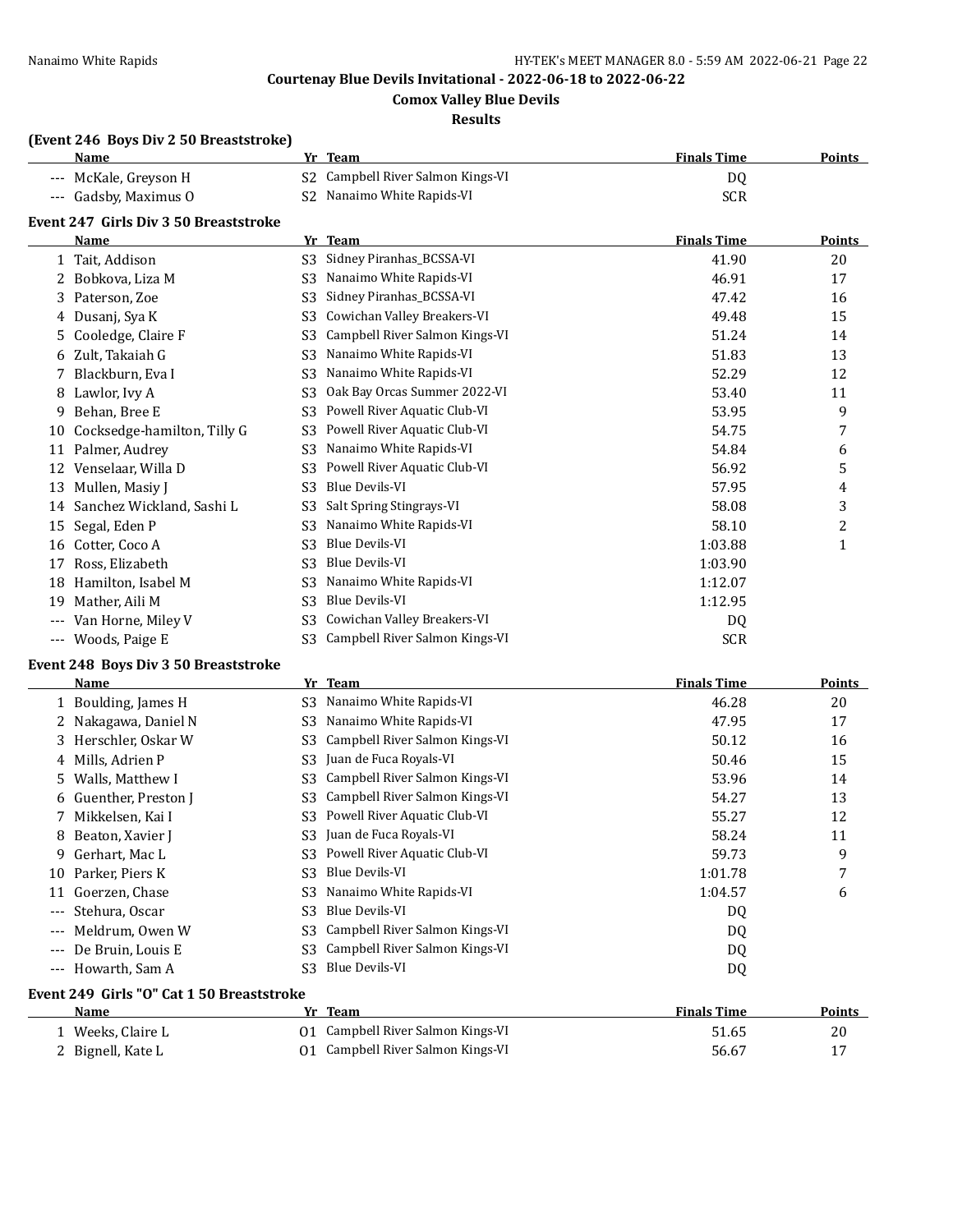**Comox Valley Blue Devils**

## **Results**

## **Event 250 Boys "O" Cat 1 50 Breaststroke**

|       | Name                                   |                | Yr Team                         | <b>Finals Time</b> | <b>Points</b> |
|-------|----------------------------------------|----------------|---------------------------------|--------------------|---------------|
|       | 1 McQuillin, Connor L                  |                | 01 Blue Devils-VI               | 51.68              | 20            |
|       | Event 251 Girls Div 4 100 Breaststroke |                |                                 |                    |               |
|       | Name                                   |                | Yr Team                         | <b>Finals Time</b> | <b>Points</b> |
|       | 1 Postlethwaite, Kate                  |                | S4 Sidney Piranhas_BCSSA-VI     | 1:34.80            | 20            |
|       | 2 Deschambault, Raine T                |                | S4 Nanaimo White Rapids-VI      | 1:37.83            | 17            |
| 3     | Hogan, Anden L                         | S4             | Cowichan Valley Breakers-VI     | 1:38.66            | 16            |
|       | 4 Lott, Addison L                      | S4             | Sidney Piranhas_BCSSA-VI        | 1:41.37            | 15            |
| 5.    | Mikkelsen, Malia R                     | S4             | Powell River Aquatic Club-VI    | 1:41.57            | 14            |
|       | 6 Spence, Paige D                      | S4             | Powell River Aquatic Club-VI    | 1:46.10            | 13            |
| 7     | Mitchell, Saphire F                    | S4             | Powell River Aquatic Club-VI    | 1:46.88            | 12            |
|       | 8 Komljenovic, Sofia M                 | S4             | Campbell River Salmon Kings-VI  | 1:54.86            | 11            |
| 9     | Freund, Amy M                          | S4             | Campbell River Salmon Kings-VI  | 1:55.64            | 9             |
| 10    | Wallace, Rachel                        | S4             | Sidney Piranhas_BCSSA-VI        | 2:12.40            | 7             |
| ---   | Moore, Alexandra J                     | S4             | Blue Devils-VI                  | DQ                 |               |
|       | White, Rosemary G                      | S4             | Blue Devils-VI                  | DQ                 |               |
|       | Eldridge-Holland, Adelina              | S4             | Sidney Piranhas_BCSSA-VI        | <b>SCR</b>         |               |
| $---$ | Telfer, Faith L                        |                | S4 Nanaimo White Rapids-VI      | <b>SCR</b>         |               |
|       | Event 252 Boys Div 4 100 Breaststroke  |                |                                 |                    |               |
|       | Name                                   |                | Yr Team                         | <b>Finals Time</b> | Points        |
|       | 1 Palmer, Hudson                       |                | S4 Nanaimo White Rapids-VI      | 1:25.87            | 20            |
|       | 2 O'donnell, Russell M                 |                | S4 Powell River Aquatic Club-VI | 1:41.66            | 17            |
|       | 3 Hopkins, Torsten                     |                | S4 Sidney Piranhas_BCSSA-VI     | 1:41.73            | 16            |
|       | 4 Labuschagne, Juandre                 | S4             | Nanaimo White Rapids-VI         | 1:44.77            | 15            |
| 5     | Krieger, Gray R                        | S4             | Sidney Piranhas_BCSSA-VI        | 1:54.30            | 14            |
|       | Mussellam, Gabriel B                   | S4             | Powell River Aquatic Club-VI    | 1:54.91            | 13            |
| 7     | Kinnear, LuoYuan                       | S4             | Sidney Piranhas_BCSSA-VI        | 2:03.20            | 12            |
| 8     | Orr, Graham R                          | S4             | Blue Devils-VI                  | 2:08.48            | 11            |
| 9     | Bignell, Matthew J                     | S4             | Campbell River Salmon Kings-VI  | 2:11.13            | 9             |
| 10    | McKale, Hudson F                       | S4             | Campbell River Salmon Kings-VI  | 2:19.10            | 7             |
|       | --- Lowe-Peters, Finley                |                | S4 Nanaimo White Rapids-VI      | DQ                 |               |
|       | Event 253 Girls Div 5 100 Breaststroke |                |                                 |                    |               |
|       | Name                                   |                | Yr Team                         | <b>Finals Time</b> | <b>Points</b> |
|       | 1 Hagen, Sarah                         | S5.            | Cowichan Valley Breakers-VI     | 1:25.09            | 20            |
|       | 2 Bennett, Alyvia P                    | S5.            | Blue Devils-VI                  | 1:28.99            | 17            |
|       | 3 Sanchez Wickland, Zoe K              |                | S5 Salt Spring Stingrays-VI     | 1:29.29            | 16            |
|       | 4 Duffell, Hannah E                    | S5.            | Nanaimo White Rapids-VI         | 1:41.71            | 15            |
| 5.    | Zult, Amariah S                        | S <sub>5</sub> | Nanaimo White Rapids-VI         | 1:42.33            | 14            |
|       | 6 Dusanj, Avaya K                      | S5             | Cowichan Valley Breakers-VI     | 1:42.51            | 13            |
| 7     | Lawlor, Rowan E                        | S5             | Oak Bay Orcas Summer 2022-VI    | 1:43.30            | 12            |
| 8     | Marshall, Indigo S                     | S5             | Salt Spring Stingrays-VI        | 1:47.13            | 11            |
| 9     | Beaton, Ariana                         | S5             | Juan de Fuca Royals-VI          | 1:50.00            | 9             |
| 10    | Romanik, Elsa L                        | S <sub>5</sub> | Nanaimo White Rapids-VI         | 1:50.07            | 7             |
| 11    | Barber, Namiye V                       | S5             | Nanaimo White Rapids-VI         | 1:56.82            | 6             |
| 12    | Black, Claire K                        | S5             | Oak Bay Orcas Summer 2022-VI    | 2:13.98            | 5             |
|       | --- Blasco, Callie N                   | S <sub>5</sub> | <b>Blue Devils-VI</b>           | <b>SCR</b>         |               |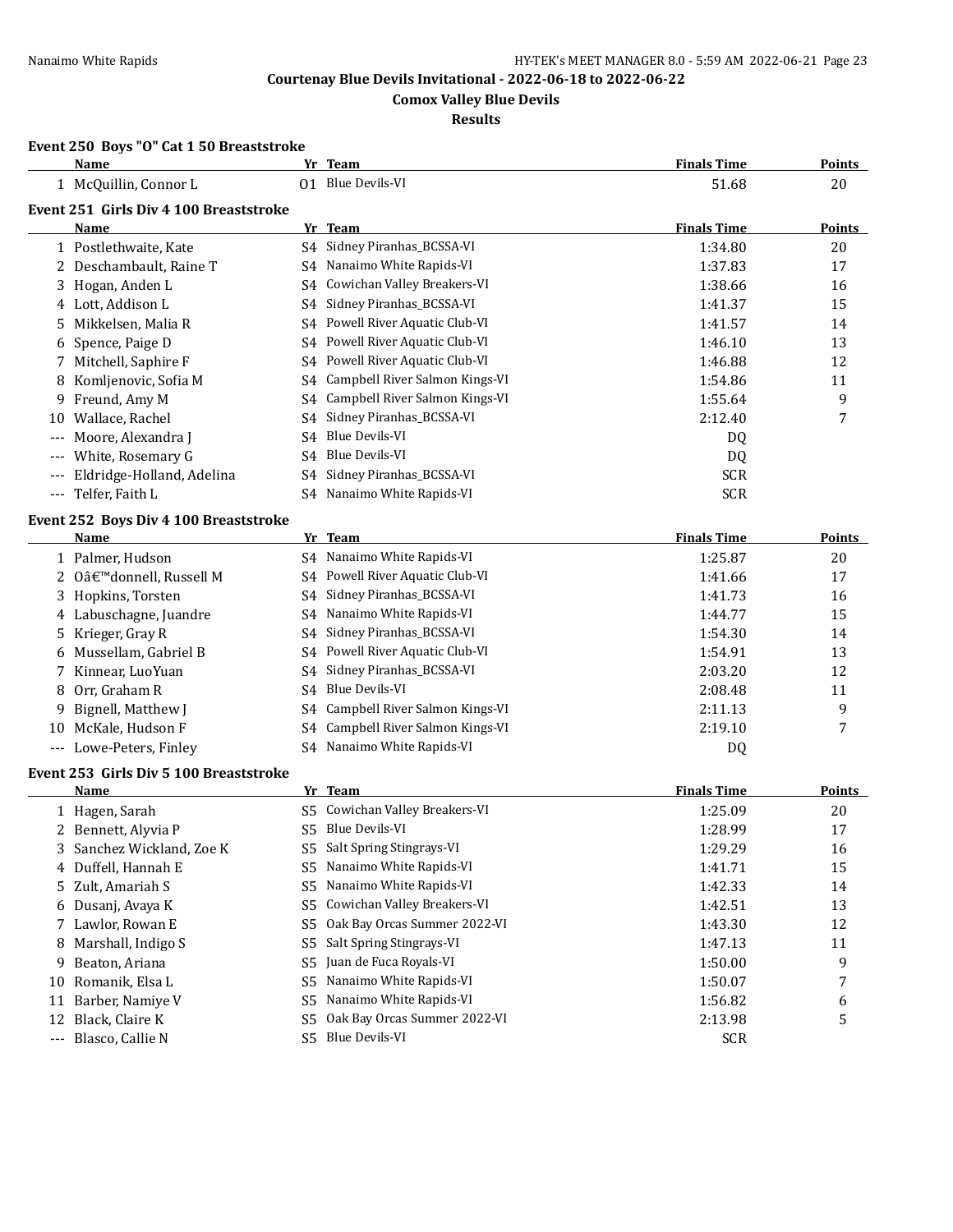**Comox Valley Blue Devils**

#### **Results**

## **Event 254 Boys Div 5 100 Breaststroke**

|          | <b>Name</b>                                    |                | Yr Team                           | <b>Finals Time</b> | <b>Points</b> |
|----------|------------------------------------------------|----------------|-----------------------------------|--------------------|---------------|
|          | 1 Hogan, Marcus O                              | S5.            | Cowichan Valley Breakers-VI       | 1:18.04            | 20            |
|          | 2 Duffell, Drew C                              | S5             | Nanaimo White Rapids-VI           | 1:26.53            | 17            |
| 3        | Dickman, Oliver R                              | S <sub>5</sub> | <b>Blue Devils-VI</b>             | 1:27.44            | 16            |
|          | 4 Nakagawa, Nathan N                           | S5             | Nanaimo White Rapids-VI           | 1:29.95            | 15            |
| 5        | Goerzen, Connor                                | S5             | Nanaimo White Rapids-VI           | 1:33.87            | 14            |
| 6        | Miyagi, Kai T                                  | S5             | Campbell River Salmon Kings-VI    | 1:36.67            | 13            |
| 7        | Tait, Eliot                                    | S <sub>5</sub> | Sidney Piranhas_BCSSA-VI          | 1:38.92            | 12            |
| 8        | Jensen-west, Kai G                             | S5             | Campbell River Salmon Kings-VI    | 1:47.63            | 11            |
| 9        | Schandl, Ethan A                               | S <sub>5</sub> | Sidney Piranhas_BCSSA-VI          | 2:11.11            | 9             |
| $\cdots$ | Gadsby, Quinn O                                | S5             | Nanaimo White Rapids-VI           | <b>SCR</b>         |               |
|          | Event 255 Girls Div 6 100 Breaststroke         |                |                                   |                    |               |
|          | Name                                           |                | Yr Team                           | <b>Finals Time</b> | Points        |
|          | 1 Revoy, Kate-Lynn T                           |                | S6 Campbell River Salmon Kings-VI | 1:27.78            | 20            |
|          | 2 Deschambault, Reese I                        |                | S6 Nanaimo White Rapids-VI        | 1:35.44            | 17            |
|          | 3 Blaseckie, Siena J                           | S6             | Campbell River Salmon Kings-VI    | 1:39.79            | 16            |
| 4        | Dodd, Avari L                                  |                | S6 Nanaimo White Rapids-VI        | 1:41.40            | 15            |
| 5        | Segal, Aia N                                   | S6             | Nanaimo White Rapids-VI           | 1:46.20            | 14            |
|          | 6 Walsh, Elyse I                               | S6             | Salt Spring Stingrays-VI          | 1:50.37            | 13            |
|          | 7 Mace, Laura                                  |                | S6 Nanaimo White Rapids-VI        | 2:00.60            | 12            |
|          | Event 256 Boys Div 6 100 Breaststroke          |                |                                   |                    |               |
|          | <b>Name</b>                                    |                | Yr Team                           | <b>Finals Time</b> | <b>Points</b> |
|          | 1 Mace, Jack                                   |                | S6 Nanaimo White Rapids-VI        | 1:25.55            | 20            |
|          | 2 Holland, Henry J                             |                | S6 Blue Devils-VI                 | 1:26.27            | 17            |
| 3        | Baker, Joel J                                  |                | S6 Blue Devils-VI                 | 1:30.79            | 16            |
|          | --- Rafiq, Nabhan M                            |                | S6 Oak Bay Orcas Summer 2022-VI   | DQ                 |               |
|          | Event 257 Girls Div 7 100 Breaststroke         |                |                                   |                    |               |
|          | Name                                           |                | Yr Team                           | <b>Finals Time</b> | <b>Points</b> |
|          | 1 Johnson, Zoey M                              | S7             | Salt Spring Stingrays-VI          | 1:33.08            | 20            |
|          | 2 Armstrong, Lily R                            | S7             | Salt Spring Stingrays-VI          | 1:35.48            | 17            |
|          | 3 Percevault, Sydney D                         | S7             | Campbell River Salmon Kings-VI    | 1:37.83            | 16            |
|          | 4 Hamill, Jasmine L                            | S7             | Cowichan Valley Breakers-VI       | 1:56.65            | 15            |
|          | Event 258 Boys Div 7 100 Breaststroke          |                |                                   |                    |               |
|          | Name                                           |                | Yr Team                           | <b>Finals Time</b> | <b>Points</b> |
|          | 1 Bennett, Tristan N                           |                | S7 Blue Devils-VI                 | 1:08.26            | 20            |
|          | 2 Rithaler, William E                          |                | S7 Salt Spring Stingrays-VI       | 1:34.39            | 17            |
|          | 3 Pendergast, Coen R                           |                | S7 Campbell River Salmon Kings-VI | 1:40.77            | 16            |
|          | Event 259 Girls "O" Cat Div 8 100 Breaststroke |                |                                   |                    |               |
|          | Name                                           |                | Yr Team                           | <b>Finals Time</b> | Points        |
|          | 1 Hampton, Allison J                           |                | 08 Oak Bay Orcas Summer 2022-VI   | 1:30.51            | 20            |
|          | 2 Beauregard, Paige M                          |                | 08 Campbell River Salmon Kings-VI | 1:42.45            | 17            |
|          | Event 260 Boys "O" Cat Div 8 100 Breaststroke  |                |                                   |                    |               |
|          | Name                                           |                | Yr Team                           | <b>Finals Time</b> | <b>Points</b> |
|          | 1 Laturnus, Cameron P                          |                | 08 Nanaimo White Rapids-VI        | 1:11.60            | 20            |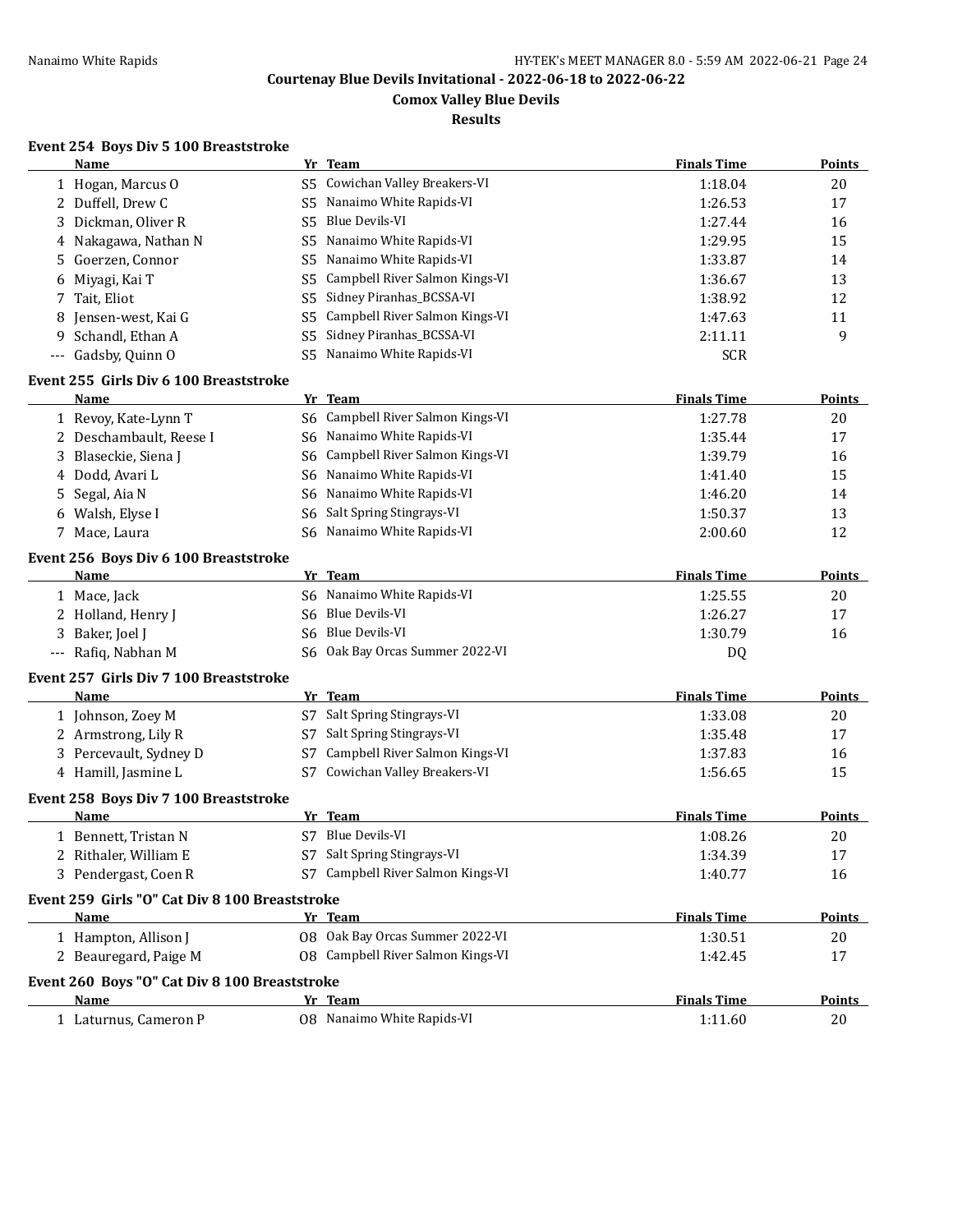**Comox Valley Blue Devils**

**Results**

|                     | Event 261 Girls "O" Cat 2 100 Breaststroke<br>Name |                | Yr Team                           | <b>Finals Time</b> | <b>Points</b> |
|---------------------|----------------------------------------------------|----------------|-----------------------------------|--------------------|---------------|
|                     | 1 McPherson, Taylor R                              |                | 02 Nanaimo White Rapids-VI        |                    |               |
|                     |                                                    |                | Campbell River Salmon Kings-VI    | 1:26.08            | 20            |
|                     | 2 Mcarthur, Kenzie E                               | 02             | Campbell River Salmon Kings-VI    | 1:34.07            | 17            |
|                     | 3 Nelson, Anisa S                                  | 02             |                                   | 1:44.86            | 16            |
| $\qquad \qquad - -$ | Dion, Teegan                                       |                | 02 Campbell River Salmon Kings-VI | <b>SCR</b>         |               |
|                     | Event 262 Boys "O" Cat 2 100 Breaststroke          |                |                                   |                    |               |
|                     | Name                                               |                | Yr Team                           | <b>Finals Time</b> | <b>Points</b> |
|                     | 1 Wigger, Liam B                                   |                | 02 Blue Devils-VI                 | 1:16.88            | 20            |
|                     | 2 Wright, Grayson D                                |                | 02 Campbell River Salmon Kings-VI | 1:47.57            | 17            |
|                     | --- Wigger, Logan C                                |                | 02 Blue Devils-VI                 | DQ                 |               |
|                     | Event 263 Girls Div 1 100 Freestyle                |                |                                   |                    |               |
|                     | Name                                               |                | Yr Team                           | <b>Finals Time</b> | <b>Points</b> |
|                     | 1 Galik-Lemky, Avery E                             |                | S1 Blue Devils-VI                 | 1:51.36            | 20            |
|                     | 2 Romanik, Laina A                                 |                | S1 Nanaimo White Rapids-VI        | 1:55.44            | 17            |
|                     | 3 Nelson, Lua J                                    |                | S1 Campbell River Salmon Kings-VI | 2:10.69            | 16            |
|                     | 4 Hagen, Thea                                      | S1             | Cowichan Valley Breakers-VI       | 2:18.34            | 15            |
|                     | 5 Nelson, Everly A                                 |                | S1 Sidney Piranhas_BCSSA-VI       | 2:20.13            | 14            |
|                     | 6 Paterson, Ivy                                    | S1             | Sidney Piranhas_BCSSA-VI          | 2:20.50            | 13            |
| 7.                  | Service, Shayne M                                  |                | S1 Powell River Aquatic Club-VI   | 3:15.79            | 12            |
|                     | --- Nishi, Kiyomi S                                |                | S1 Oak Bay Orcas Summer 2022-VI   | DQ                 |               |
|                     | Event 264 Boys Div 1 100 Freestyle                 |                |                                   |                    |               |
|                     | <b>Name</b>                                        |                | Yr Team                           | <b>Finals Time</b> | <b>Points</b> |
|                     | 1 Walls, Benjamin B                                |                | S1 Campbell River Salmon Kings-VI | 1:55.89            | 20            |
|                     | 2 Gerhart, Luke K                                  |                | S1 Powell River Aquatic Club-VI   | 2:02.01            | 17            |
|                     | 3 Fontaine, Edouard                                | S1.            | Nanaimo White Rapids-VI           | 2:17.95            | 16            |
|                     | 4 Dillyen, Ryder                                   |                | S1 Nanaimo White Rapids-VI        | 2:26.02            | 15            |
|                     | 5 Mikkelsen, Finn A                                | S1.            | Powell River Aquatic Club-VI      | 2:31.17            | 14            |
| 6                   | Sinotte, Hayden P                                  |                | S1 Powell River Aquatic Club-VI   | 2:48.83            | 13            |
|                     | Event 265 Girls Div 2 100 Freestyle                |                |                                   |                    |               |
|                     | Name                                               |                | Yr Team                           | <b>Finals Time</b> | <b>Points</b> |
|                     | 1 Nishi, Ayami K                                   | S <sub>2</sub> | Oak Bay Orcas Summer 2022-VI      | 1:36.69            | 20            |
|                     | 2 Romanik, Kamma M                                 |                | S2 Nanaimo White Rapids-VI        | 1:39.67            | 17            |
|                     | 3 Sharp, Erika J                                   | S <sub>2</sub> | Salt Spring Stingrays-VI          | 1:40.02            | 16            |
|                     | 4 Dillyen, Mer                                     |                | S2 Nanaimo White Rapids-VI        | 1:43.45            | 15            |
|                     | 5 Lowe-Peters, Jasmine                             |                | S2 Nanaimo White Rapids-VI        | 1:45.05            | 14            |
|                     | 6 Wilkie, Amelia E                                 |                | S2 Oak Bay Orcas Summer 2022-VI   | 1:46.50            | 13            |
| 7.                  | Deschambault, River S                              | S2             | Nanaimo White Rapids-VI           | 1:49.02            | 12            |
| 8                   | Mussellam, Joanna F                                | S2             | Powell River Aquatic Club-VI      | 1:55.54            | 11            |
| 9                   | Skirrow, Maya S                                    | S <sub>2</sub> | Oak Bay Orcas Summer 2022-VI      | 1:58.73            | 9             |
| 10                  | Storie, Poppy E                                    | S <sub>2</sub> | Cowichan Valley Breakers-VI       | 2:13.22            | 7             |
| 11                  | Jantz, Georgia C                                   | S <sub>2</sub> | Powell River Aquatic Club-VI      | 2:13.68            | 6             |
| 12                  | Blacklaws, Mira L                                  | S <sub>2</sub> | Powell River Aquatic Club-VI      | 2:14.10            | 5             |
| 13                  | Ross, Georgia M                                    | S2             | Blue Devils-VI                    | 2:19.30            | 4             |
| 14                  | Boyd, Caleigh H                                    | S <sub>2</sub> | Campbell River Salmon Kings-VI    | 2:38.00            | 3             |
|                     | 15 Assu, Lily Bea                                  | S2             | Campbell River Salmon Kings-VI    | 3:08.24            | 2             |
|                     | --- Lowe-Peters, Lily                              |                | S2 Nanaimo White Rapids-VI        | DQ                 |               |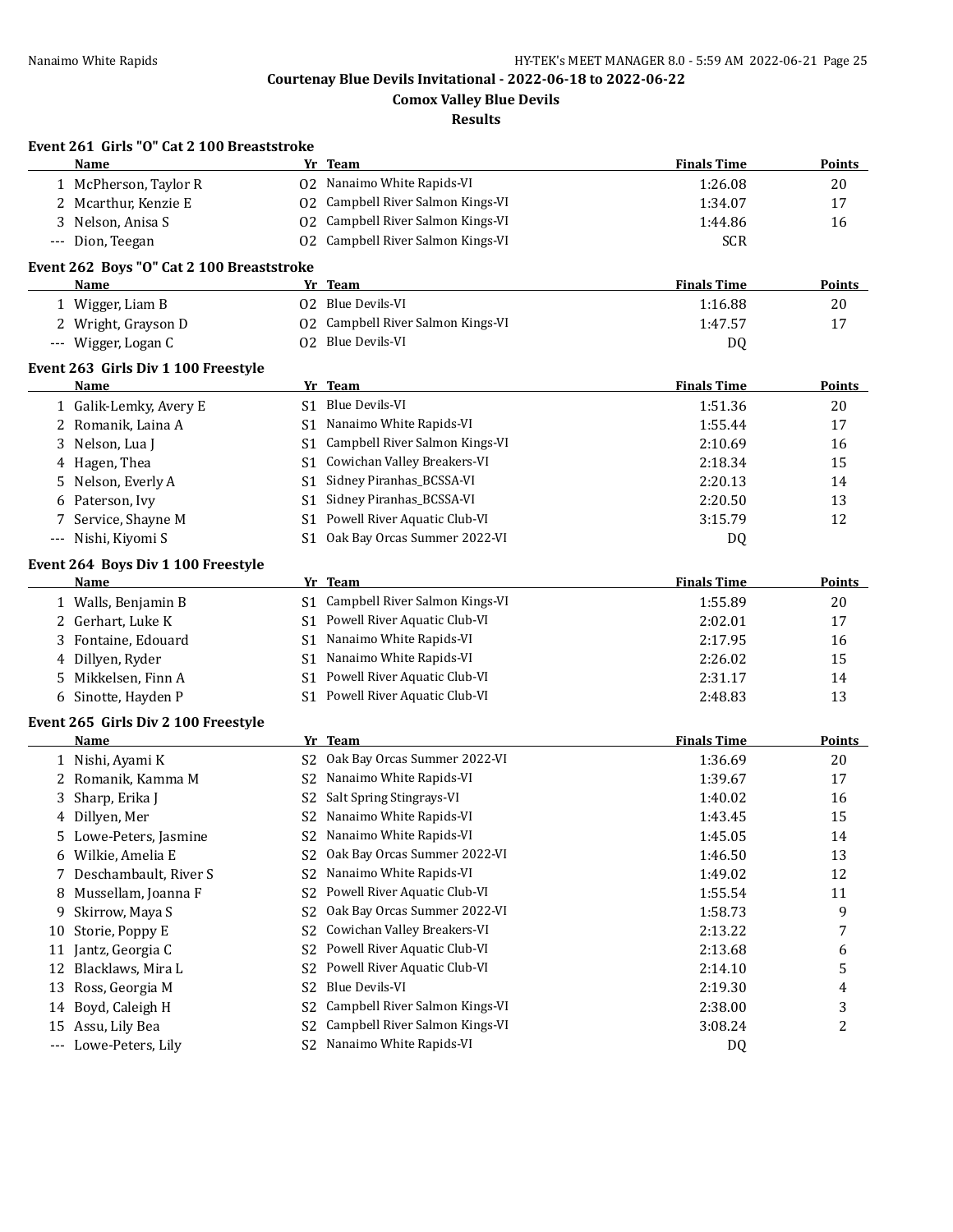**Comox Valley Blue Devils**

**Results**

#### **Event 266 Boys Div 2 100 Freestyle**

| Name                  |     | Yr Team                                       | <b>Finals Time</b> | <b>Points</b> |
|-----------------------|-----|-----------------------------------------------|--------------------|---------------|
| 1 Huston, Evander W   |     | S <sub>2</sub> Nanaimo White Rapids-VI        | 1:33.85            | 20            |
| 2 Jakobsen, Finn      | S2. | Nanaimo White Rapids-VI                       | 1:39.96            | 17            |
| 3 McKale, Greyson H   |     | S2 Campbell River Salmon Kings-VI             | 1:56.82            | 16            |
| 4 Wetklo, Owen M      |     | S2 Nanaimo White Rapids-VI                    | 2:03.66            | 15            |
| 5 Moore, Asher K      |     | S <sub>2</sub> Oak Bay Orcas Summer 2022-VI   | 2:11.41            | 14            |
| 6 Vodola, Levi V      |     | S2 Powell River Aquatic Club-VI               | 2:15.86            | 13            |
| 7 Smyth, Kyu A        |     | S <sub>2</sub> Campbell River Salmon Kings-VI | 2:19.07            | 12            |
| 8 Johansen, Logan E   |     | S2 Powell River Aquatic Club-VI               | 2:19.95            | 11            |
| 9 Yates, Oliver D     |     | S <sub>2</sub> Juan de Fuca Royals-VI         | 2:23.60            | 9             |
| --- Gadsby, Maximus 0 |     | S2 Nanaimo White Rapids-VI                    | <b>SCR</b>         |               |

#### **Event 267 Girls Div 3 100 Freestyle**

|         | Name                        | Yr | <b>Team</b>                    | <b>Finals Time</b> | <b>Points</b> |
|---------|-----------------------------|----|--------------------------------|--------------------|---------------|
|         | 1 Tait, Addison             | S3 | Sidney Piranhas_BCSSA-VI       | 1:18.55            | 20            |
|         | Paterson, Zoe               | S3 | Sidney Piranhas_BCSSA-VI       | 1:19.84            | 17            |
| 3.      | Blackburn, Eva I            | S3 | Nanaimo White Rapids-VI        | 1:23.45            | 16            |
|         | 4 Zult, Takaiah G           | S3 | Nanaimo White Rapids-VI        | 1:23.67            | 15            |
| 5.      | Cocksedge-hamilton, Tilly G | S3 | Powell River Aquatic Club-VI   | 1:24.94            | 14            |
| 6       | Palmer, Audrey              | S3 | Nanaimo White Rapids-VI        | 1:26.73            | 13            |
|         | Lawlor, Ivy A               | S3 | Oak Bay Orcas Summer 2022-VI   | 1:26.81            | 12            |
| 8       | Bobkova, Liza M             | S3 | Nanaimo White Rapids-VI        | 1:28.58            | 11            |
| 9.      | Cooledge, Claire F          | S3 | Campbell River Salmon Kings-VI | 1:28.73            | 9             |
| 10      | Sanchez Wickland, Sashi L   | S3 | Salt Spring Stingrays-VI       | 1:29.71            | 7             |
| 11      | Ross, Elizabeth             | S3 | Blue Devils-VI                 | 1:31.97            | 6             |
| 12      | Behan, Bree E               | S3 | Powell River Aquatic Club-VI   | 1:36.95            | 5             |
| 13      | Segal, Eden P               | S3 | Nanaimo White Rapids-VI        | 1:41.70            | 4             |
| 14      | Hamilton, Isabel M          | S3 | Nanaimo White Rapids-VI        | 2:08.57            | 3             |
| 15      | Cotter, Coco A              | S3 | <b>Blue Devils-VI</b>          | 2:12.48            | 2             |
| 16      | Van Horne, Miley V          | S3 | Cowichan Valley Breakers-VI    | 2:17.56            | 1             |
| $- - -$ | Mather, Aili M              | S3 | <b>Blue Devils-VI</b>          | DQ                 |               |
| $---$   | Woods, Paige E              | S3 | Campbell River Salmon Kings-VI | <b>SCR</b>         |               |

#### **Event 268 Boys Div 3 100 Freestyle**

|          | Name                  |                | Yr Team                        | <b>Finals Time</b> | <b>Points</b> |
|----------|-----------------------|----------------|--------------------------------|--------------------|---------------|
|          | 1 Nakagawa, Daniel N  | S3             | Nanaimo White Rapids-VI        | 1:26.99            | 20            |
|          | 2 Walls, Matthew I    | S3             | Campbell River Salmon Kings-VI | 1:30.42            | 17            |
|          | 3 Boulding, James H   | S3             | Nanaimo White Rapids-VI        | 1:32.49            | 16            |
|          | 4 Parker, Piers K     | S3             | Blue Devils-VI                 | 1:34.45            | 15            |
|          | 5 Herschler, Oskar W  | S3             | Campbell River Salmon Kings-VI | 1:38.14            | 14            |
|          | 6 Mills, Adrien P     | S3             | Juan de Fuca Royals-VI         | 1:38.41            | 13            |
|          | 7 Guenther, Preston J | S3             | Campbell River Salmon Kings-VI | 1:41.69            | 12            |
|          | 8 Gerhart, Mac L      | S3             | Powell River Aquatic Club-VI   | 1:42.09            | 11            |
| 9        | Mikkelsen, Kai I      | S3             | Powell River Aquatic Club-VI   | 1:42.90            | 9             |
| 10       | Howarth, Sam A        | S3             | Blue Devils-VI                 | 1:49.33            | 7             |
| 11       | Goerzen, Chase        | S3             | Nanaimo White Rapids-VI        | 1:53.55            | 6             |
|          | 12 De Bruin, Louis E  | S3             | Campbell River Salmon Kings-VI | 1:55.63            | 5             |
| 13       | Beaton, Xavier J      | S <sub>3</sub> | Juan de Fuca Royals-VI         | 2:00.15            | 4             |
| $---$    | Meldrum, Owen W       | S3             | Campbell River Salmon Kings-VI | DQ                 |               |
| $\cdots$ | Deibert, Jude C       | S <sub>3</sub> | Nanaimo White Rapids-VI        | <b>SCR</b>         |               |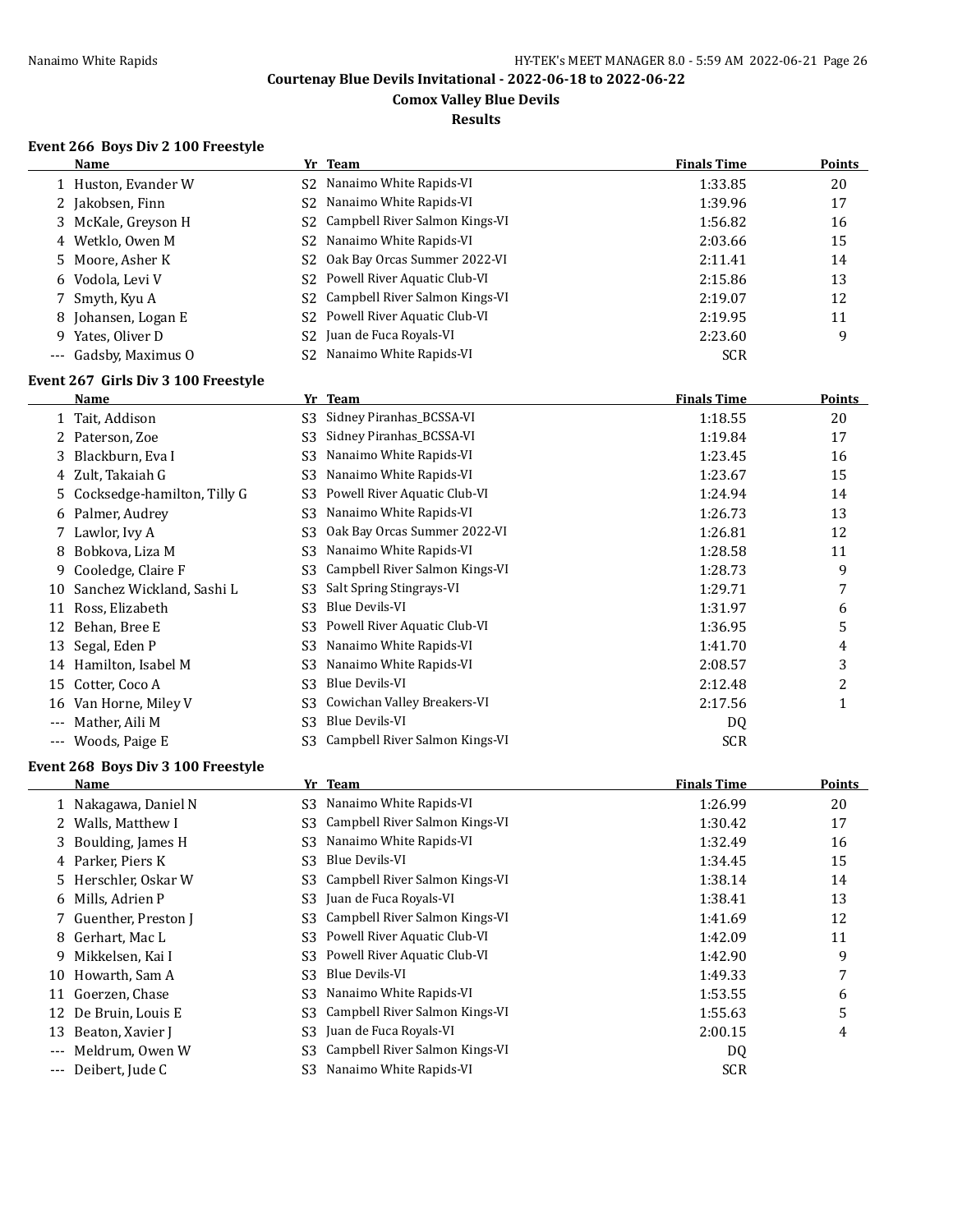**Event 269 Girls "O" Cat 1 100 Freestyle**

**Courtenay Blue Devils Invitational - 2022-06-18 to 2022-06-22**

**Comox Valley Blue Devils**

**Results**

|       | Name                                              |                | Yr Team                           | <b>Finals Time</b> | <b>Points</b> |
|-------|---------------------------------------------------|----------------|-----------------------------------|--------------------|---------------|
|       | 1 Weeks, Claire L                                 |                | 01 Campbell River Salmon Kings-VI | 1:20.79            | 20            |
|       | 2 Bignell, Kate L                                 |                | 01 Campbell River Salmon Kings-VI | 1:22.07            | 17            |
|       | Event 270 Boys "O" Cat 1 100 Freestyle            |                |                                   |                    |               |
|       | Name                                              |                | Yr Team                           | <b>Finals Time</b> | <b>Points</b> |
|       | 1 McQuillin, Connor L                             |                | 01 Blue Devils-VI                 | 1:22.34            | 20            |
|       | Event 271 Girls Div 4 100 Freestyle               |                |                                   |                    |               |
|       | Name                                              |                | Yr Team                           | <b>Finals Time</b> | <b>Points</b> |
|       | 1 Postlethwaite, Kate                             |                | S4 Sidney Piranhas_BCSSA-VI       | 1:12.09            | 20            |
|       | 2 Deschambault, Raine T                           | S4             | Nanaimo White Rapids-VI           | 1:16.31            | 17            |
|       | 3 Hogan, Anden L                                  | S4             | Cowichan Valley Breakers-VI       | 1:16.56            | 16            |
|       | 4 Cocksedge-hamilton, Adianta M                   | S4             | Powell River Aquatic Club-VI      | 1:19.01            | 15            |
|       | 5 Lott, Addison L                                 | S4             | Sidney Piranhas_BCSSA-VI          | 1:23.29            | 14            |
| 6     | Smyth, Eloise T                                   | S4             | Campbell River Salmon Kings-VI    | 1:24.15            | 13            |
| 7     | Mikkelsen, Malia R                                | S4             | Powell River Aquatic Club-VI      | 1:24.58            | 12            |
|       |                                                   |                | Campbell River Salmon Kings-VI    | 1:25.35            | 11            |
| 8     | Freund, Amy M                                     | S4             | Campbell River Salmon Kings-VI    |                    |               |
| 9.    | Komljenovic, Sofia M                              | S4             | Powell River Aquatic Club-VI      | 1:30.45            | 9             |
| 10    | Spence, Paige D                                   | S4             |                                   | 1:31.06            | 7             |
| 11    | Wallace, Rachel                                   | S4             | Sidney Piranhas_BCSSA-VI          | 1:44.81            | 6             |
| $---$ | White, Rosemary G                                 | S4             | <b>Blue Devils-VI</b>             | DQ                 |               |
|       | Telfer, Faith L                                   | S4             | Nanaimo White Rapids-VI           | <b>SCR</b>         |               |
| $---$ | Eldridge-Holland, Adelina                         | S4             | Sidney Piranhas_BCSSA-VI          | <b>SCR</b>         |               |
|       | Event 272 Boys Div 4 100 Freestyle                |                |                                   |                    |               |
|       | Name                                              |                | Yr Team                           | <b>Finals Time</b> | <b>Points</b> |
|       | 1 Hopkins, Torsten                                | S4             | Sidney Piranhas_BCSSA-VI          | 1:14.95            | 20            |
|       | 2 Palmer, Hudson                                  | S4             | Nanaimo White Rapids-VI           | 1:17.60            | 17            |
|       | 3 Labuschagne, Juandre                            | S4             | Nanaimo White Rapids-VI           | 1:19.94            | 16            |
|       | 4 Krieger, Gray R                                 | S4             | Sidney Piranhas_BCSSA-VI          | 1:22.32            | 15            |
|       | 5 O'donnell, Russell M                            | S4             | Powell River Aquatic Club-VI      | 1:22.61            | 14            |
|       | 6 Lowe-Peters, Finley                             | S4             | Nanaimo White Rapids-VI           | 1:23.82            | 13            |
|       | 7 Mussellam, Gabriel B                            | S4             | Powell River Aquatic Club-VI      | 1:29.95            | 12            |
| 8     | McKale, Hudson F                                  | S4             | Campbell River Salmon Kings-VI    | 1:41.70            | 11            |
| 9     | Orr, Graham R                                     | S4             | Blue Devils-VI                    | 2:12.94            | 9             |
|       | Kinnear, LuoYuan                                  | S4             | Sidney Piranhas_BCSSA-VI          | DQ                 |               |
|       | Bignell, Matthew J                                | S4             | Campbell River Salmon Kings-VI    | DQ                 |               |
| $---$ | Deibert, Gavin R                                  |                | S4 Nanaimo White Rapids-VI        | <b>SCR</b>         |               |
|       |                                                   |                |                                   |                    |               |
|       | Event 273 Girls Div 5 100 Freestyle<br>Name       |                | Yr Team                           | <b>Finals Time</b> | <b>Points</b> |
|       | 1 Hagen, Sarah                                    | S <sub>5</sub> | Cowichan Valley Breakers-VI       | 1:07.33            | 20            |
|       | *2 Blasco, Callie N                               | S <sub>5</sub> | Blue Devils-VI                    |                    | 16.50         |
|       |                                                   | S <sub>5</sub> | <b>Blue Devils-VI</b>             | 1:09.35            | 16.50         |
|       | *2 Bennett, Alyvia P<br>4 Sanchez Wickland, Zoe K |                | Salt Spring Stingrays-VI          | 1:09.35            |               |
|       |                                                   | S <sub>5</sub> | <b>Blue Devils-VI</b>             | 1:10.20            | 15            |
|       | 5 Salter, Irelyn                                  | S <sub>5</sub> |                                   | 1:12.00            | 14            |
| 6     | Duffell, Hannah E                                 | S <sub>5</sub> | Nanaimo White Rapids-VI           | 1:12.42            | 13            |
|       | 7 Lawlor, Rowan E                                 | S5             | Oak Bay Orcas Summer 2022-VI      | 1:19.09            | 12            |
|       | 8 Marshall, Indigo S                              | S <sub>5</sub> | Salt Spring Stingrays-VI          | 1:20.43            | 11            |
| 9     | Zult, Amariah S                                   | S <sub>5</sub> | Nanaimo White Rapids-VI           | 1:20.49            | 9             |
|       | 10 Romanik, Elsa L                                | S5.            | Nanaimo White Rapids-VI           | 1:24.71            | 7             |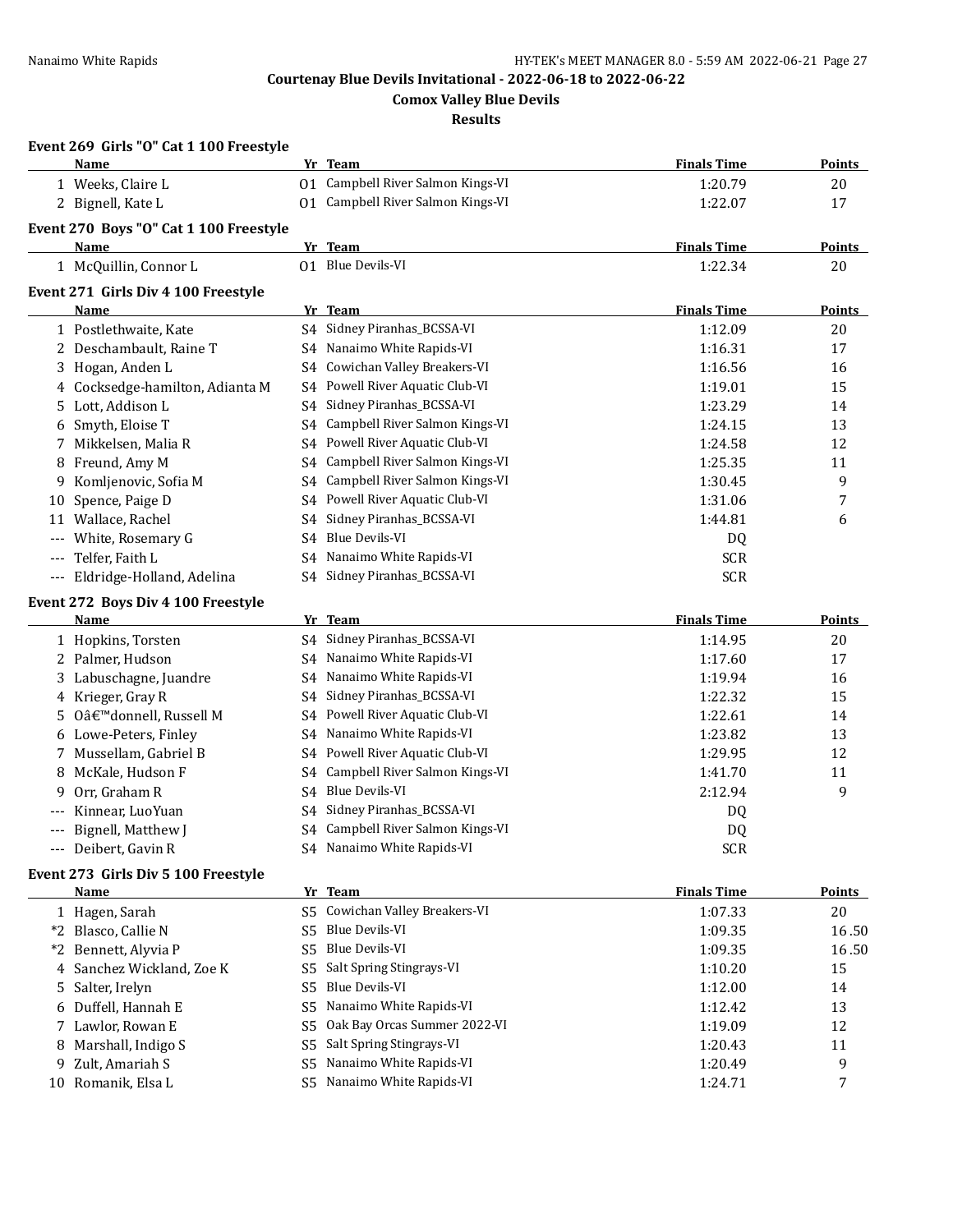**Comox Valley Blue Devils**

#### **Results**

## **(Event 273 Girls Div 5 100 Freestyle)**

|    | $\frac{1}{2}$ $\frac{1}{2}$ $\frac{1}{2}$ $\frac{1}{2}$ $\frac{1}{2}$ $\frac{1}{2}$ $\frac{1}{2}$ $\frac{1}{2}$ $\frac{1}{2}$ $\frac{1}{2}$ $\frac{1}{2}$ $\frac{1}{2}$ $\frac{1}{2}$ $\frac{1}{2}$ $\frac{1}{2}$ $\frac{1}{2}$ $\frac{1}{2}$ $\frac{1}{2}$ $\frac{1}{2}$ $\frac{1}{2}$ $\frac{1}{2}$ $\frac{1}{2}$ |                |                                                |                    |               |
|----|---------------------------------------------------------------------------------------------------------------------------------------------------------------------------------------------------------------------------------------------------------------------------------------------------------------------|----------------|------------------------------------------------|--------------------|---------------|
|    | <u>Name</u>                                                                                                                                                                                                                                                                                                         |                | Yr Team                                        | <b>Finals Time</b> | <b>Points</b> |
|    | 11 Barber, Namiye V                                                                                                                                                                                                                                                                                                 |                | S5 Nanaimo White Rapids-VI                     | 1:25.40            | 6             |
|    | 12 Beaton, Ariana                                                                                                                                                                                                                                                                                                   | S <sub>5</sub> | Juan de Fuca Royals-VI                         | 1:28.45            | 5             |
|    | 13 Black, Claire K                                                                                                                                                                                                                                                                                                  |                | S5 Oak Bay Orcas Summer 2022-VI                | 1:33.52            | 4             |
|    | Event 274 Boys Div 5 100 Freestyle                                                                                                                                                                                                                                                                                  |                |                                                |                    |               |
|    | Name                                                                                                                                                                                                                                                                                                                |                | Yr Team                                        | <b>Finals Time</b> | <b>Points</b> |
|    | 1 Duffell, Drew C                                                                                                                                                                                                                                                                                                   |                | S5 Nanaimo White Rapids-VI                     | 1:03.16            | 20            |
|    | 2 Hogan, Marcus O                                                                                                                                                                                                                                                                                                   |                | S5 Cowichan Valley Breakers-VI                 | 1:05.51            | 17            |
| 3  | Nakagawa, Nathan N                                                                                                                                                                                                                                                                                                  | S5             | Nanaimo White Rapids-VI                        | 1:06.13            | 16            |
| 4  | Dickman, Oliver R                                                                                                                                                                                                                                                                                                   | S5             | <b>Blue Devils-VI</b>                          | 1:11.33            | 15            |
| 5  | Blackburn, Connor J                                                                                                                                                                                                                                                                                                 | S5             | Nanaimo White Rapids-VI                        | 1:11.57            | 14            |
| 6  | Goerzen, Connor                                                                                                                                                                                                                                                                                                     | S5             | Nanaimo White Rapids-VI                        | 1:12.22            | 13            |
| 7  | Miyagi, Kai T                                                                                                                                                                                                                                                                                                       | S5             | Campbell River Salmon Kings-VI                 | 1:21.29            | 12            |
| 8  | Schandl, Ethan A                                                                                                                                                                                                                                                                                                    | S5             | Sidney Piranhas_BCSSA-VI                       | 1:28.57            | 11            |
| 9  | Jensen-west, Kai G                                                                                                                                                                                                                                                                                                  | S5             | Campbell River Salmon Kings-VI                 | 1:29.88            | 9             |
|    | Gauthier, Mitchell N                                                                                                                                                                                                                                                                                                | S5             | Nanaimo White Rapids-VI                        | DQ                 |               |
|    | Storie, Jack                                                                                                                                                                                                                                                                                                        | S5             | Cowichan Valley Breakers-VI                    | <b>SCR</b>         |               |
|    | Gadsby, Quinn O                                                                                                                                                                                                                                                                                                     | S <sub>5</sub> | Nanaimo White Rapids-VI                        | <b>SCR</b>         |               |
|    | Event 275 Girls Div 6 100 Freestyle                                                                                                                                                                                                                                                                                 |                |                                                |                    |               |
|    | <b>Name</b>                                                                                                                                                                                                                                                                                                         |                | Yr Team                                        | <b>Finals Time</b> | <b>Points</b> |
|    | 1 Revoy, Kate-Lynn T                                                                                                                                                                                                                                                                                                |                | S6 Campbell River Salmon Kings-VI              | 1:04.28            | 20            |
| 2  | Hopkins, Linnea                                                                                                                                                                                                                                                                                                     | S6             | Sidney Piranhas_BCSSA-VI                       | 1:08.88            | 17            |
| 3  | Deschambault, Reese I                                                                                                                                                                                                                                                                                               |                | S6 Nanaimo White Rapids-VI                     | 1:09.57            | 16            |
| 4  | Walsh, Elyse I                                                                                                                                                                                                                                                                                                      | S6             | Salt Spring Stingrays-VI                       | 1:13.67            | 15            |
| 5. | Dodd, Avari L                                                                                                                                                                                                                                                                                                       | S6             | Nanaimo White Rapids-VI                        | 1:14.86            | 14            |
| 6  | Segal, Aia N                                                                                                                                                                                                                                                                                                        | S6             | Nanaimo White Rapids-VI                        | 1:20.55            | 13            |
| 7  | Blaseckie, Siena J                                                                                                                                                                                                                                                                                                  | S6             | Campbell River Salmon Kings-VI                 | 1:21.25            | 12            |
| 8  | Mace, Laura                                                                                                                                                                                                                                                                                                         | S6             | Nanaimo White Rapids-VI                        | 1:23.80            | 11            |
|    | <b>Event 276 Boys Div 6 100 Freestyle</b>                                                                                                                                                                                                                                                                           |                |                                                |                    |               |
|    | Name                                                                                                                                                                                                                                                                                                                |                | Yr Team                                        | <b>Finals Time</b> | <b>Points</b> |
|    | 1 Holland, Henry J                                                                                                                                                                                                                                                                                                  |                | S6 Blue Devils-VI                              | 1:03.87            | 20            |
| 2  | Mace, Jack                                                                                                                                                                                                                                                                                                          | S6             | Nanaimo White Rapids-VI                        | 1:06.10            | 17            |
| 3  | Baker, Joel J                                                                                                                                                                                                                                                                                                       | S6             | <b>Blue Devils-VI</b>                          | 1:06.62            | 16            |
|    | 4 Rafiq, Nabhan M                                                                                                                                                                                                                                                                                                   | S6-            | Oak Bay Orcas Summer 2022-VI                   | 1:12.96            | 15            |
|    |                                                                                                                                                                                                                                                                                                                     |                |                                                |                    |               |
|    | Event 277 Girls Div 7 100 Freestyle                                                                                                                                                                                                                                                                                 |                |                                                | <b>Finals Time</b> |               |
|    | <u>Name</u>                                                                                                                                                                                                                                                                                                         |                | <u>Yr Team</u><br>Oak Bay Orcas Summer 2022-VI |                    | <b>Points</b> |
|    | 1 Weir, Johanna S                                                                                                                                                                                                                                                                                                   | S7             | Cowichan Valley Breakers-VI                    | 1:08.17            | 20            |
| 2  | Coogan, Brynna C                                                                                                                                                                                                                                                                                                    | S7             | Campbell River Salmon Kings-VI                 | 1:11.86            | 17            |
| 3  | Percevault, Sydney D                                                                                                                                                                                                                                                                                                | S7<br>S7       | Cowichan Valley Breakers-VI                    | 1:14.00            | 16<br>15      |
|    | 4 Hamill, Jasmine L                                                                                                                                                                                                                                                                                                 |                |                                                | 1:20.96            |               |
|    | Event 278 Boys Div 7 100 Freestyle                                                                                                                                                                                                                                                                                  |                |                                                |                    |               |
|    | <u>Name</u>                                                                                                                                                                                                                                                                                                         |                | Yr Team                                        | <b>Finals Time</b> | <b>Points</b> |
|    | 1 Bennett, Tristan N                                                                                                                                                                                                                                                                                                | S7             | Blue Devils-VI                                 | 55.70              | 20            |
|    | 2 Miyagi, Finn S                                                                                                                                                                                                                                                                                                    | S7             | Campbell River Salmon Kings-VI                 | 1:00.97            | 17            |
|    | 3 Pendergast, Coen R                                                                                                                                                                                                                                                                                                | S7             | Campbell River Salmon Kings-VI                 | 1:29.28            | 16            |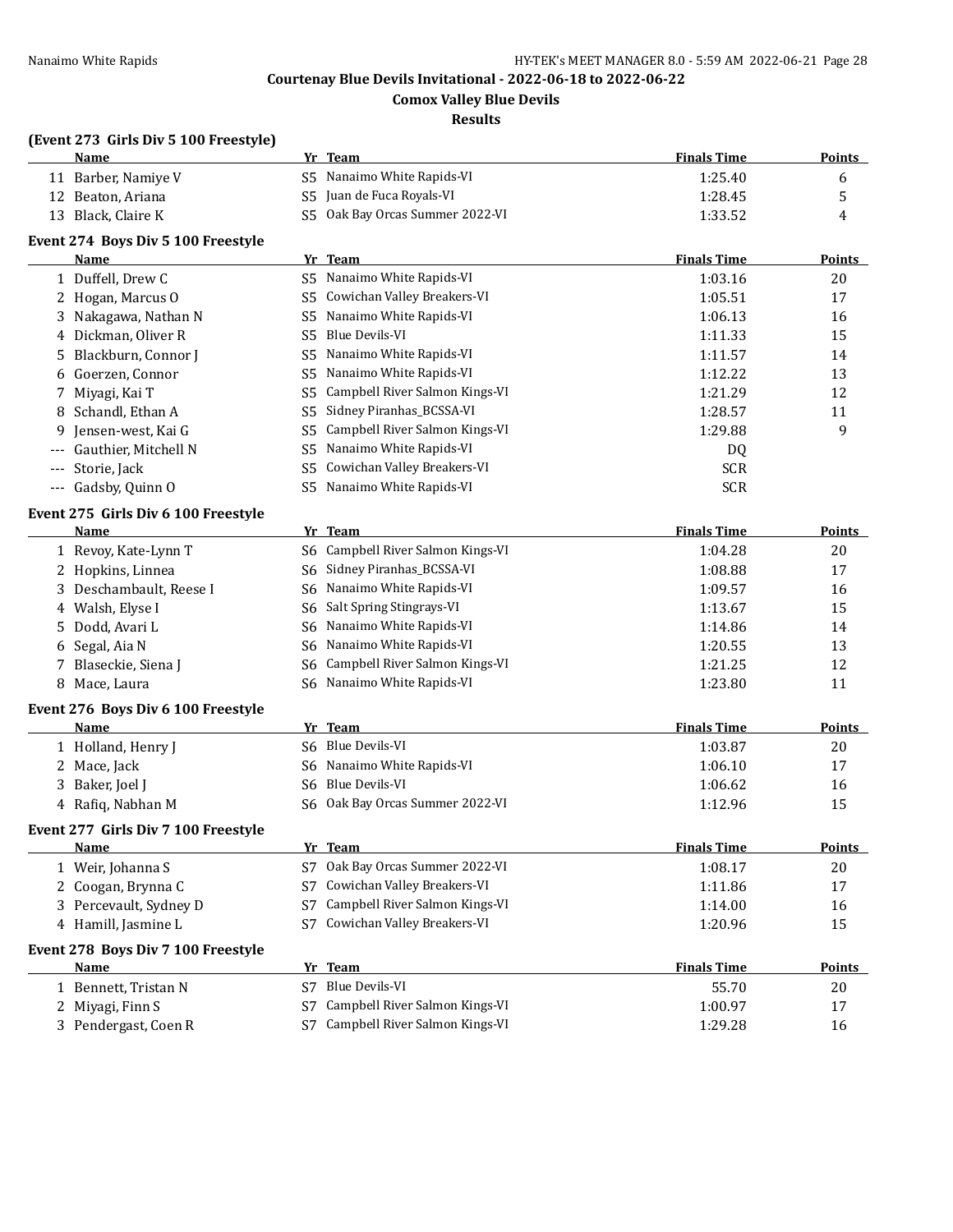**Comox Valley Blue Devils**

**Results**

| Event 279 Girls "O" Cat Div 8 100 Freestyle              |                                   |                              |                                |                                    |
|----------------------------------------------------------|-----------------------------------|------------------------------|--------------------------------|------------------------------------|
| Name                                                     | Yr Team                           |                              | <b>Finals Time</b>             | Points                             |
| 1 Hampton, Allison J                                     | 08 Oak Bay Orcas Summer 2022-VI   |                              | 1:08.84                        | 20                                 |
| Event 280 Boys "O" Cat Div 8 100 Freestyle               |                                   |                              |                                |                                    |
| <b>Name</b>                                              | Yr Team                           |                              | <b>Finals Time</b>             | <b>Points</b>                      |
| 1 Phillips, Ethan J                                      | 08 Sidney Piranhas_BCSSA-VI       |                              | 57.77                          | 20                                 |
| 2 Laturnus, Cameron P                                    | 08 Nanaimo White Rapids-VI        |                              | 59.16                          | 17                                 |
| Event 281 Girls "O" Cat 2 100 Freestyle                  |                                   |                              |                                |                                    |
| Name                                                     | Yr Team                           |                              | <b>Finals Time</b>             | <b>Points</b>                      |
| 1 McPherson, Taylor R                                    | 02 Nanaimo White Rapids-VI        |                              | 1:04.71                        | 20                                 |
| 2 Mcarthur, Kenzie E                                     | 02 Campbell River Salmon Kings-VI |                              | 1:14.83                        | 17                                 |
| 3 Nelson, Anisa S                                        | 02 Campbell River Salmon Kings-VI |                              | 1:20.18                        | 16                                 |
| --- Dion, Teegan                                         | 02 Campbell River Salmon Kings-VI |                              | <b>SCR</b>                     |                                    |
| Event 282 Boys "O" Cat 2 100 Freestyle                   |                                   |                              |                                |                                    |
| Name                                                     | Yr Team                           |                              | <b>Finals Time</b>             | <b>Points</b>                      |
| 1 Wigger, Liam B                                         | 02 Blue Devils-VI                 |                              | 1:04.00                        | 20                                 |
| 2 Wigger, Logan C                                        | 02 Blue Devils-VI                 |                              | 1:09.66                        | 17                                 |
| 3 Wright, Grayson D                                      | 02 Campbell River Salmon Kings-VI |                              | 1:22.61                        | 16                                 |
| Event 283 Mixed Div 1 200 Freestyle Relay                |                                   |                              |                                |                                    |
| Team                                                     | Relay                             |                              | <b>Finals Time</b>             | Points                             |
| 1 Campbell River Salmon Kings-VI                         | A                                 |                              | 4:55.40                        | 40                                 |
| 1) Nelson, Lua J WS1                                     | 2) Walls, Benjamin B MS1          | 3) Munsie, Miranda H WS1     |                                | 4) O'connell, Mattea A WS1         |
| Event 284 Mixed Div 2 200 Freestyle Relay                |                                   |                              |                                |                                    |
| Team                                                     | <b>Relay</b>                      |                              | <b>Finals Time</b>             | <b>Points</b>                      |
| 1 Nanaimo White Rapids-VI                                | $\mathbf{A}$                      |                              | 3:08.27                        | 40                                 |
| 1) Lowe-Peters, Jasmine WS2                              | 2) Wetklo, Owen M MS2             | 3) Deschambault, River S WS2 | 4) Jakobsen, Finn MS2          |                                    |
| 2 Oak Bay Orcas Summer 2022-VI                           | A                                 |                              | 3:22.96                        | 34                                 |
| 1) Moore, Asher K MS2                                    | 2) Wilkie, Amelia E WS2           | 3) Skirrow, Maya S WS2       | 4) Nishi, Ayami K WS2          |                                    |
| 3 Campbell River Salmon Kings-VI                         | A                                 |                              | 4:18.03                        | 32                                 |
| 1) McKale, Greyson H MS2                                 | 2) Smyth, Kyu A MS2               | 3) Assu, Lily Bea WS2        | 4) Boyd, Caleigh H WS2         |                                    |
| 4 Nanaimo White Rapids-VI                                | B                                 |                              | 4:22.92                        | 30                                 |
| 1) Dillyen, Ryder MS1                                    | 2) Dhillon, Aurora WS2            | 3) Cathers, Carmen C WS2     | 4) Fontaine, Edouard MS1       |                                    |
| --- Nanaimo White Rapids-VI                              | C                                 |                              |                                |                                    |
| 1) Huston, Xavier J MS1                                  | 2) Lowe-Peters, Lily WS2          | 3) Dillyen, Mer WS2          | DQ<br>4) Huston, Evander W MS2 |                                    |
|                                                          |                                   |                              |                                |                                    |
| Event 285 Mixed Div 3 200 Freestyle Relay<br><b>Team</b> | Relay                             |                              | <b>Finals Time</b>             | <b>Points</b>                      |
| 1 Campbell River Salmon Kings-VI                         | $\boldsymbol{A}$                  |                              | 2:36.55                        | 40                                 |
| 1) Weeks, Claire L WO1                                   | 2) Walls, Matthew I MS3           | 3) Herschler, Oskar W MS3    | 4) Bignell, Kate L W01         |                                    |
| 2 Nanaimo White Rapids-VI                                | A                                 |                              | 2:52.95                        | 34                                 |
| 1) Segal, Eden P WS3                                     | 2) Boulding, James H MS3          | 3) Goerzen, Chase MS3        | 4) Zult, Takaiah G WS3         |                                    |
| 3 Campbell River Salmon Kings-VI                         | B                                 |                              | 3:11.56                        | 32                                 |
| 1) Meldrum, Owen W MS3                                   | 2) Guenther, Preston J MS3        | 3) De Bruin, Louis E MS3     | 4) Cooledge, Claire F WS3      |                                    |
| 4 Blue Devils-VI                                         | B                                 |                              | 3:18.36                        | 30                                 |
| 1) Galik-Lemky, Avery E WS1                              | 2) Ross, Georgia M WS2            | 3) Stehura, Oscar MS3        |                                |                                    |
| 5 Powell River Aquatic Club-VI                           | А                                 |                              | 3:25.95                        | 28                                 |
| 1) Jantz, Georgia C WS2                                  | 2) Blacklaws, Mira L WS2          | 3) Mikkelsen, Kai I MS3      |                                | 4) Cocksedge-hamilton, Tilly G WS3 |
| 6 Blue Devils-VI                                         | A                                 |                              | 3:47.76                        |                                    |
| 1) Howarth, Sam A MS3                                    | 2) White, Freya A WS2             | 3) Ellis, Quinn M WS1        | 4) Parker, Piers K MS3         | 26                                 |
|                                                          |                                   |                              |                                |                                    |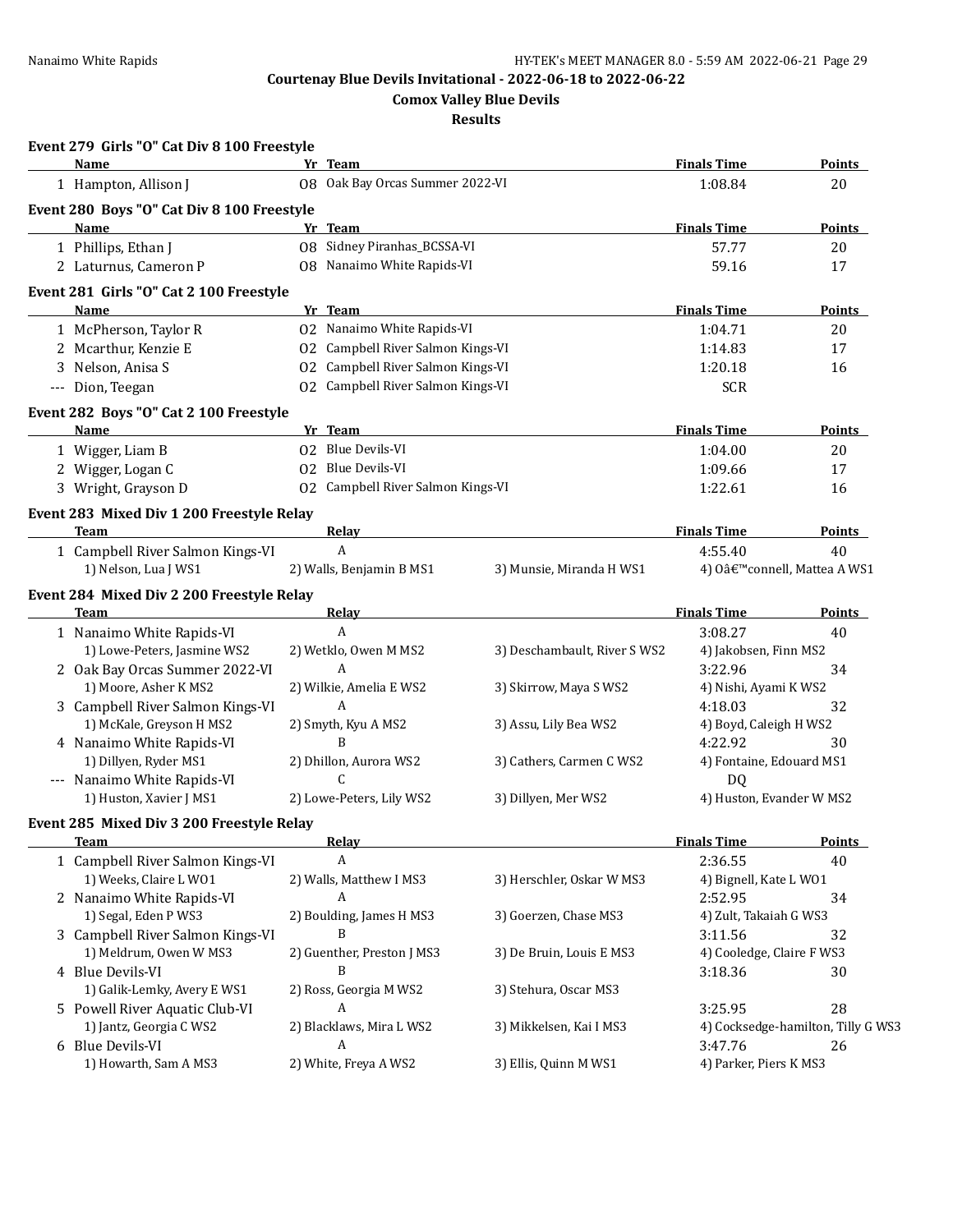**Comox Valley Blue Devils**

## **Results**

# **Event 286 Mixed Div 4 200 Freestyle Relay**

| Team                                      | <b>Relay</b>                 |                                  | <b>Finals Time</b>         | <b>Points</b> |
|-------------------------------------------|------------------------------|----------------------------------|----------------------------|---------------|
| 1 Nanaimo White Rapids-VI                 | $\overline{A}$               |                                  | 2:23.93                    | 40            |
| 1) Labuschagne, Juandre MS4               | 2) Deschambault, Raine T WS4 | 3) Palmer, Hudson MS4            | 4) Bobkova, Liza M WS3     |               |
| 2 Campbell River Salmon Kings-VI          | A                            |                                  | 2:33.08                    | 34            |
|                                           | 2) McKale, Hudson F MS4      | 3) Bignell, Matthew J MS4        | 4) Mcarthur, Kenzie E WO2  |               |
| 3 Nanaimo White Rapids-VI                 | B                            |                                  | 2:35.37                    | 32            |
| 1) Nakagawa, Daniel N MS3                 | 2) Palmer, Audrey WS3        | 3) Blackburn, Eva I WS3          | 4) Lowe-Peters, Finley MS4 |               |
| 4 Sidney Piranhas_BCSSA-VI                | A                            |                                  | 2:36.19                    | 30            |
| 1) Tait, Addison WS3                      | 2) Kinnear, LuoYuan MS4      | 3) Hopkins, Torsten MS4          | 4) Wallace, Rachel WS4     |               |
| 5 Powell River Aquatic Club-VI            | A                            |                                  | 2:56.12                    | 28            |
| 1) Spence, Paige D WS4                    | 2) Gerhart, Mac L MS3        | 3) Venselaar, Willa D WS3        | 4) Behan, Bree E WS3       |               |
| --- Sidney Piranhas_BCSSA-VI              | B                            |                                  | <b>SCR</b>                 |               |
| 1) Postlethwaite, Kate WS4                | 2) Paterson, Zoe WS3         | 3) Eldridge-Holland, Adelina WS4 | 4) Krieger, Gray R MS4     |               |
|                                           |                              |                                  |                            |               |
| Event 287 Mixed Div 5 200 Freestyle Relay |                              |                                  |                            |               |
| <b>Team</b>                               | <b>Relay</b>                 |                                  | <b>Finals Time</b>         | Points        |
| 1 Blue Devils-VI                          | $\boldsymbol{A}$             |                                  | 2:09.37                    | 40            |
| 1) Blasco, Callie N WS5                   | 2) Moore, Alexandra J WS4    |                                  |                            |               |
| 2 Nanaimo White Rapids-VI                 | A                            |                                  | 2:19.21                    | 34            |
| 1) Zult, Amariah S WS5                    | 2) Hamilton, Isabel M WS3    | 3) Barber, Namiye V WS5          | 4) Goerzen, Connor MS5     |               |
| 3 Blue Devils-VI                          | B                            |                                  | 3:09.18                    | 32            |
| 1) Ross, Elizabeth WS3                    | 2) Mather, Aili M WS3        | 3) Orr, Graham R MS4             | 4) Dickman, Oliver R MS5   |               |
| Event 288 Mixed Div 6 200 Freestyle Relay |                              |                                  |                            |               |
| Team                                      | Relay                        |                                  | <b>Finals Time</b>         | <b>Points</b> |
| 1 Nanaimo White Rapids-VI                 | B                            |                                  | 1:58.94                    | 40            |
| 1) Gauthier, Mitchell N MS5               | 2) Deschambault, Reese I WS6 | 3) Duffell, Drew C MS5           |                            |               |
| 2 Nanaimo White Rapids-VI                 | $\overline{A}$               |                                  | 2:08.56                    | 34            |
| 1) Nakagawa, Nathan N MS5                 | 2) Mace, Laura WS6           | 3) Duffell, Hannah E WS5         | 4) Blackburn, Connor J MS5 |               |
| 3 Campbell River Salmon Kings-VI          | A                            |                                  | 2:21.81                    | 32            |
| 1) Miyagi, Kai T MS5                      | 2) Blaseckie, Siena J WS6    | 3) Jensen-west, Kai G MS5        | 4) Freund, Amy M WS4       |               |
| 4 Oak Bay Orcas Summer 2022-VI            | A                            |                                  | 2:25.15                    | 30            |
| 1) Rafiq, Nabhan M MS6                    | 2) Black, Claire K WS5       | 3) Lawlor, Ivy A WS3             | 4) Lawlor, Rowan E WS5     |               |
| 5 Blue Devils-VI                          | A                            |                                  | 3:04.86                    | 28            |
| 1) Baker, Joel J MS6                      | 2) White, Rosemary G WS4     | 3) Cotter, Coco A WS3            | 4) Holland, Henry J MS6    |               |
| 6 Nanaimo White Rapids-VI                 | C                            |                                  | 3:47.61                    | 26            |
| 1) Segal, Aia N WS6                       | 2) Barber, Arthur I MS1      | 3) Barber, Joan K WS1            | 4) Mace, Jack MS6          |               |
|                                           |                              |                                  |                            |               |
| Event 289 Mixed Div 7 200 Freestyle Relay |                              |                                  |                            |               |
| <b>Team</b>                               | <b>Relay</b>                 |                                  | <b>Finals Time</b>         | <b>Points</b> |
| 1 Campbell River Salmon Kings-VI          | A                            |                                  | 2:03.99                    | 40            |
| 1) Miyagi, Finn S MS7                     | 2) Revoy, Kate-Lynn T WS6    | 3) Percevault, Sydney D WS7      | 4) Pendergast, Coen R MS7  |               |
| 2 Salt Spring Stingrays-VI                | A                            |                                  | 2:05.28                    | 34            |
| 1) Rithaler, William E MS7                | 2) Armstrong, Lily R WS7     | 3) Johnson, Zoey M WS7           | 4) Flett, Mac MS7          |               |
| 3 Cowichan Valley Breakers-VI             | A                            |                                  | 2:05.49                    | 32            |
| 1) Hogan, Anden L WS4                     | 2) Hagen, Sarah WS5          | 3) Hamill, Jasmine L WS7         | 4) Hogan, Marcus O MS5     |               |
| 4 Sidney Piranhas_BCSSA-VI                | A                            |                                  | 2:05.55                    | 30            |
| 1) Hopkins, Linnea WS6                    | 2) Schandl, Ethan A MS5      | 3) Tait, Eliot MS5               |                            |               |
| 5 Blue Devils-VI                          | A                            |                                  | 2:20.92                    | 28            |
| 1) Salter, Irelyn WS5                     | 2) Mullen, Masiy J WS3       | 3) Bennett, Alyvia P WS5         | 4) Bennett, Tristan N MS7  |               |
|                                           |                              |                                  |                            |               |